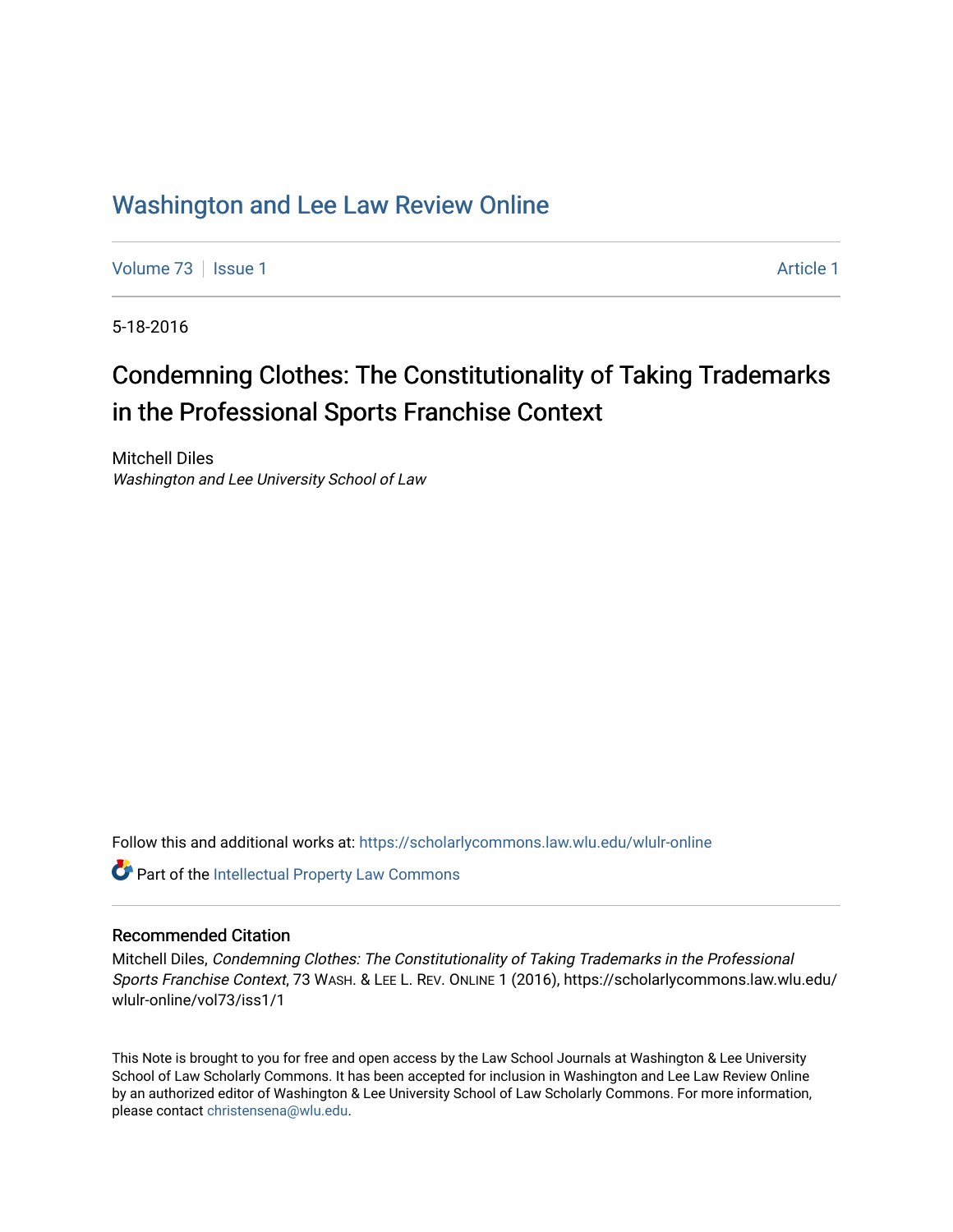# Condemning Clothes: The Constitutionality of Taking Trademarks in the Professional Sports Franchise Context

Mitchell D. Diles\*

# *Abstract*

*The resurgence in franchise free agency in the National Football League (NFL) potentially implicates the loss of a significant source of local identity and tradition for multiple cities. In January 2016, NFL owners approved the relocation of the Rams franchise from St. Louis, Missouri, to Los Angeles, California, by a vote of thirty-to-two. The owners' vote also potentially implicates the relocation of the San Diego Chargers and the Oakland Raiders. Though applauded by numerous sports commentators, athletes, and fans, the vote reflects the failure of negotiations between the City of St. Louis and the Rams organization. The approval also sets the stage for a new generation of controversies over valuable team property. This includes disputes over team logos and other trademarks.*

*Although cities and fans may appear helpless when faced with franchise relocation, one powerful, although rarely invoked, point of leverage for local governments is the threat of exercising eminent domain power. In theory, this action could prevent a team from relocating. During the 1980s and 1990s, efforts to prevent professional sports franchises from moving, which included condemnation proceedings initiated by multiple cities, largely failed. Given the current, broad interpretation of the public use* 

<sup>\*</sup> Candidate for J.D., Washington and Lee University School of Law, May 2017. I am eternally grateful to Professor Christopher Seaman for inspiring this Note and for his constant guidance and feedback. I would also like to thank the Washington and Lee Law Review editorial boards for their thoughtful edits and suggestions. Finally, thank you to my parents, David and Suzanne, for their enduring love and support in all my endeavors. I owe all my success to them.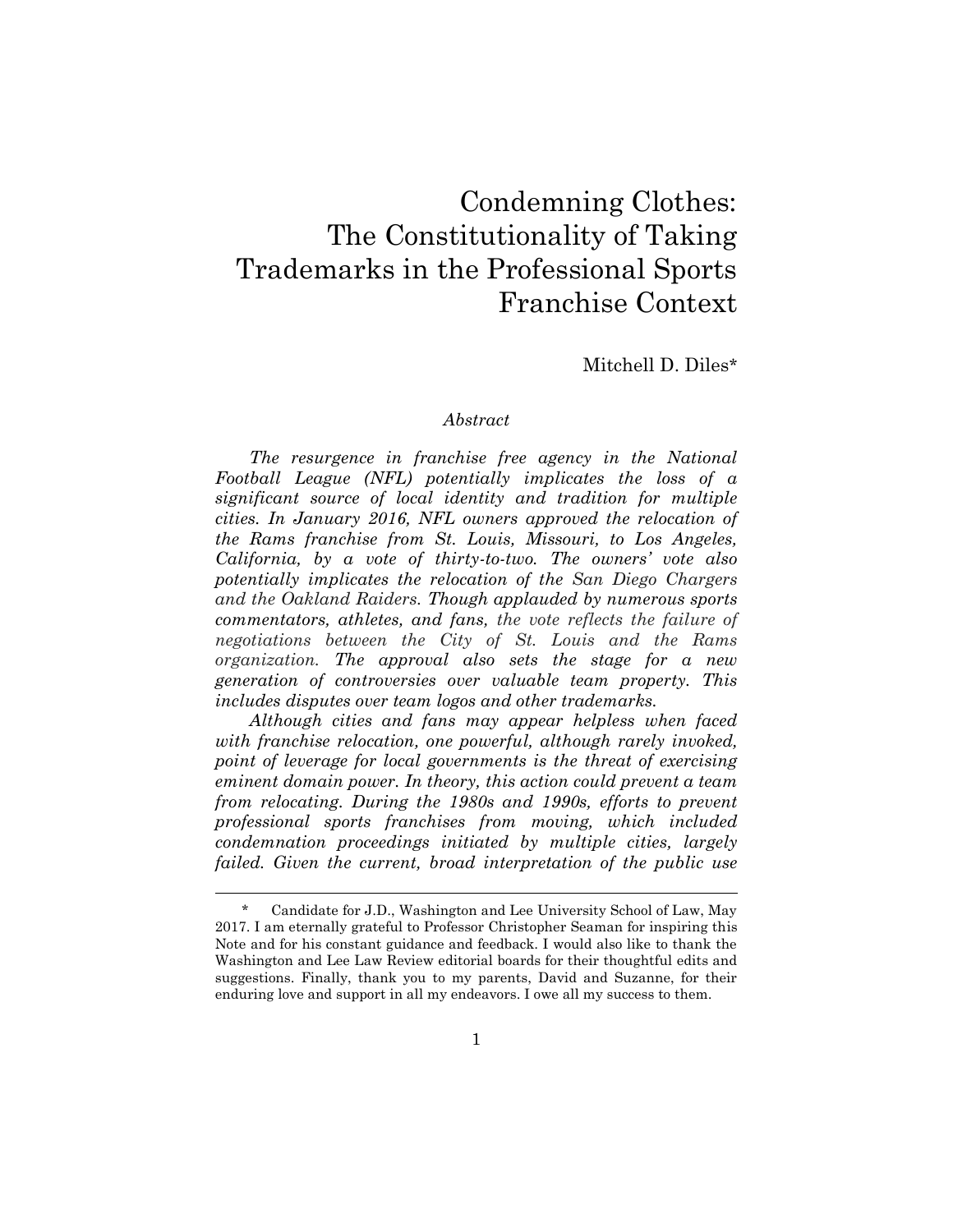*language in the Takings Clause, however, it is unclear whether another eminent domain action could succeed. Moreover, it is unclear whether an eminent domain action could seize a moving franchise's trademarks given the "propertization" of trademarks and other forms of intellectual property.*

*This Note examines whether a city could exercise its eminent domain powers to acquire the intangible intellectual property rights associated with a professional sports franchise, specifically a team's trademarks and associated goodwill. In doing so, it examines the unresolved issue of whether trademarks constitute constitutionally protected private property under the Takings Clause of the Fifth Amendment. If trademarks constitute constitutionally protected private property, the Fifth Amendment provides users of the mark with enhanced protection against government seizures. In the context of professional sports franchises, this would give teams greater protection upon relocation.*

# *Table of Contents*

|  | 2. Indianapolis Colts v. Mayor & City Council             |  |
|--|-----------------------------------------------------------|--|
|  |                                                           |  |
|  |                                                           |  |
|  |                                                           |  |
|  | D. What Does This Mean for Modern Franchise               |  |
|  |                                                           |  |
|  | III. The Takings Clause and Intangible Property Rights 24 |  |
|  | A. A Short History of the "Public Use" Requirement 24     |  |
|  |                                                           |  |
|  |                                                           |  |
|  |                                                           |  |
|  |                                                           |  |
|  |                                                           |  |
|  |                                                           |  |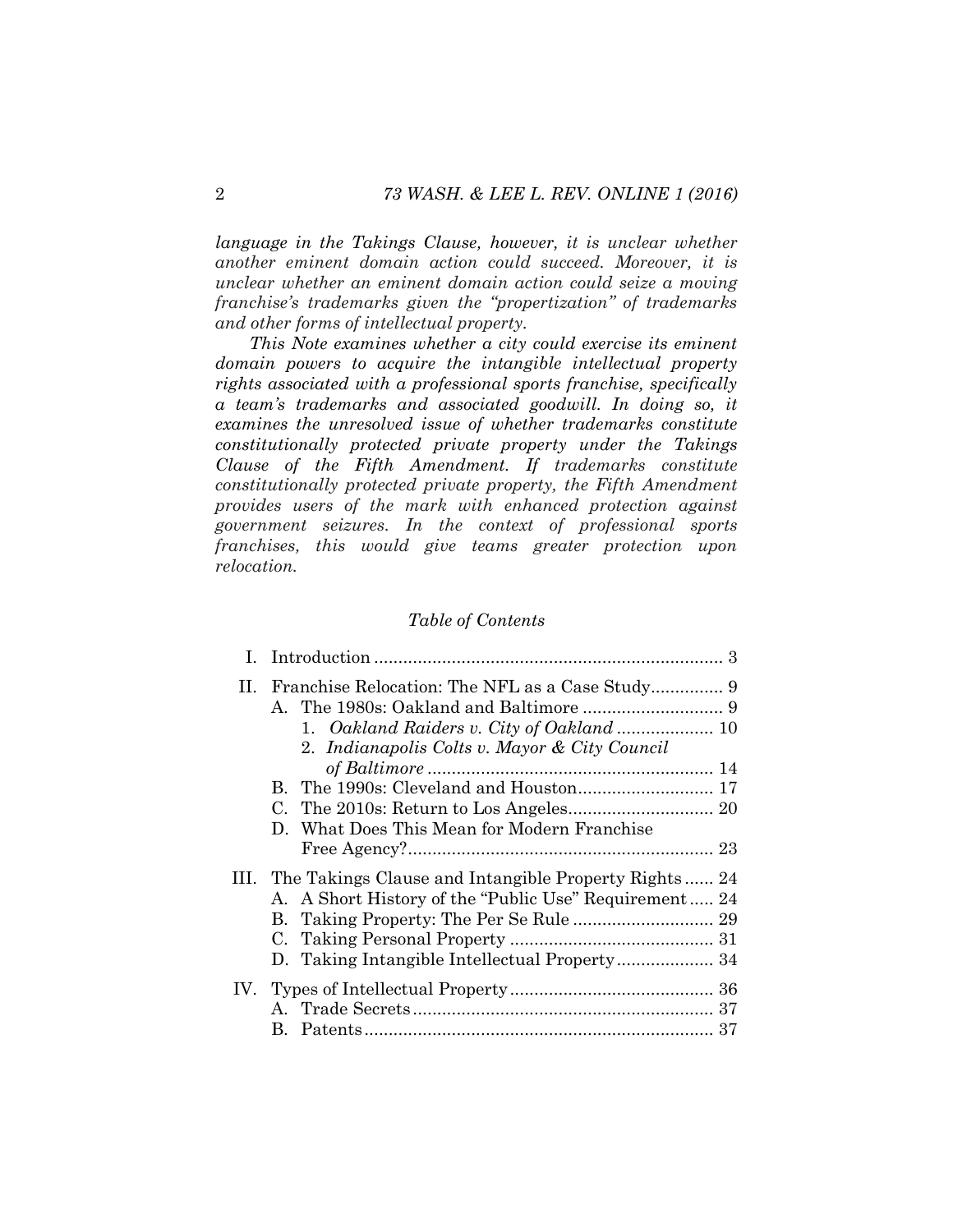<span id="page-3-2"></span>l

| V. Trademarks as Constitutionally Protected Private |  |
|-----------------------------------------------------|--|
| A. Public Goods or Private Property? 44             |  |
|                                                     |  |
| 2. Zoltek Corp. v. United States (Zoltek III) 48    |  |
|                                                     |  |
|                                                     |  |
| B. Future Implications and Leveling the Playing     |  |
|                                                     |  |
|                                                     |  |

# <span id="page-3-0"></span>*I. Introduction*

<span id="page-3-1"></span>As Jerry Seinfeld famously explained, sports fans cheer for clothes.<sup>1</sup> In many respects, he is right. The clothes represent a particular brand—the city, the franchise's history, and a prized form of entertainment.<sup>2</sup> Essentially, a professional sports team and the clothes its players wear symbolize the franchise's home community.<sup>3</sup> Teams help give their fans a sense of belonging and

<sup>1.</sup> *See Seinfeld: The Label Maker* (NBC television broadcast Jan. 19, 1995) (discussing the phenomenon of fan loyalty to any one sports franchise, regardless of the players for that team). According to Seinfeld's observations, "[l]oyalty to any one sports team is pretty hard to justify, because the players are always changing, the team could move to another city. You're actually rooting for the clothes when you get right down to it." *Id.* Often, he notes, "[f]ans will be so in love with a player, but if he goes to another team, they boo him." *Id.*

<sup>2.</sup> *See* GLENN M. WONG, ESSENTIALS OF SPORTS LAW 672 (4th ed. 2010) (describing the desire of fans to identify with a favorite franchise or athletic organization, which results in the purchase of items ranging from hats to jerseys to pennants "that carry a team name, nickname, team player name or number, logo, or symbol of the organization").

<sup>3.</sup> *See* Matthew J. Mitten & Bruce W. Burton, *Professional Sports Franchise Relocations from Private Law and Public Law Perspectives: Balancing Marketplace Competition, League Autonomy, and the Need for a Level Playing*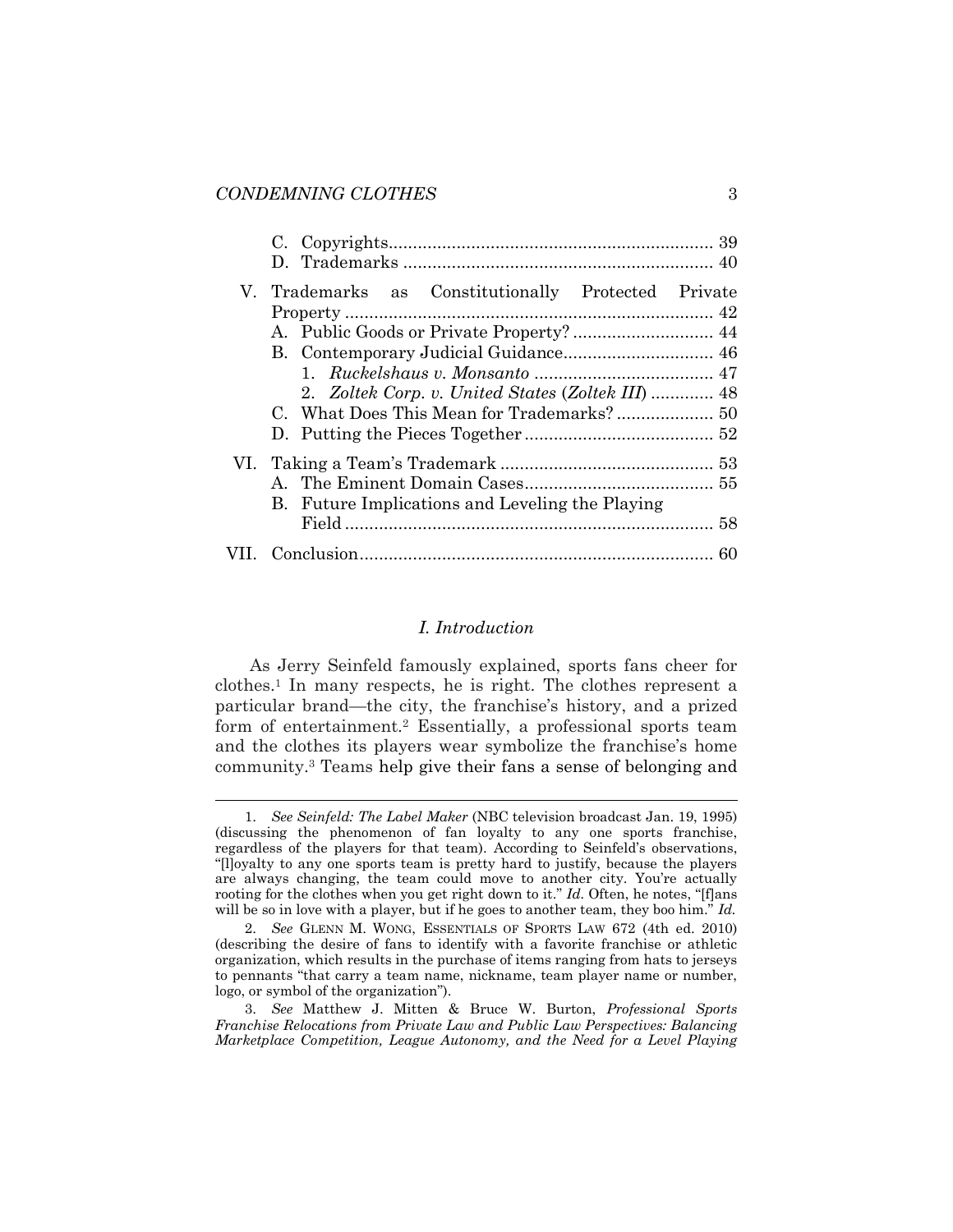something to believe in, something to look forward to, and something that they take pride in.<sup>4</sup> Though athletes and coaches come and go, the franchise remains.<sup>5</sup>

<span id="page-4-4"></span><span id="page-4-3"></span><span id="page-4-1"></span><span id="page-4-0"></span>In the context of professional sports, trademarks protect a franchise's exclusive interest in the names, colors,<sup>6</sup> logos, and symbols fans associate with the team. <sup>7</sup> For any company in a competitive market, the ability to capture the attention of consumers is an invaluable asset.<sup>8</sup> The same is true for sports teams.<sup>9</sup> With the help of trademarks, the clothes players wear create an identifiable image through which a team promotes its products and services.<sup>10</sup> Considering the increase in popularity of professional sports and modern sports marketing, trademark licensing is a growing, multi-million dollar industry.<sup>11</sup>

*Field*, 56 MD. L. REV. 57, 59 (1997) (discussing the relationship between a professional sports franchise and its host city in the context of franchise relocation).

4. *See id.* (explaining the effect of a professional sports franchise on its host community).

5. *See id.* (observing that professional sports franchises often become "deeply ingrained in the local identity" of their host communities).

6. *See, e.g.*, Qualitex Co. v. Jacobson Prods. Co., 514 U.S. 159, 162 (1995) (holding that trademark protection may extend to a single color).

7. *See* WONG, *supra* note [2,](#page-3-0) at 665 (illustrating the additional revenue that sports teams earn by licensing their trademarks).

8. *See* Dannean J. Hetzel, *Professional Athletes and Sports Teams: The Nexus of Their Identity Protection*, 11 SPORTS L.J. 141, 143 (2004) (commenting on the value of identity for any professional athlete or sports franchise).

9. *See id.* (showing the increase in value and popularity of sports franchises over the years).

10. *See* WONG, *supra* note [2,](#page-3-0) at 665–66 (describing the primary, historical purposes underlying a sports franchise's trademark, and the emergence of trademark licensing as a significant revenue source for teams); Hetzel, *supra* note [8,](#page-4-0) at 142 (noting that "[p]rofessional . . . sports teams generate millions of dollars each year using their popularity to sell products and services").

11. *See* Mark S. Nagel & Daniel A. Rascher, *Washington "Redskins"- Disparaging Term or Valuable Tradition?: Legal and Economic Issues Concerning* Harjo v. Pro-Football, Inc., 17 FORDHAM INTELL. PROP. MEDIA & ENT. L.J. 789, 796 (2007) (commenting on the recent trend among professional sports teams in "releasing multiple versions of their uniforms, hats, and other licensed merchandise to enhance revenues by capitalizing on their trademarks and logos"); Sean H. Brogan, *Who Are These "Colts?": The Likelihood of Confusion, Consumer Survey Evidence and Trademark Abandonment in* Indianapolis Colts, Inc. v. Metropolitan Baltimore Football Club, Ltd., 7 MARQ. SPORTS L.J. 39, 39 (1996) (illustrating "how professional football is experiencing a sharp increase in competition for valuable trademarks").

<span id="page-4-2"></span>l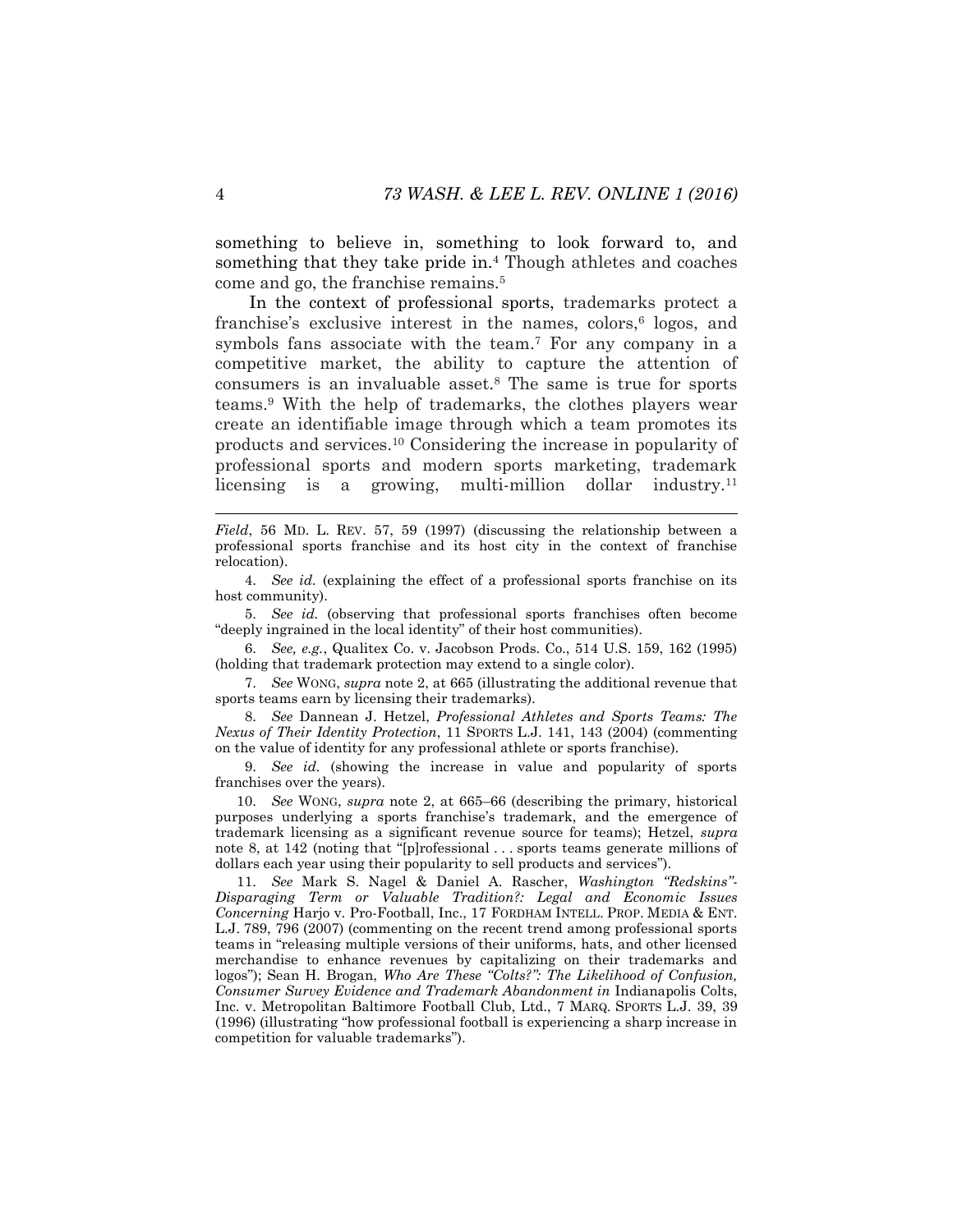Consequently, professional sports leagues and teams vigorously protect their trademarks and associated goodwill from infringement.<sup>12</sup>

<span id="page-5-2"></span><span id="page-5-1"></span>The increase in value of professional sports franchises parallels the growing popularity of professional sports in general.<sup>13</sup> Taking both tangible and intangible property rights into consideration, estimates value professional sports franchises in the hundreds of millions, and even billions, of dollars.<sup>14</sup> Although difficult to quantify, the intangible intellectual property interests associated with a professional sports franchise add substantial value and marketability.<sup>15</sup> As Seinfeld might put it, a big chunk of the value of sports teams is fans cheering for clothes.<sup>16</sup>

<span id="page-5-4"></span><span id="page-5-3"></span>Unfortunately for some fans, the potential for franchise relocation is a reality among professional sports leagues.<sup>17</sup> In particular, a team may engage in "franchise free agency"<sup>18</sup> when

13. *See* Kurt Badenhausen, *The World's 50 Most Valuable Teams 2015*, FORBES (July 15, 2015), http://www.forbes.com/sites/kurtbadenhausen/2015/07/15/the-worlds-50-mostvaluable-sports-teams-2015/ (last visited Apr. 18, 2016) (ranking the world's fifty most valuable sports franchises, which include twenty National Football League (NFL) franchises, twelve Major League Baseball (MLB) franchises, and ten National Basketball Association (NBA) franchises) (on file with the Washington and Lee Law Review).

14. *See id.* (describing that, on average, the world's fifty most valuable sports teams are worth an estimated \$1.75 billion).

15. *Id.*

<span id="page-5-0"></span>l

16. *See supra* notes [1](#page-3-1)–[5](#page-4-1) and accompanying text (introducing the phenomenon of sports fans cheering for clothes).

17. *See* Brogan, *supra* note [11,](#page-4-2) at 40 (referring to the underlying financial interests that influence a professional football team's desire to relocate).

18. Originally coined by former NFL Commissioner Pete Rozelle, the term refers to the competition among cities to attract major league teams. *See* Don Nottingham, *Keeping the Home Team at Home: Antitrust and Trademark Law as Weapons in the Fight Against Professional Sports Franchise Relocation*, 75 U. COLO. L. REV. 1065, 1067–72 (2004) (detailing the phenomenon of franchise free agency). Traditionally, the term "free agent" refers to a player without a

<sup>12.</sup> *See* WONG, *supra* note [2,](#page-3-0) at 665 (describing how professional sports leagues and franchises often initiate lawsuits to retain exclusive trademark rights). Related to trademarks, goodwill, as defined by one court, is "the favorable consideration shown by the purchasing public to goods known to emanate from a particular source." *See* White Tower Sys. v. White Castle Sys. of Eating Houses Corp., 90 F.2d 67, 69 (6th Cir. 1937) (enjoining a junior user who substantially appropriated a trade name, advertising slogan, and building type of another in the same business with established goodwill).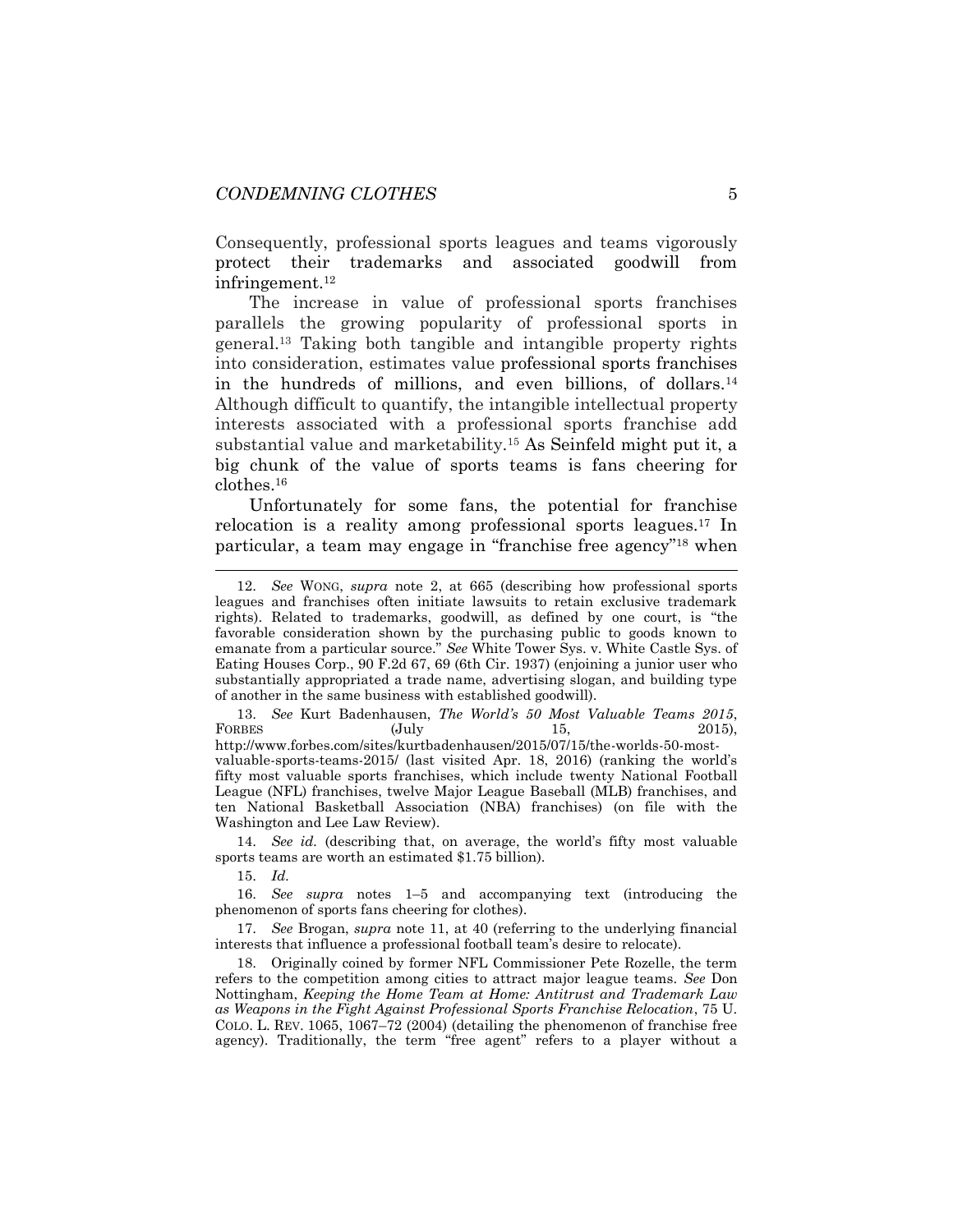requesting or demanding certain benefits from local and state governments, such as tax-free financing for new stadiums.<sup>19</sup> Fearful of angry fans and other consequences of relocation, local politicians regularly capitulate to these demands.<sup>20</sup> Additionally, some politicians contend that granting these benefits, like new stadiums, will provide new employment opportunities and spur economic development.<sup>21</sup>

Although teams may appear to hold most of the cards in relocation, one powerful, although rarely invoked, point of leverage for local governments is the threat of exercising eminent domain power<sup>22</sup> to seize the franchise.<sup>23</sup> In theory, this action

20. *See* Mitten & Burton, *supra* note [3,](#page-3-2) at 58 (mentioning the cultural truism that any community's most visible and cherished asset is its local professional sports franchise).

22. Eminent domain, in its broadest sense, is the power of government to take property for public use without the owner's consent, provided that the owner receive just compensation. *See Eminent Domain*, BLACK'S LAW

contractual obligation to play for any particular team. *Id.* at 1067 n.4. The absence of any obligation permits that player to negotiate with his former team and other interested teams until a satisfactory deal is reached. *Id.* Similarly, a franchise free agent is a team that shops for a new home and a superior situation. *Id.*

<sup>19.</sup> *See* Michael Colangelo, *Teams Continue to Use Relocation Threat as Leverage*, FIELDS OF GREEN (Dec. 22, 2014), http://thefieldsofgreen.com/2014/12/22/chargers-rams-raiders-relocation-kingspatriots-venues/ (last visited Apr. 18, 2016) (asserting that the threat of relocation to obtain financial benefits is not a new practice among professional sports franchises) (on file with the Washington and Lee Law Review).

<sup>21.</sup> The perceived public benefits from hosting a professional sports franchise include enhanced reputation and prestige, additional job opportunities, increased sales and use taxes, new recreational opportunities, and enhanced civic pride and youth interest in sports. *Id.* at 60 n.6. Most economists, however, present a skeptical view that utilizing public funds to support a professional sports franchise contributes to economic growth. *See, e.g.*, Andrew Zimbalist & Roger G. Noll, *Sports, Jobs, & Taxes: Are New Stadiums Worth the Cost?*, BROOKINGS INST. (June 1997), http://www.brookings.edu/research/articles/1997/06/summer-taxes-noll (last visited Apr. 18, 2016) (concluding that sports teams and facilities are not a source of local economic growth and employment and that public support of professional sports is a poor investment decision) (on file with the Washington and Lee Law Review). For a more in depth discussion of the economic impact of professional sports franchises on local economies, see generally SPORTS, JOBS AND TAXES: THE ECONOMIC IMPACT OF SPORTS TEAMS AND STADIUMS (Roger G. Noll & Andrew Zimbalist eds., 1997) (exploring the appropriate methods for measuring economic benefits derived from professional sports franchises and including case studies of major league sports facilities in various markets).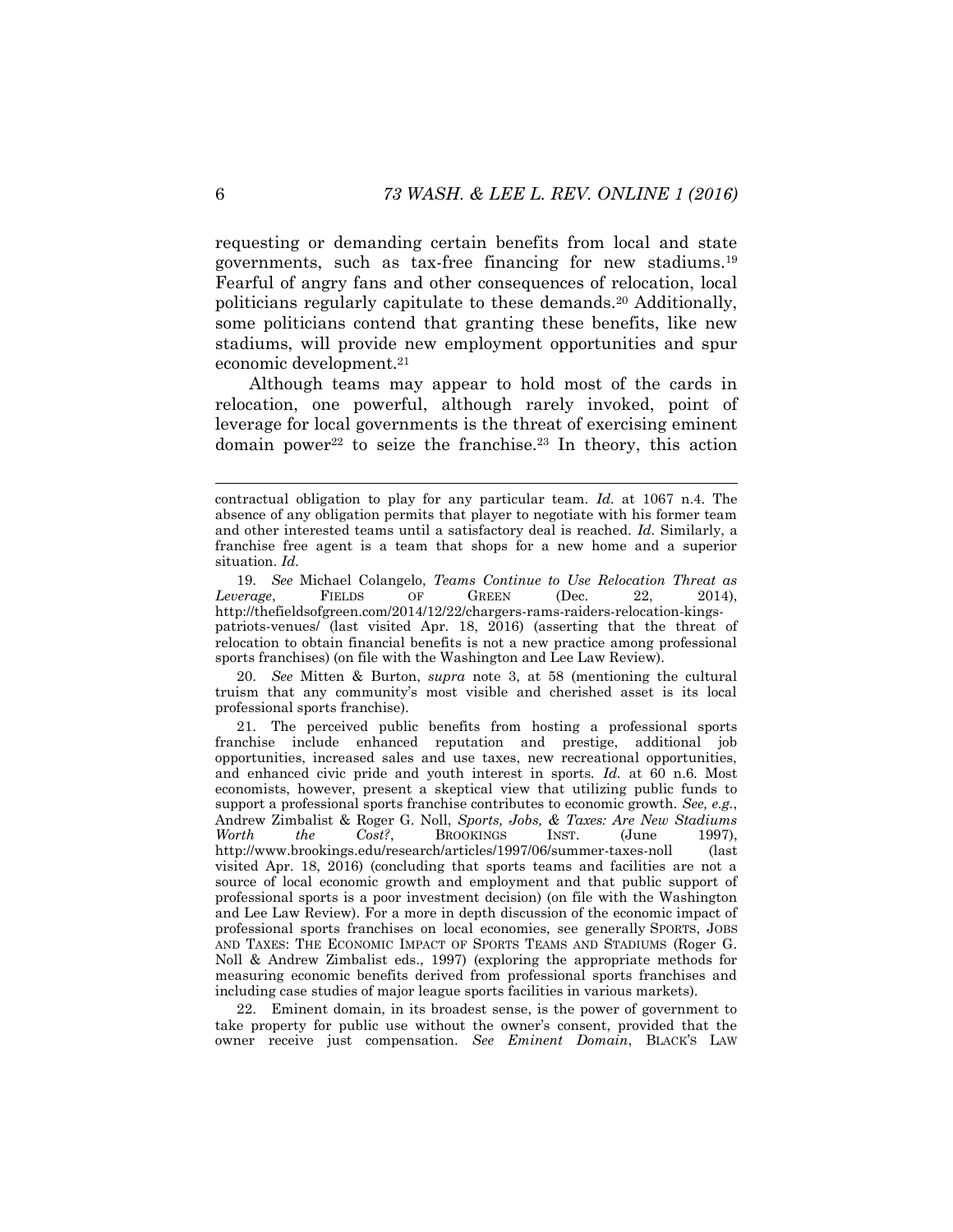<span id="page-7-0"></span>could prevent a team from relocating.<sup>24</sup> There are numerous legal issues involved with the exercise of eminent domain in this context, however, many of which have not been fully explored.<sup>25</sup> Among these is whether a professional sports team's trademark can be seized as part of a franchise.<sup>26</sup> If successful, cities could avoid a significant loss of local identity and tradition.<sup>27</sup>

<span id="page-7-1"></span>This Note examines whether a city could exercise its eminent domain powers to acquire the intangible intellectual property rights associated with a professional sports franchise, specifically

24. *See* Thomas W. E. Joyce, III, *The Constitutionality of Taking a Sports Franchise by Eminent Domain and the Need for Federal Legislation to Restrict Franchise Relocation*, 13 FORDHAM URB. L. J. 553, 553–96 (1984) (exploring the constitutionality of public use, just compensation, right to travel, and Commerce Clause limitations as applied to the taking of sports franchises by eminent domain following the City of Oakland's unsuccessful attempt to seize the Oakland Raiders franchise).

25. *See id.* at 596 (concluding that eminent domain is not an appropriate method in preventing the relocation of sports franchises); *see also* Charles Gray, Note, *Keeping the Home Team at Home*, 74 CAL. L. REV. 1329, 1329–72 (1986) (discussing the potential limitations on a city's ability to condemn a sports franchise, the impact of the Commerce Clause of the federal Constitution on the exercise of eminent domain, the potential restriction of the right to travel that might result from a sports franchise taking, and antitrust implications); Greg L. Johnson, Note, City of Oakland v. Oakland Raiders (Raiders IV)*: Commerce Clause Scrutiny as an End-Run Around Traditional Public Use Analysis*, 1 BYU J. PUB. L. 335, 335–61 (1987) (examining whether the Public Use Clause can be legitimately extended to a sports franchise).

26. *See* Thomas F. Cotter, *Do Federal Uses of Intellectual Property Implicate the Fifth Amendment?*, 50 FLA. L. REV. 529, 536 (1998) (noting that the vast majority of Supreme Court decisions regarding the Takings Clause concern actions initiated in response to government takings of real, as opposed to personal or intangible, property).

27. *See* Brogan, *supra* note [11,](#page-4-2) at 73 (arguing that the increasing exodus of professional sports franchises from their host cities "sets the stage for future trademark disputes over valuable team logos and other trademarks").

DICTIONARY (10th ed. 2014) (defining eminent domain as "[t]he inherent power of a governmental entity to take privately owned property, esp. land, and convert it to public use, subject to reasonable compensation for the taking").

<sup>23.</sup> *See, e.g.*, Mayor & City Council of Baltimore v. Baltimore Football Club Inc., 624 F. Supp. 278, 279 (D. Md. 1985) (involving "the attempt of the Mayor and City Council of Baltimore to condemn a professional football team formerly the Baltimore Colts, and now doing business as the Indianapolis Colts"); City of Oakland v. Oakland Raiders, 646 P.2d 835, 837 (Cal. 1982) (concerning the City of Oakland's eminent domain action to acquire the property rights associated with ownership of the Raiders professional football team as a franchise member of the NFL).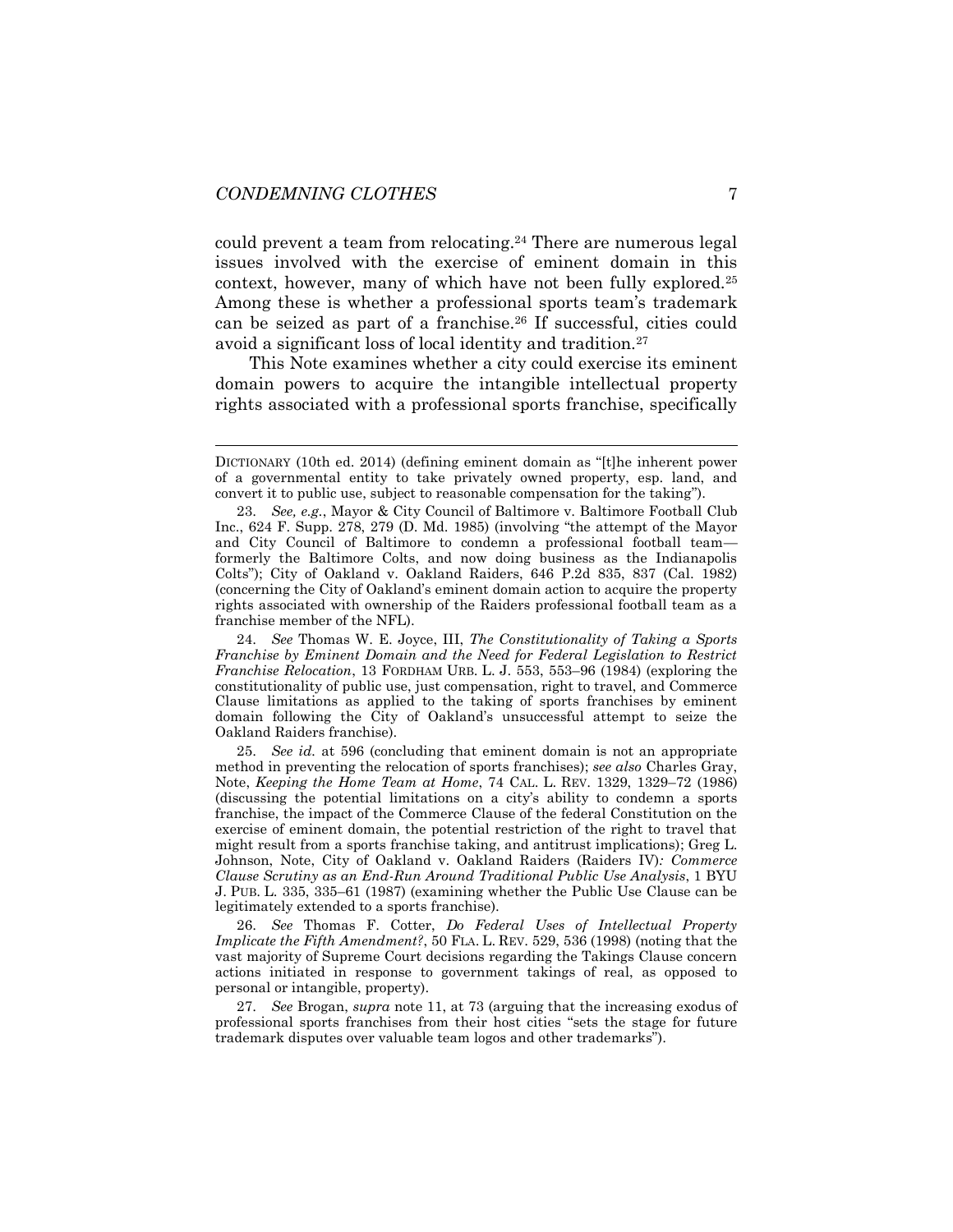a team's trademark and associated goodwill. Such property rights are critical to the identity of sports teams and their host communities. To address that question, this Note considers the broader question of whether trademarks constitute constitutionally protected private property under the Takings Clause of the Fifth Amendment. Understanding the scope of trademark law and its intersection with takings jurisprudence helps clarify the property interests associated with trademarks and the degree of protection those interests receive.

Part II summarizes historical disputes regarding franchise relocation to introduce the possibility that a city could exercise its eminent domain powers to seize a moving team's trademark rights.<sup>28</sup> It then reviews the NFL's recent approval of the Rams franchise to relocate to Los Angeles, California.<sup>29</sup> Part III explains the legal background necessary for understanding the issues surrounding the Takings Clause and its application to intangible intellectual property rights, including trademarks.<sup>30</sup> Part IV provides a brief overview of the four major categories of intangible intellectual property rights—trade secrets, patents, copyrights, and trademarks—and how the private property interests of each differ.<sup>31</sup> Part V proceeds in two stages: First, it evaluates the unresolved issue of whether trademarks constitute constitutionally protected private property under the Takings Clause.<sup>32</sup> Second, it argues that trademarks should be considered constitutionally protected private property.<sup>33</sup> Part VI concludes that trademarks are constitutional private property interests to

<sup>28.</sup> *See infra* Part II.A (describing the relocation of four NFL franchises during the 1980s and 1990s, as well as their consequences).

<sup>29.</sup> *See infra* Part II.B (illustrating modern franchise free agency in the NFL).

<sup>30.</sup> *See infra* Part III (discussing the historical justifications for the Takings Clause, its jurisprudence, and its application to forms of property other than real property).

<sup>31.</sup> *See infra* Part IV (differentiating between the four major categories of intellectual property and the bundle of rights associated with each).

<sup>32.</sup> *See infra* Part V.A–B (discussing the arguments against treating trademarks as private property rights and contemporary judicial guidance, which future courts would likely apply to the trademark taking issue).

<sup>33.</sup> *See infra* Part V.C (concluding that, based on recent judicial guidance and the propertization of trademarks and other forms of intellectual property, trademarks should be considered constitutionally protected private property).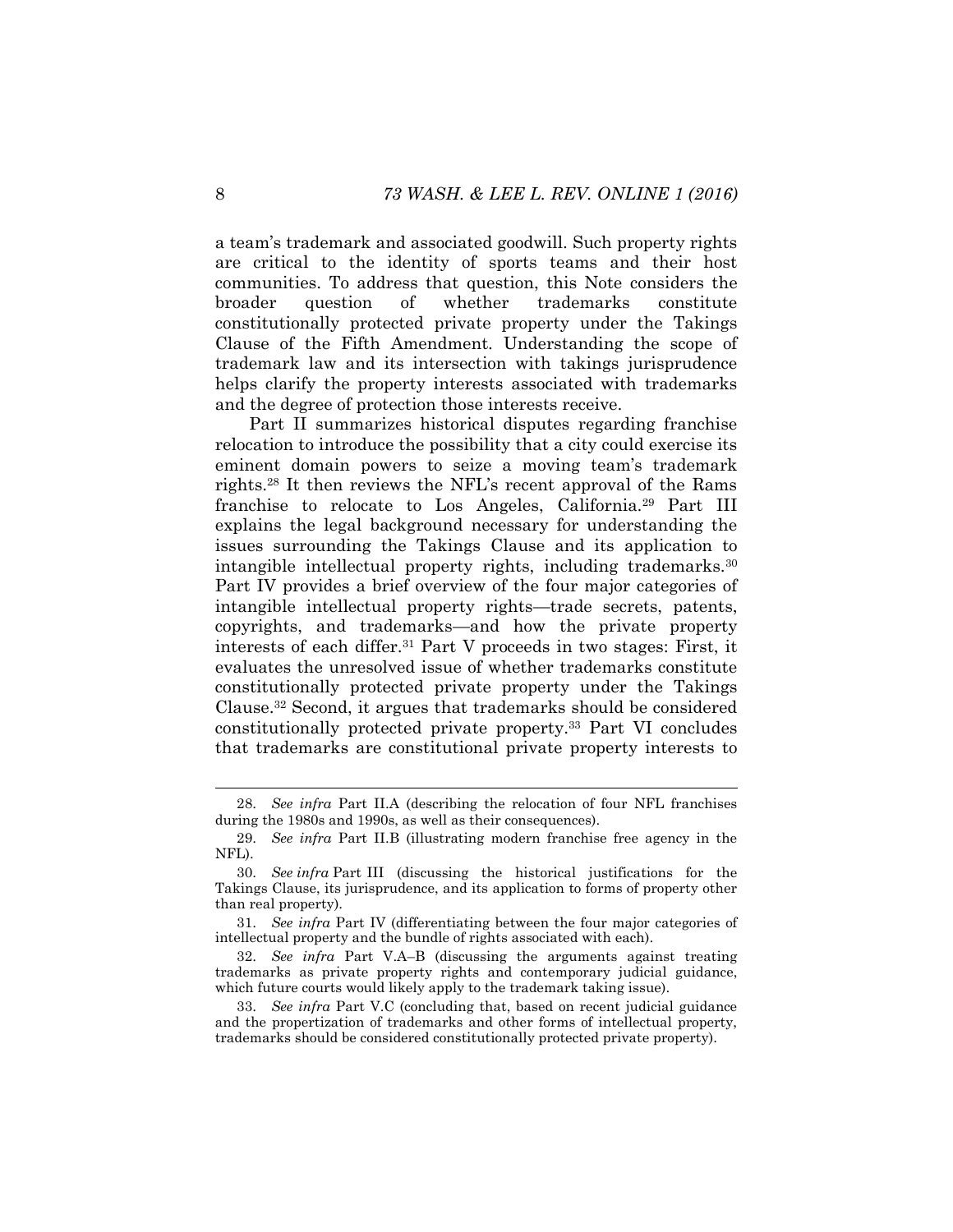professional sports franchises but ultimately determines that the taking of a team's trademark could constitute a valid public use.<sup>34</sup>

#### *II. Franchise Relocation: The NFL as a Case Study*

This Part discusses franchise relocation as an ongoing issue, using the NFL as a case study. It first summarizes historical disputes regarding franchise relocation in the NFL in the 1980s and 1990s.<sup>35</sup> It then addresses the NFL's recent decision to permit the Rams franchise to move from St. Louis, Missouri, to Los Angeles, California.<sup>36</sup>

#### <span id="page-9-0"></span>*A. The 1980s: Oakland and Baltimore*

During the 1980s, two cities went to court to prevent their teams from relocating.<sup>37</sup> Both the City of Baltimore and the City of Oakland attempted to take title to their local NFL teams through the exercise of eminent domain power.<sup>38</sup> In addition to other arguments, the cities asserted that the condemnation of a professional sports franchise qualified as a valid public use.<sup>39</sup>

<sup>34.</sup> *See infra* Part VI (concluding that, even with heightened constitutional protection under the Takings Clause, the seizure of a relocating professional sports franchise's trademark could constitute a valid public use).

<sup>35.</sup> *See infra* Part II.A (discussing relocation disputes arising in the cities of Oakland and Baltimore in the 1980s, and in the cities of Cleveland and Houston in the 1990s).

<sup>36.</sup> *See infra* Part II.B (explaining that, presently, multiple cities face relocation dilemmas created by franchise free agency).

<sup>37.</sup> *See infra* Part II.C (summarizing condemnation proceedings initiated by the cities of Oakland and Baltimore in an attempt to block the relocation of two professional football franchises).

<sup>38.</sup> *See* City of Oakland v. Oakland Raiders (*Raiders I*), 176 Cal. Rptr. 646, 647 (Cal. Ct. App. 1981) (representing the first wave of litigation resulting from the City of Oakland's attempt to condemn the Raiders franchise), *vacated sub nom.*, 646 P.2d 835 (Cal. 1982); Mayor & City Council of Baltimore v. Baltimore Football Club Inc., 624 F. Supp. 278, 279 (D. Md. 1985) (involving the City of Baltimore's attempt to seize the Colts franchise following their infamous midnight move to Indianapolis, Indiana).

<sup>39.</sup> *See* Jonathan N. Portner, Comment, *The Continued Expansion of the Public Use Requirement in Eminent Domain*, 17 U. BALT. L. REV. 542, 548–51 (1988) (examining the evolution of the public use requirement of the Takings Clause and its influence on sports franchises).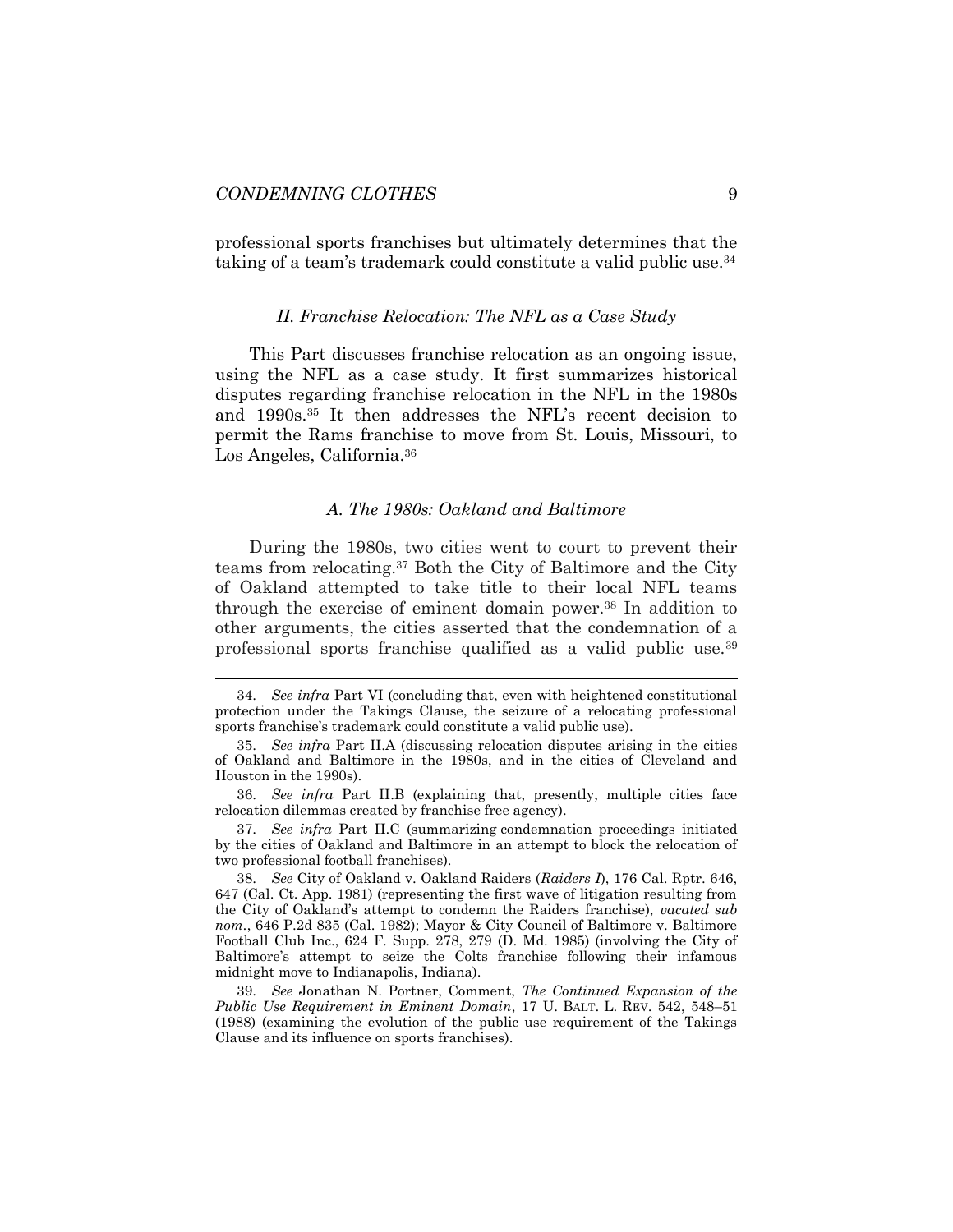This subpart discusses the events preceding the disputes and the judicial resolution of both controversies.<sup>40</sup>

# *1.* Oakland Raiders v. City of Oakland

The first example of a city's attempt to seize the property rights associated with the ownership of a professional sports franchise occurred almost four decades ago.<sup>41</sup> In 1980, Oakland Raiders owner Al Davis announced his intention to move the franchise to Los Angeles, California.<sup>42</sup> In the years leading up to the announcement, the franchise recorded thirteen consecutive sellout seasons.<sup>43</sup> Soon after the announcement, the City of Oakland filed an eminent domain action to acquire the property rights associated with the ownership of the Raiders as a franchise member of the NFL.<sup>44</sup>

42. "In 1966, the Raiders and the Oakland-Alameda County Coliseum, Inc., a nonprofit corporation, entered into a five-year licensing agreement for use of the Oakland Coliseum by the Raiders." *See Raiders I,* 646 P.2d at 837 (describing the contractual agreement between the Raiders franchise and the City of Oakland). The contract included five three-year renewal options. *Id.* The Raiders exercised the first three renewals, but failed to negotiate a fourth extension for the 1980 season. *Id.*

43. *See* Sanjay Jose' Mullick, *Browns to Baltimore: Franchise Free Agency and the New Economics of the NFL*, 7 MARQ. SPORTS L.J. 1, 20 (1996) (noting that part of the agreement reached between Al Davis and the City of Los Angeles included "a luxury box package of unshared revenue amounting to over three times what Oakland could offer," which, subsequently, generated significantly more revenue for the franchise).

44. *See Raiders I,* 646 P.2d 835, 837 (Cal. 1982) (summarizing that the Raiders argued that the law of eminent domain did not permit the taking of intangible property and that the City of Oakland could not establish a valid public use). The Oakland relocation controversy also resulted in antitrust litigation. *See* L.A. Mem'l Coliseum Comm'n v. NFL, 726 F. 2d 1381, 1384–86 (9th Cir. 1984) (describing the background and facts of the lawsuit). One week after Al Davis's announcement, league owners voted unanimously against the move under Rule 4.3 of the NFL Constitution and Bylaws. *See id.* at 1385 ("The NFL teams voted  $\ldots$  22–0 against the move, with five teams abstaining."). The rule requires an affirmative vote of three-fourths from franchise owners to approve relocation. *Id*. In response, Al Davis, joined by the

<span id="page-10-1"></span><span id="page-10-0"></span>l

<sup>40.</sup> *See infra* Part II.A.1–2 (discussing the litigation following the relocation of the Raiders and Colts franchises and the various judicial decisions reached).

<sup>41.</sup> *See Raiders I*, 176 Cal. Rptr. at 647 (concluding that California law did not authorize the condemnation of the Raiders franchise), *vacated sub nom.*, 646 P.2d 835 (Cal. 1982).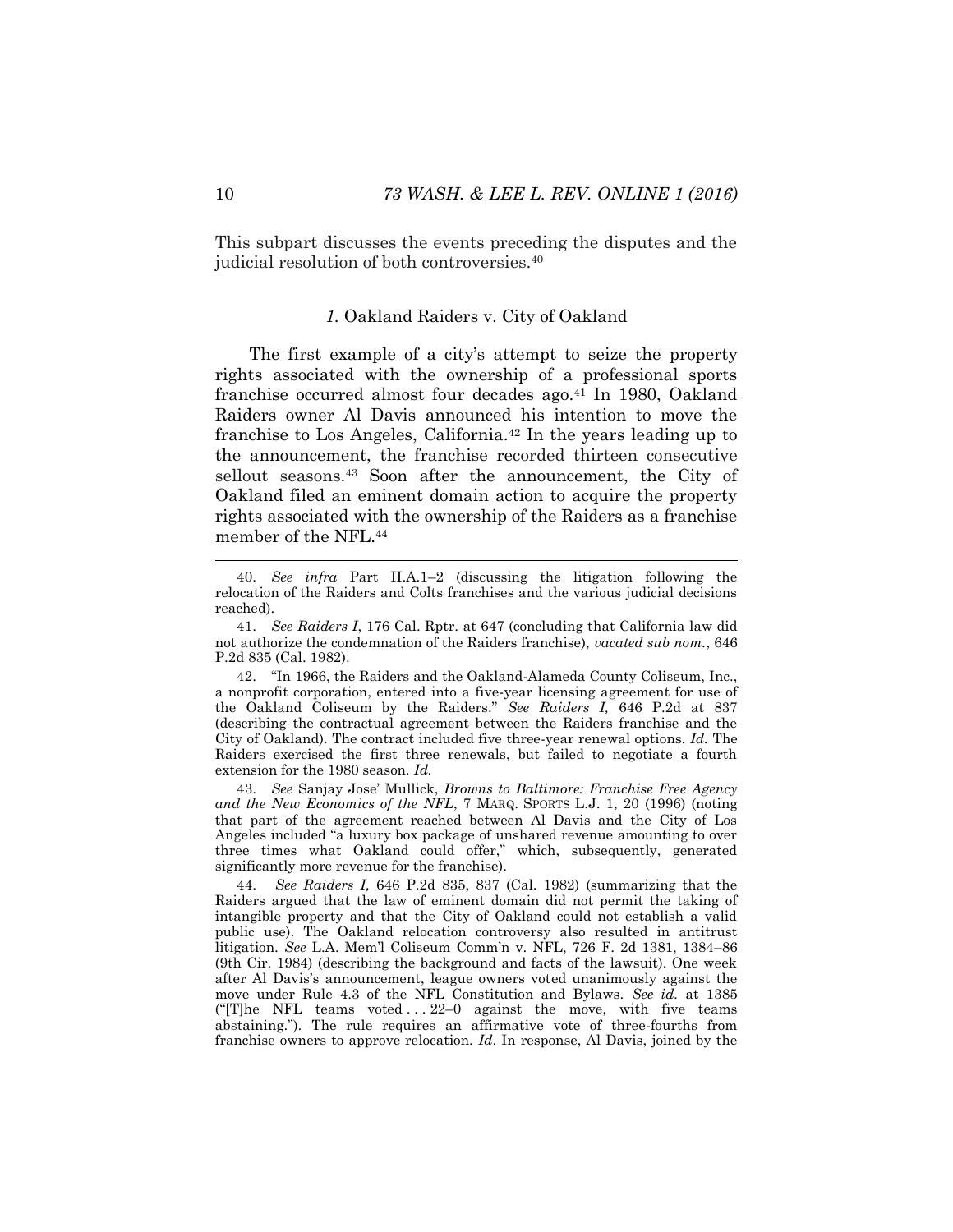In the original lawsuit, *Raiders I*, the Superior Court granted the Raiders franchise summary judgment and dismissed the action with prejudice.<sup>45</sup> The trial judge found that "no essential public use to an eminent domain action could be found, and [that the City] lacked the authority to exercise eminent domain for the purpose of keeping the Raiders' franchise in Oakland."<sup>46</sup> The appellate court affirmed the decision.<sup>47</sup>

On appeal, the California Supreme Court determined that the trial court erred in granting the Raiders franchise summary judgment.<sup>48</sup> Therefore, it reversed and remanded the case back to the trial court.<sup>49</sup> In reaching its conclusion, the court considered two major issues: (1) whether the law of eminent domain permits the taking of intangible property,<sup>50</sup> and  $(2)$  whether the public use requirement permitted the taking of a professional sports franchise.<sup>51</sup>

Addressing the first issue, the California Supreme Court concluded that, "[f]or eminent domain purposes, neither the federal nor the state Constitution distinguishes between property

45. *See Raiders I,* 646 P.2d at 837 ("The City of Oakland . . . appeals from a summary judgment dismissing with prejudice . . . .").

46. *See* Joyce, III, *supra* note [24,](#page-7-0) at 555 (quoting the unreported decision of the lower court) (internal quotation marks omitted).

Los Angeles Coliseum, sued the NFL. *Id.* They claimed that Rule 4.3 violated section one of the Sherman Antitrust Act by unlawfully restraining trade. *Id.* Hearing the case on appeal, the U.S. Court of Appeals for the Ninth Circuit determined that the NFL violated federal antitrust laws by attempting to block the move, allowing the Raiders franchise to move to Los Angeles. *Id.* at 1401. In a subsequent lawsuit, the Ninth Circuit held the NFL liable for treble damages that totaled approximately \$50 million. *See* L.A. Mem'l Coliseum Comm'n v. NFL, 791 F. 2d 1356, 1376 (9th Cir. 1986) (affirming a trebled damage verdict in favor of the Los Angeles Coliseum but vacating the Raiders' antitrust damage recovery).

<sup>47.</sup> *Id.*

<sup>48.</sup> *See Raiders I,* 646 P.2d at 837 (considering whether a sufficient factual controversy existed to warrant a trial on the merits).

<sup>49.</sup> *See id.* ("We conclude that the trial court erred in granting the summary judgment and we reverse and remand the case for a full evidentiary trial of the issues on the merits.").

<sup>50.</sup> *See id.* at 837 (noting that the Raiders characterized the property rights associated with the franchise as a "network of intangible contractual rights").

<sup>51.</sup> *See id.* (adding that the Raiders also argued that the public use requirement did not encompass the City of Oakland's proposed action).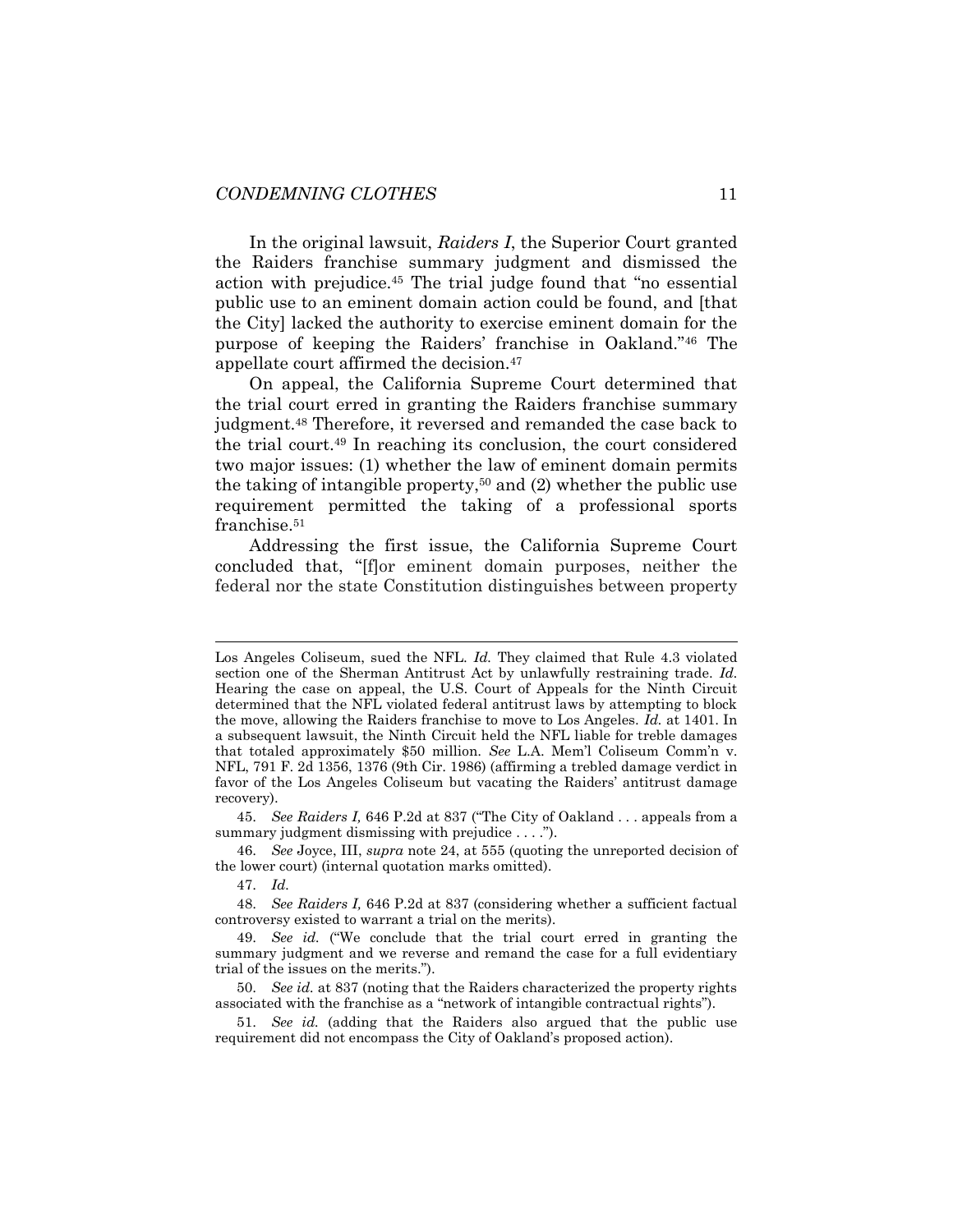which is real or personal, tangible or intangible."<sup>52</sup> Regarding the public use issue, the court determined only "that the acquisition and, indeed, the operation of a sports franchise may be an appropriate municipal function."<sup>53</sup> However, the court explicitly stated its refusal to decide the merits of the City of Oakland's condemnation claim.<sup>54</sup> Instead, the court instructed the trial court to determine whether a valid public use justified the City of Oakland's eminent domain action on remand.<sup>55</sup>

The case moved between the trial and appellate court levels for the next three years.<sup>56</sup> During that time, the Raiders relocated and played their home games in Los Angeles.<sup>57</sup> But, after years of litigation and appeals, the California Court of Appeals entered judgment for the Raiders on final remand.<sup>58</sup> The court based its decision on three independent grounds: (1) the Public Use Clause, (2) federal antitrust laws, and (3) the Commerce Clause of the U.S. Constitution.<sup>59</sup>

In its opinion, the final *Raiders* court (*Raiders IV*) first addressed the trial court's determination that the Commerce Clause of the federal constitution invalidated the City of Oakland's action.<sup>60</sup> It noted that years of precedent established

57. *See* Nottingham, *supra* note [18,](#page-5-0) at 1076 n.62 (mentioning that the Raiders franchise moved back to the City of Oakland in 1995).

58. *See* City of Oakland v. Oakland Raiders (*Raiders IV*), 220 Cal. Rptr. 153, 158 (Cal. Ct. App. 1985) (concluding that the City of Oakland's attempted seizure of the Raiders franchise violated the Commerce Clause of the U.S. Constitution), *cert. denied*, 478 U.S. 1007 (1986).

59. *See id.* at 155 (describing that, on remand, the trial court again entered judgment for the Raiders franchise based on three independent grounds).

60. *See id.* ("We turn first to the trial court's commerce clause

<span id="page-12-0"></span><sup>52.</sup> *Id.* at 840.

<sup>53.</sup> *Id.* at 843.

<sup>54.</sup> *See id.* at 845 ("[W]e do not decide whether [the] City has a meritorious condemnation claim in this case.").

<sup>55.</sup> *See id.* (noting that the City of Oakland's "ability to prove a valid public use for its proposed action" remained untested).

<sup>56.</sup> *See* City of Oakland v. Superior Court (*Raiders II*), 186 Cal. Rptr. 326, 329 (Cal. Ct. App. 1982) (granting the City of Oakland's request for a writ of mandate requiring the trial court to hold an evidentiary hearing on the application to reinstate the preliminary injunction); City of Oakland v. Superior Court (*Raiders III*), 197 Cal. Rptr. 729, 736 (Cal. Ct. App. 1983) (reversing the trial court, again, and remanding the case for further hearings on several issues, including whether the taking served a public use), *appeal filed*, 220 Cal. Rptr. 153 (Cal. Ct. App. 1985), *cert. denied*, 478 U.S. 1007 (1986).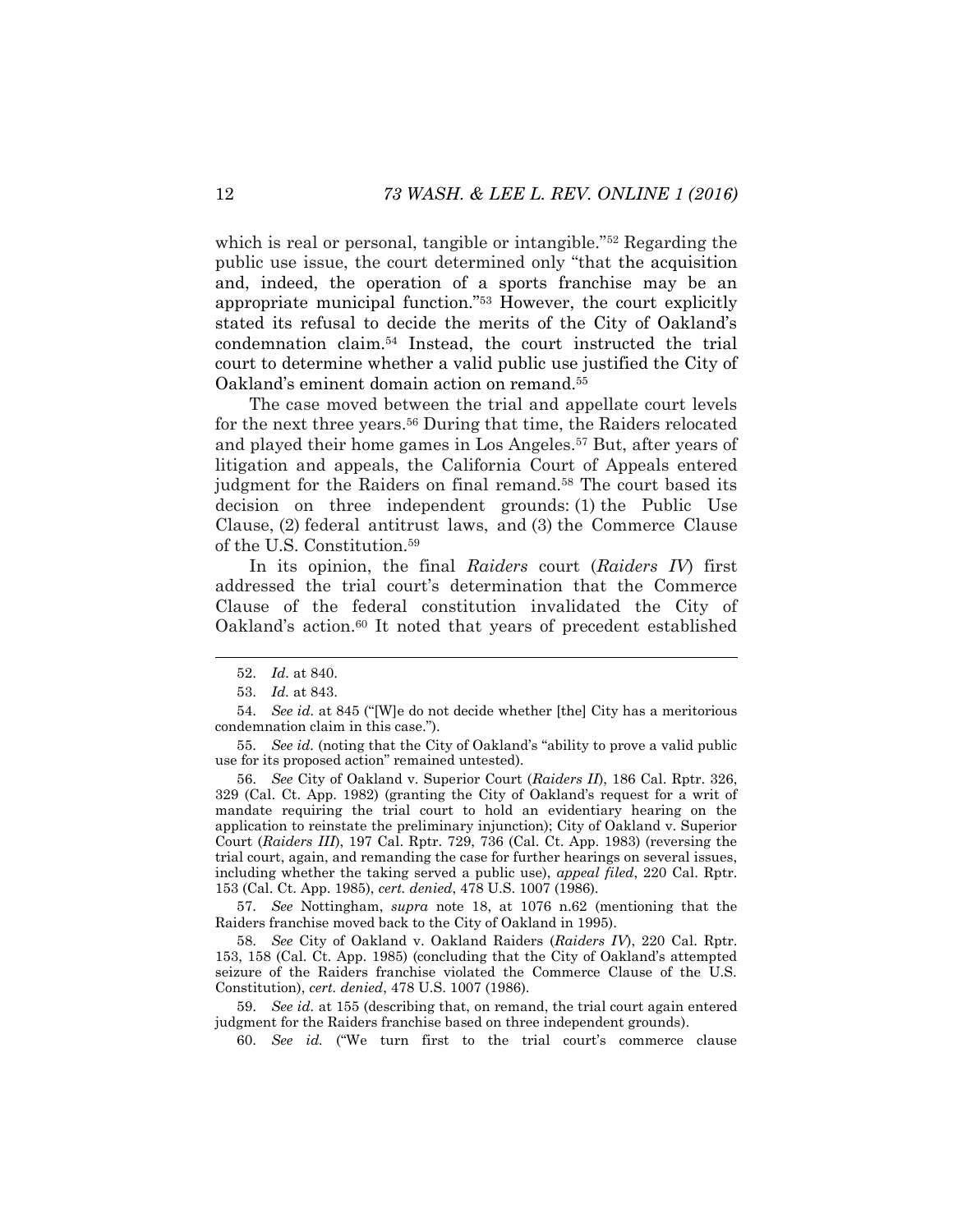"that a state may exercise eminent domain power even though by so doing it indirectly or incidentally burdens interstate commerce."<sup>61</sup> But the court accepted the Raiders contention that, because professional football is a nationwide business, the seizure of a franchise by eminent domain would constitute an undue burden on interstate commerce.<sup>62</sup> This burden outweighed any state interest in enforcing its antitrust laws against the Oakland Raiders franchise.<sup>63</sup>

<span id="page-13-0"></span>The court's conclusion on the Commerce Clause and antitrust issues signaled defeat for the City of Oakland.<sup>64</sup> Regardless, the court engaged in a short discussion of an essential question facing any challenge to an eminent domain action: whether the taking constituted a valid public use.<sup>65</sup> The City of Oakland alleged that its reasons for condemnation—which included the promotion of public recreation, social welfare, and related economic benefits satisfied the public use requirement.<sup>66</sup> The court disagreed, finding the City of Oakland's arguments unpersuasive.<sup>67</sup> Though presumptively legitimate, local interests did not outweigh the foreseeable burdens on interstate commerce.<sup>68</sup>

64. *See id.* at 158 ("Our conclusion on the commerce clause obviates the need for further consideration of the public use and antitrust arguments.").

65. *Id.*

66. *See id.* (noting that the City of Oakland desired "to best utilize the stadium in which the Raiders played").

67. *See id.* (characterizing the City of Oakland's public use claims as presumably legitimate but less compelling).

68. *See id.* ("[T]he burden that would be imposed on interstate commerce outweighs the local interest in exercising statutory eminent domain authority over the Raiders franchise."); *see also infra* Part VI.A (discussing the precedential value of the public use determination in the Raiders litigation).

determination.").

<sup>61.</sup> *Id.* at 156. Stated another way, a state's exercise of eminent domain violates the Commerce Clause if it impermissibly burdens or affects interstate commerce. *Id.*

<sup>62.</sup> *See id.* at 156–57 ("Plaintiff's proposed action would more than indirectly or incidentally regulate interstate commerce . . . [t]his is the precise brand of parochial meddling with the national economy that the commerce clause was designed to prohibit.").

<sup>63.</sup> *See id.* at 157 ("Fragmentation of the league structure on the basis of state lines would adversely affect the success of the competitive business enterprise, and differing state antitrust decisions if applied to the enterprise would likely compel all member teams to comply with the laws of the strictest state.").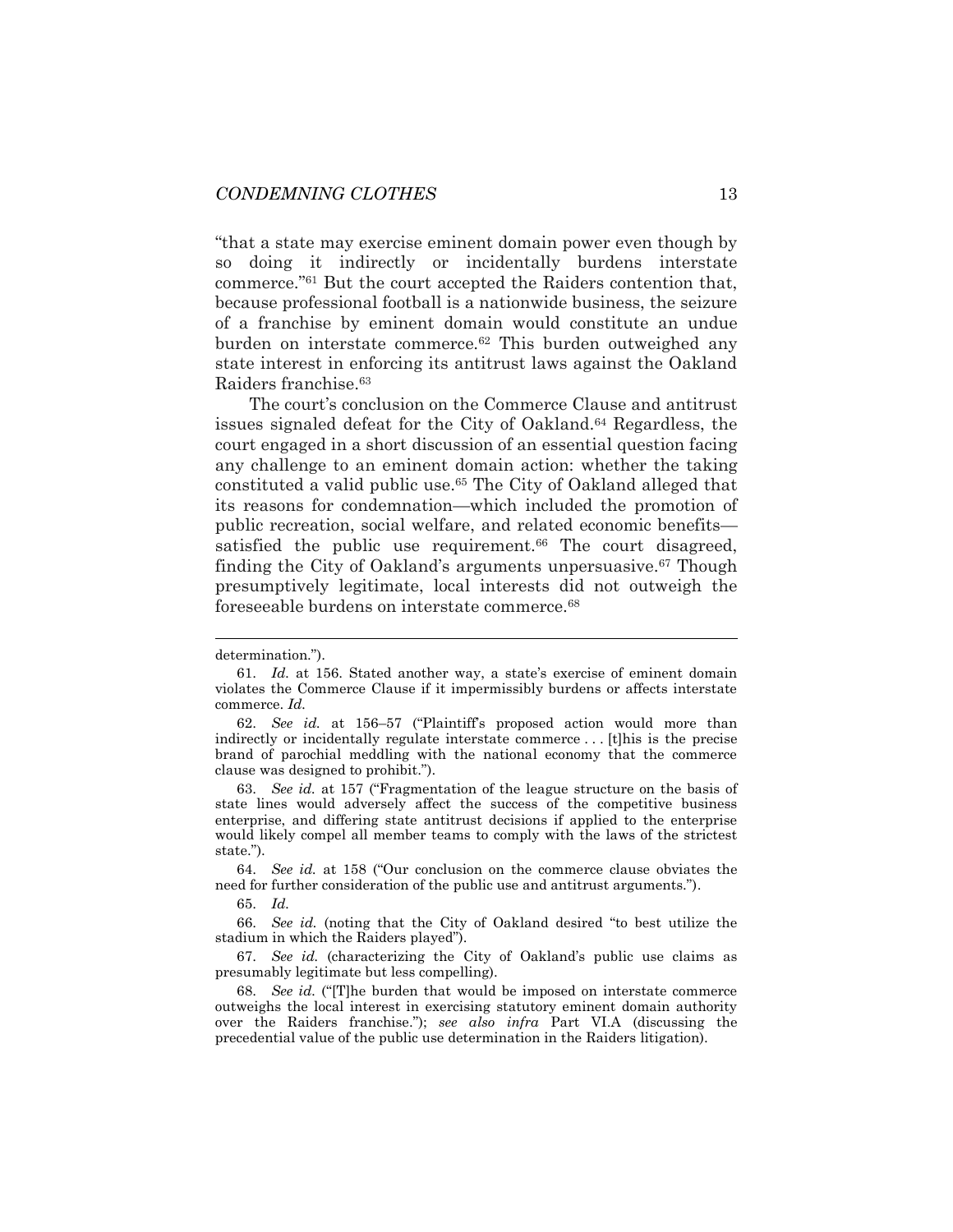# <span id="page-14-0"></span>*2.* Indianapolis Colts v. Mayor & City Council of Baltimore

The Raiders cases signaled the beginning of the modern franchise free agency era in professional sports.<sup>69</sup> Moving forward, courts characterized NFL franchises as business enterprises rather than agents of their host cities.<sup>70</sup> Taking advantage of the precedent set by the Raiders organization, multiple franchises demonstrated an interest in relocation among them, the Baltimore Colts.<sup>71</sup>

Beginning in late 1983 and early 1984, Baltimore Colts owner Robert Irsay entered into extensive negotiations with the mayor of Baltimore, William Donald Schaefer, to address the terms of his stadium lease.<sup>72</sup> Among other things, the discussions included the possibility of constructing a new stadium to replace the aging Baltimore Memorial Stadium.<sup>73</sup> When negotiations failed to produce an agreement, Irsay explored the possibility of relocating the Colts to Indianapolis, Indiana.<sup>74</sup>

Faced with the prospect of losing the Colts, on February 24, 1984, the Maryland State Senate introduced a bill to amend the City of Baltimore's charter.<sup>75</sup> The proposed legislation authorized

75. *Id.*

<sup>69.</sup> *See* Katherine C. Leone, *No Team, No Peace: Franchise Free Agency in the National Football League*, 97 COLUM. L. REV. 473, 493–95 (1997) (summarizing franchise free agency's harm to professional sports leagues).

<sup>70.</sup> *See, e.g.*, *Raiders IV*, 220 Cal. Rptr. 153, 157 (Cal. Ct. App. 1985) (characterizing the Raiders franchise as a "competitive business enterprise").

<sup>71.</sup> *See* Mayor & City Council of Baltimore v. Baltimore Football Club Inc., 624 F. Supp. 278, 279 (D. Md. 1985) (involving an eminent domain action initiated by the City of Baltimore following the relocation of the Colts franchise to Indianapolis, Indiana).

<sup>72.</sup> *See id.* (discussing the events leading to the City of Baltimore's attempt to condemn the Colts franchise).

<sup>73.</sup> *See* Philip B. Wilson, *Thirty Years Later, Remembering How Colts' Move Went Down*, USA TODAY (Mar. 29, 2014), http://www.usatoday.com/story/sports/nfl/colts/2014/03/29/indianapolisbaltimore-move-30-year-anniversary-mayflower/7053553/ (last visited Apr. 18, 2016) (describing Irsay's dissatisfaction with the outdated Memorial Stadium and declining fan attendance at home games) (on file with the Washington and Lee Law Review).

<sup>74.</sup> *See Mayor & City Council of Baltimore*, 624 F. Supp. at 279 (noting that the Mayor of Indianapolis organized a control group comprised of local politicians and businessmen to negotiate with the Colts organization in the hope of persuading the franchise to relocate).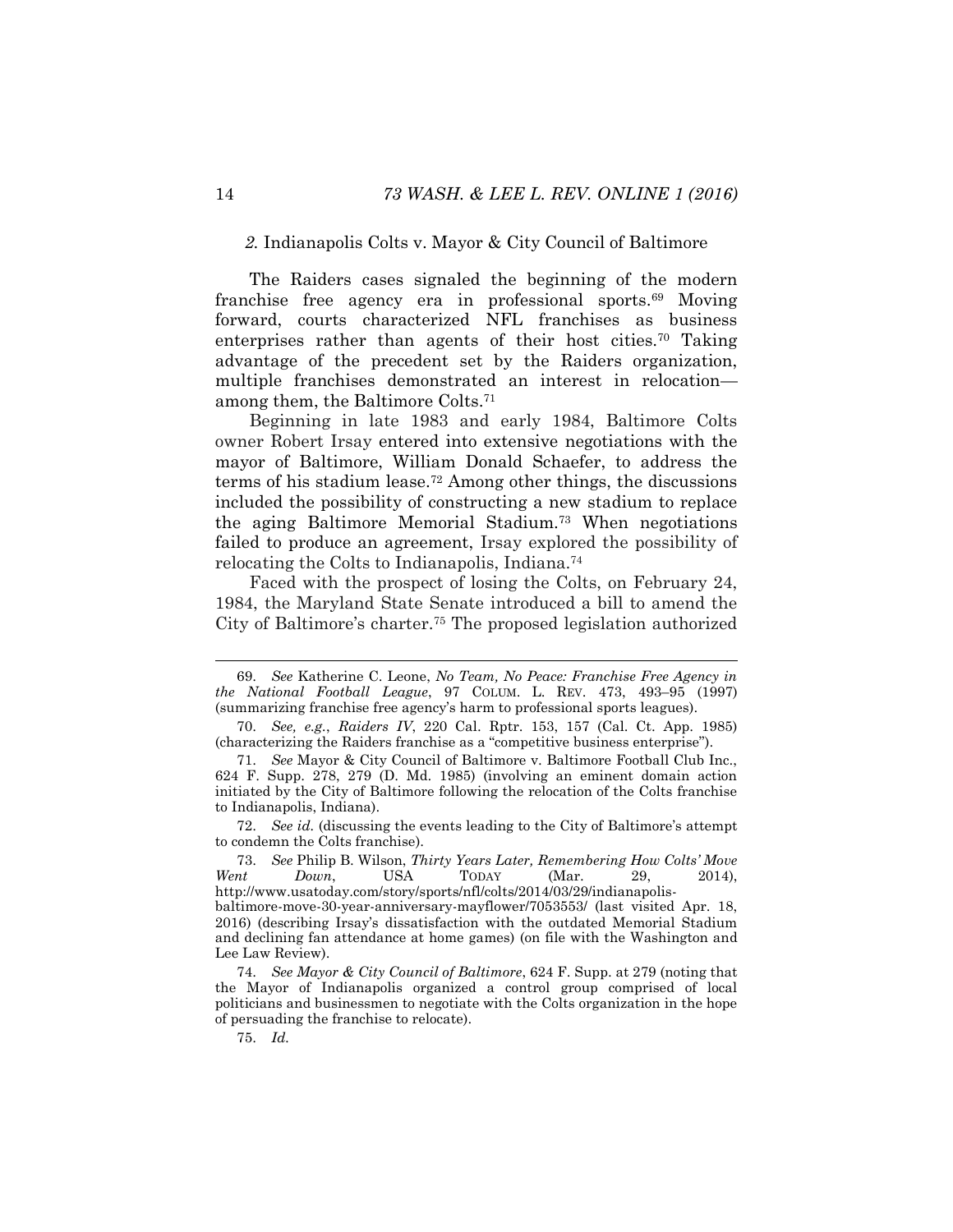the city to condemn the franchise if the need arose.<sup>76</sup> At the same time, the Colts entered into extended negotiations with "the Capital Improvements Board of Managers of Marion County, Indiana ("CIB"), the owner of the Hoosier Dome, concerning the possibility of a lease of the Dome to the Colts."<sup>77</sup>

On the morning of March 27, 1984, the Maryland State Senate passed this emergency legislation.<sup>78</sup> Hearing of the news the following day, Irsay immediately decided to move the Colts franchise.<sup>79</sup> He instructed Michael Chernoff, vice-president and general counsel of the Colts, to "conclude the Hoosier Dome lease . . . [and] move all the Colts' property from Owings Mills, Maryland, to Indianapolis immediately."<sup>80</sup>

Fearing an imminent eminent domain action, moving personnel worked through the night of March 28, 1984, to load all of the Colts' physical property into the now infamous "Mayflower moving vans."<sup>81</sup> Departing under the cover of darkness, a convoy of moving vans left the Colts' training complex loaded with most of the team's office and athletic equipment.<sup>82</sup> Their destination: Indianapolis.<sup>83</sup>

On March 30, 1984, the Maryland legislature enacted Emergency Bill No. 1042, the legislation that authorized the City

79. *See id.* (adding that Isray learned of the Maryland Senate's emergency legislation "from a Chicago newspaper account").

<sup>76.</sup> *See id.* (describing that news of the bill's introduction, which occurred on February 24, 1984, quickly reached the Indianapolis control group).

<sup>77.</sup> *Id.* In contrast to the Oakland Raiders relocation controversy, the NFL stated "that it would take no action with respect to any possible move of the Colts." *Id.* at 280–81. The announcement was made in the wake of the Ninth Circuit's decision in the antitrust lawsuit from the Raiders litigation, which was released on February 28, 1984. *See supra* note [44](#page-10-0) and accompanying text (summarizing the antitrust litigation triggered by the Raiders' relocation controversy, which resulted in treble damages against the NFL).

<sup>78.</sup> *See* Mayor & City Council of Baltimore v. Baltimore Football Club Inc., 624 F. Supp. 278, 280 (D. Md. 1985) (explaining that city officials continued to negotiate a financial package with the Colts franchise to persuade the team to stay in Baltimore).

<sup>80.</sup> *See id*. ("Chernoff and the Indianapolis officials executed a twenty-year lease and the corresponding loan agreement the same day.").

<sup>81.</sup> *Id.*

<sup>82.</sup> *Id.*

<sup>83.</sup> *See id.* ("By the morning of March 29, 1984, the Mayflower [moving] vans were on their way to Indianapolis.").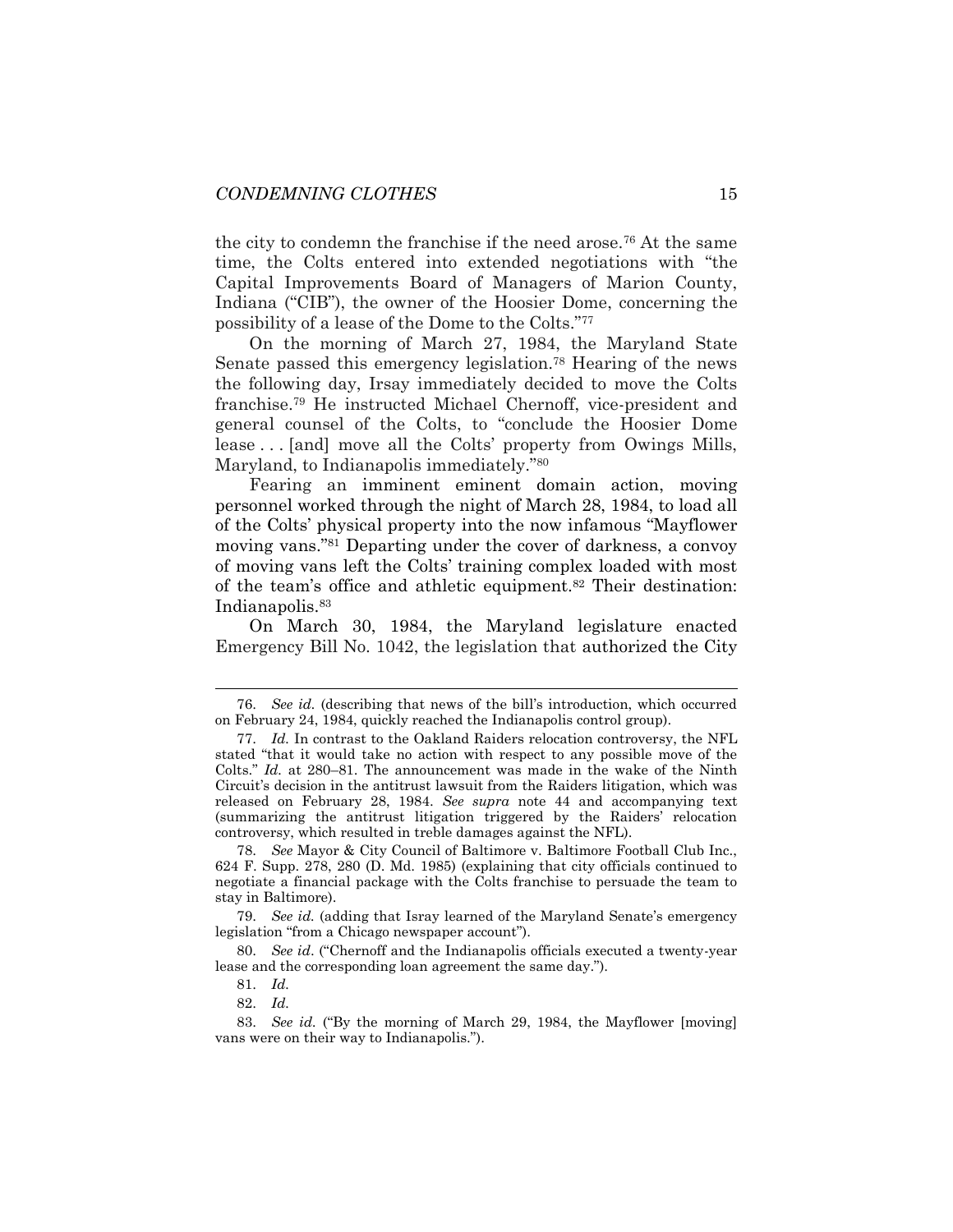of Baltimore to condemn sports franchises.<sup>84</sup> Under the new legislation, the city immediately filed a condemnation petition in the Circuit Court for Baltimore City.<sup>85</sup> The Colts later removed the action to the U.S. District Court for the District of Maryland on the basis of diversity jurisdiction.<sup>86</sup>

<span id="page-16-2"></span><span id="page-16-0"></span>Ultimately, the district court invalidated the condemnation.<sup>87</sup> First, the court addressed the failure of the City of Baltimore to make any compensation payment.<sup>88</sup> According to Judge Walter E. Black, Jr., the City of Baltimore had no right to restrict the owner of a professional football franchise from moving the team beyond the state's jurisdiction except through payment of compensation.<sup>89</sup> The mere filing of the condemnation petition did not automatically bestow the City of Baltimore with rights over the franchise.<sup>90</sup> Of course, as Judge Black noted, it is "axiomatic that a sovereign state's power to condemn property extends only as far as its borders."<sup>91</sup> With the Colts principal place of business no longer in Maryland, the court determined that the City of Baltimore's jurisdictional reach did not extend to the franchise.<sup>92</sup> Consequently, the court invalidated the City of Baltimore's exercise of eminent domain.<sup>93</sup>

<span id="page-16-1"></span>l

88. *See* Mayor & City Council of Baltimore v. Baltimore Football Club Inc., 624 F. Supp. 278, 283 (D. Md. 1985) (explaining that the relevant provisions of the Maryland Constitution explicitly prohibited the legislature from seizing private property until paying or tendering just compensation).

89. *See id.* (concluding that the relevant provisions of the State of Maryland's statutory scheme clearly provided that no taking is valid "until compensation is paid to the owner or to a court").

90. *See id.* ("The City has at no time made any payment of the compensation that would be required, and, as a result, it had no power to stop Irsay from treating his property as he wished.").

91. *Id.*

92. *See id.* at 287 (finding that the applicable laws of eminent domain did not provide a remedy for the City of Baltimore and that, in the courts words, "the Colts were 'gone' on March 30, 1984").

93. *Id.* The court did not engage in a public use analysis because the Colts prevailed on the "threshold issue of the appropriate date for determining the

<sup>84.</sup> *See id.* (adding that the Mayor and City Council of Baltimore enacted a secondary piece of legislation, which also authorized condemnation).

<sup>85.</sup> *Id.*

<sup>86.</sup> *Id.* at 281.

<sup>87.</sup> *See infra* notes [88](#page-16-0)–[93](#page-16-1) and accompanying text (describing the reasons for the court's conclusion that the City of Baltimore lacked the power to condemn the Colts' franchise).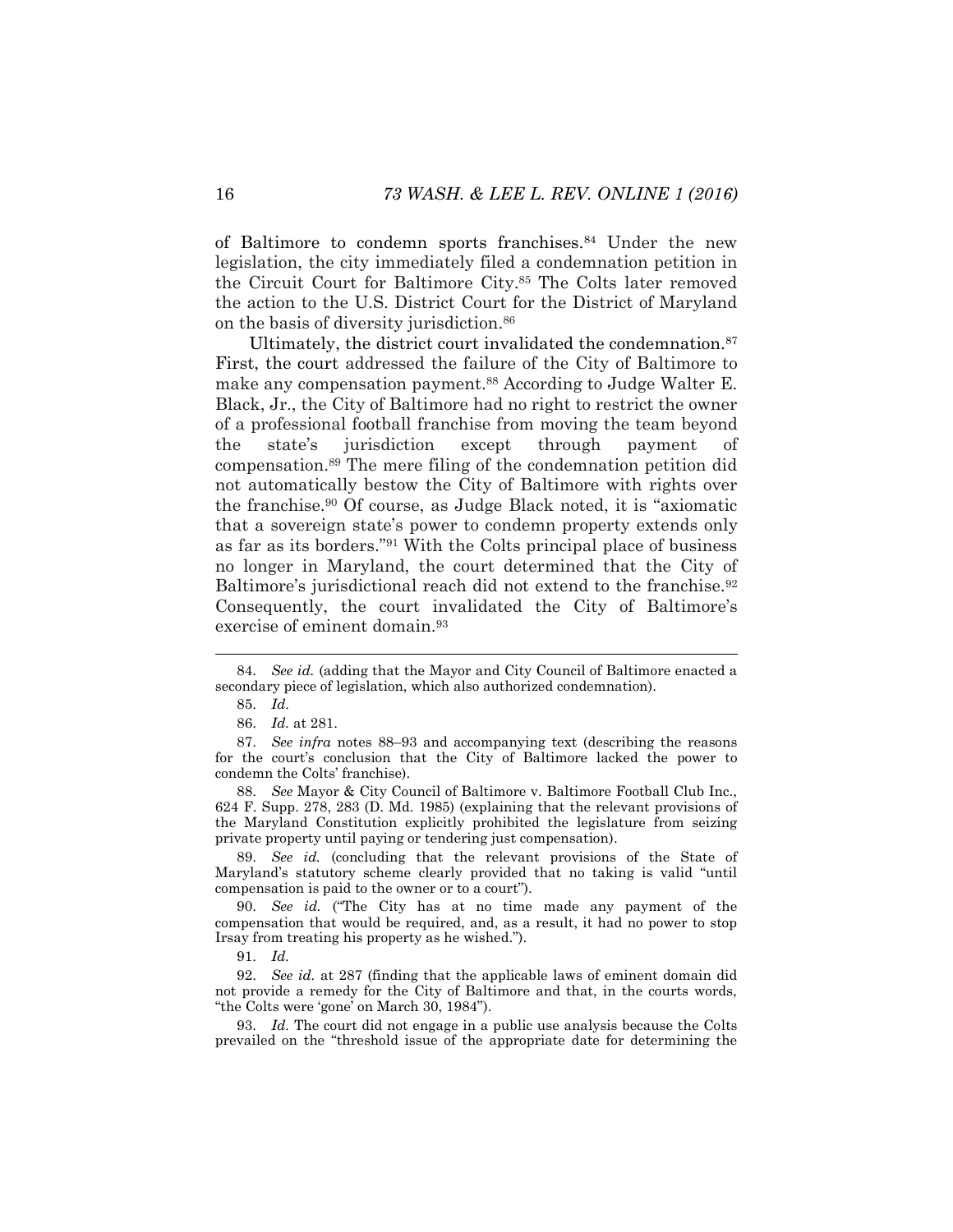#### <span id="page-17-0"></span>*B. The 1990s: Cleveland and Houston*

As previously mentioned, cities and fans may refuse to let their teams leave them completely empty-handed upon relocation.<sup>94</sup> This was the case during the Cleveland Browns relocation controversy of 1995.<sup>95</sup> On November 6, 1995, Cleveland Browns owner Arthur "Art" Modell announced that the city's beloved NFL franchise would move to Baltimore, Maryland, for the 1996 season.<sup>96</sup> Outraged, the City of Cleveland filed a breach of contract claim against the Browns to enjoin Modell from relocating the team.<sup>97</sup> In addition, the City filed a trademark suit to prevent the Browns' name from leaving if Modell succeeded in relocating the team.<sup>98</sup> The complaint focused on the history and

<span id="page-17-2"></span><span id="page-17-1"></span>

94. *See* Nottingham, *supra* note [18,](#page-5-0) at 1081–89 (discussing "what rights fans or cities have in a team's name, colors, and records").

96. *See* Charles Babington & Ken Denlinger, *Modell Announces Browns' Move to Baltimore*, WASH. POST (Nov. 7, 1995), http://www.washingtonpost.com/wpsrv/sports/longterm/memories/1995/95nfl4.ht m (last visited Apr. 18, 2016) (announcing Art Modell's plans to move the Cleveland Browns franchise to Baltimore and describing possible impediments to the move) (on file with the Washington and Lee Law Review). At the time of the announcement, the Browns franchise occupied a sixty-four-year-old stadium. *See* Nottingham, *supra* note [18,](#page-5-0) at 1069 (describing the economic health of the Browns franchise in 1995). Although the City recently built Jacobs Field, a brand new stadium for the Cleveland Indians, the Browns were unable to convince voters to approve funding for another new stadium. *Id.* But, in exchange for relocating the Browns franchise, Baltimore offered Modell "a new stadium, rent-free for seven years, in addition to all revenue from all one hundred eight luxury boxes, 7500 box seats, parking, and in-stadium advertising." *Id.* Baltimore also paid the Modell's moving expenses. *Id.*

97. *See* Alvin B. Lindsay, *Our Team, Our Name, Our Colors: The Trademark Rights of Cities in Team Name Ownership*, 21 WHITTIER L. REV. 915, 917–18 (2000) (describing that the breach of contract claim arose out of terms in the franchise's stadium lease).

98. *See id.* at 946 (noting that "The City of Cleveland's Lanham Act complaint brought civil actions for unfair competition, wrongful registration, and misappropriation of trade name and mark designations of origin"). Fans and local politicians also took other steps to prevent the Browns franchise from relocating following Modell's announcement. *Id.* at 918. Fans formed organizations to protest the move and held numerous rallies. *Id.* Cleveland mayor Michael R. White "hosted a conference of U.S. mayors aimed at arming

situs of the franchise." *Id.*

<sup>95.</sup> Both the Rams and Raiders franchises also relocated from Los Angeles, California, during the 1990s. *See infra* note [118](#page-20-0) and accompanying text (describing the NFL's exodus from the Southern California market following the 1994 regular season).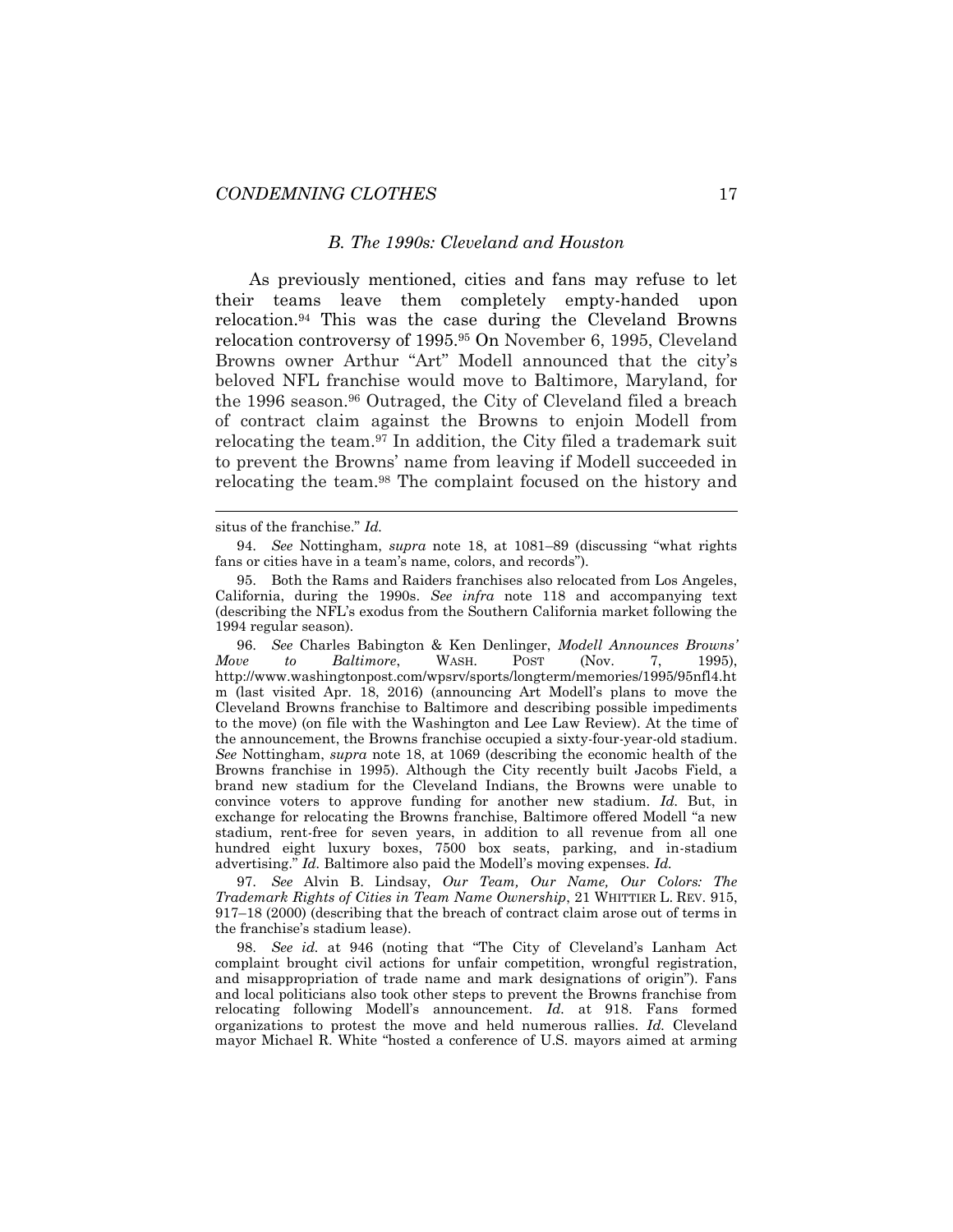tradition of the Browns in Cleveland since the franchise's founding in 1945.<sup>99</sup> It also alleged an inseparable connection between the City of Cleveland and the Browns' trademarks.<sup>100</sup>

<span id="page-18-2"></span>Unfortunately for the City of Cleveland, its efforts did not prevent "The Move"<sup>101</sup> from occurring.<sup>102</sup> Extensive negotiations between the Browns, the NFL, and officials from both cities, however, resulted in a settlement that kept the franchise's legacy in Cleveland.<sup>103</sup> The deal permitted Modell's team to leave for Baltimore, but the team name, colors, and records remained in Cleveland for a new Browns franchise.<sup>104</sup>

<span id="page-18-1"></span><span id="page-18-0"></span>The Cleveland Browns relocation controversy of 1995 is the most recent example of a city's attempt to obtain the intangible intellectual property rights associated with a relocating NFL franchise.<sup>105</sup> A similar legal battle did not ensue when Houston

communities to protect themselves against franchise free agency." *Id.* Ohio Senator John Glenn even "introduced a bill to give the NFL a limited antitrust exemption to vote to block such moves." *Id.* (internal quotation marks omitted).

100. *See id.* at 946 (characterizing the registered trademarks of the Browns franchise as being "inseparably connected in the minds of consumers, particularly with reference to the market for professional football").

101. *See* BOB DYER, THE TOP 20 MOMENTS IN CLEVELAND SPORTS: TREMENDOUS TALES OF HEROES AND HEARTBREAKS 277–91 (2003) (ranking "The Move" as the third most sensational event in Cleveland sports history).

102. *See id.* (describing the events leading up to the Browns' relocation to Baltimore, Maryland).

103. *See* Mullick, *supra* note [43,](#page-10-1) at 21–22 (analyzing the deal reached between the NFL and the City of Cleveland in the wake of the team's relocation).

104. *See id.* at 22 ("The NFL then pledged to help finance the construction of a new football stadium in Cleveland within three years and guaranteed Cleveland a football team for the 1999 season."). Additionally, Modell agreed to pay the City of Cleveland \$12 million in damages over four years. *See* Leone, *supra* note [69,](#page-14-0) at 476 (arguing that congressional action is necessary to protect the interests of cities and fans from self-interested owners who relocate sports franchises after accepting local or federal subsidies or public financing for stadium construction, renovations, or other services).

105. Even though the City of Cleveland did not initiate an eminent domain action against the Browns franchise, the controversy is nonetheless significant in illustrating the efforts that a city may take to prevent a professional sports franchise from relocating. *See supra* notes [94](#page-17-0)–[104](#page-18-0) and accompanying text (describing multiple legal actions initiated by the City of Cleveland to prevent the Cleveland Browns franchise from relocating, which included a trademark suit).

l

<sup>99.</sup> *See id.* at 946–47 (summarizing the history of the Browns franchise in Cleveland).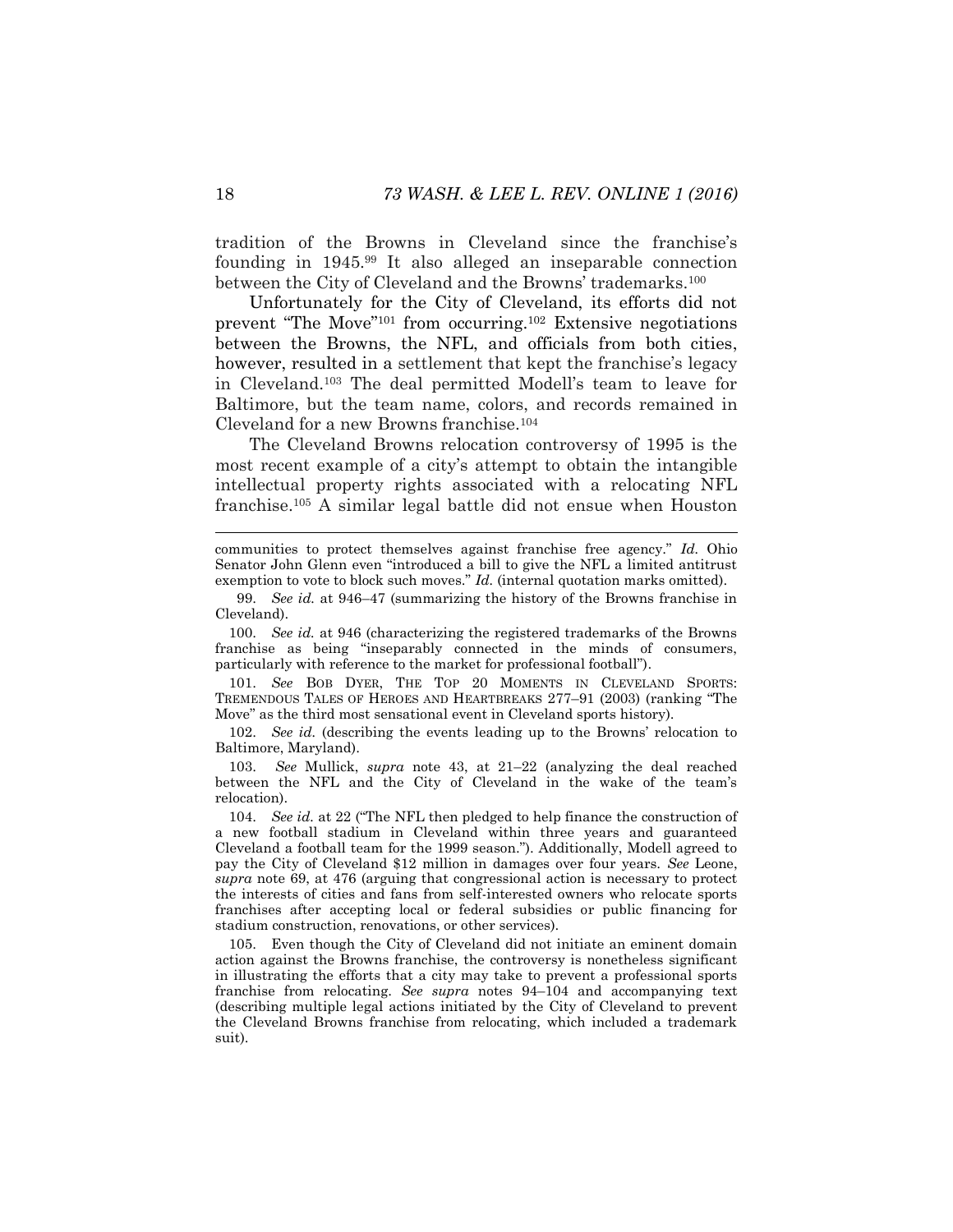<span id="page-19-0"></span>Oilers owner Bud Adams moved his team to Nashville, Tennessee, before the 1997 season.<sup>106</sup> After relocating, the team played as the Oilers for its first two seasons in Tennessee.<sup>107</sup> During the 1998 season, however, the franchise announced its intention to forge a new identity as the Tennessee Titans. <sup>108</sup> At the same time, NFL Commissioner Paul Tagliabue agreed to retire the Oilers nickname and trademark.<sup>109</sup> The decision prohibited any future team from taking the name and allowed the new Titans franchise to retain the history, traditions, and records of the Oilers.<sup>110</sup>

<span id="page-19-1"></span>After being deserted by its former team, the City of Houston was awarded the thirty-second NFL franchise in late 1999.<sup>111</sup> The newly minted Houston Texans played their inaugural NFL season in 2002.<sup>112</sup>

The relocation of the Browns and Oilers franchises followed two different paths and resulted in two different outcomes.<sup>113</sup>

109. *Id.* 

<sup>106.</sup> *See* Leone, *supra* note [69](#page-14-0), at 486 ("Nashville lured the Oilers from Houston with a promise of a \$292 million stadium with 65,000–70,000 seats, 120 luxury suites, and 12,000–14,000 premium club seats.").

<sup>107.</sup> *See* CBSNews.com Staff, *Oilers Change Name to Titans*, CBS NEWS (Nov. 14, 1998), http://www.cbsnews.com/news/oilers-change-name-to-titans/ (last visited Apr. 18, 2016) (noting that Tennessee fans did not initially embrace the Oilers, who played their first season in the City of Memphis and their second in Nashville's Vanderbilt Stadium) (on file with the Washington and Lee Law Review).

<sup>108.</sup> *See id.* (describing the process of deciding upon a new nickname for the franchise, which included input from prominent state officials and business executives).

<sup>110.</sup> *Id.*; *see also* Lindsay, *supra* note [97,](#page-17-1) at 915 (mentioning that the decision to retire the Oilers' nickname received some backlash from prominent members of the Houston community, including "legendary Oilers coach Bum Phillips").

<sup>111.</sup> *See id.* (revealing that the City of Houston defeated the City of Los Angeles to obtain the honor of becoming the host city of the newest NFL franchise).

<sup>112.</sup> *See* Bradley J. Stein, *How the Home Team Can Keep from Getting Sacked: A City's Best Defense to Franchise Free Agency in Professional Football*, 5 TEX. REV. ENT. & SPORTS L. 1, 7 (2003) ("[T]he city of Houston was awarded an expansion franchise by the NFL to 'compensate' the city for the loss of the Oilers.").

<sup>113.</sup> *See* Leone, *supra* note [69,](#page-14-0) at 503–04 (arguing that the Oilers move seemed more justified than other relocations because the team remained in Houston until the end of its lease obligation, efforts to keep the team garnered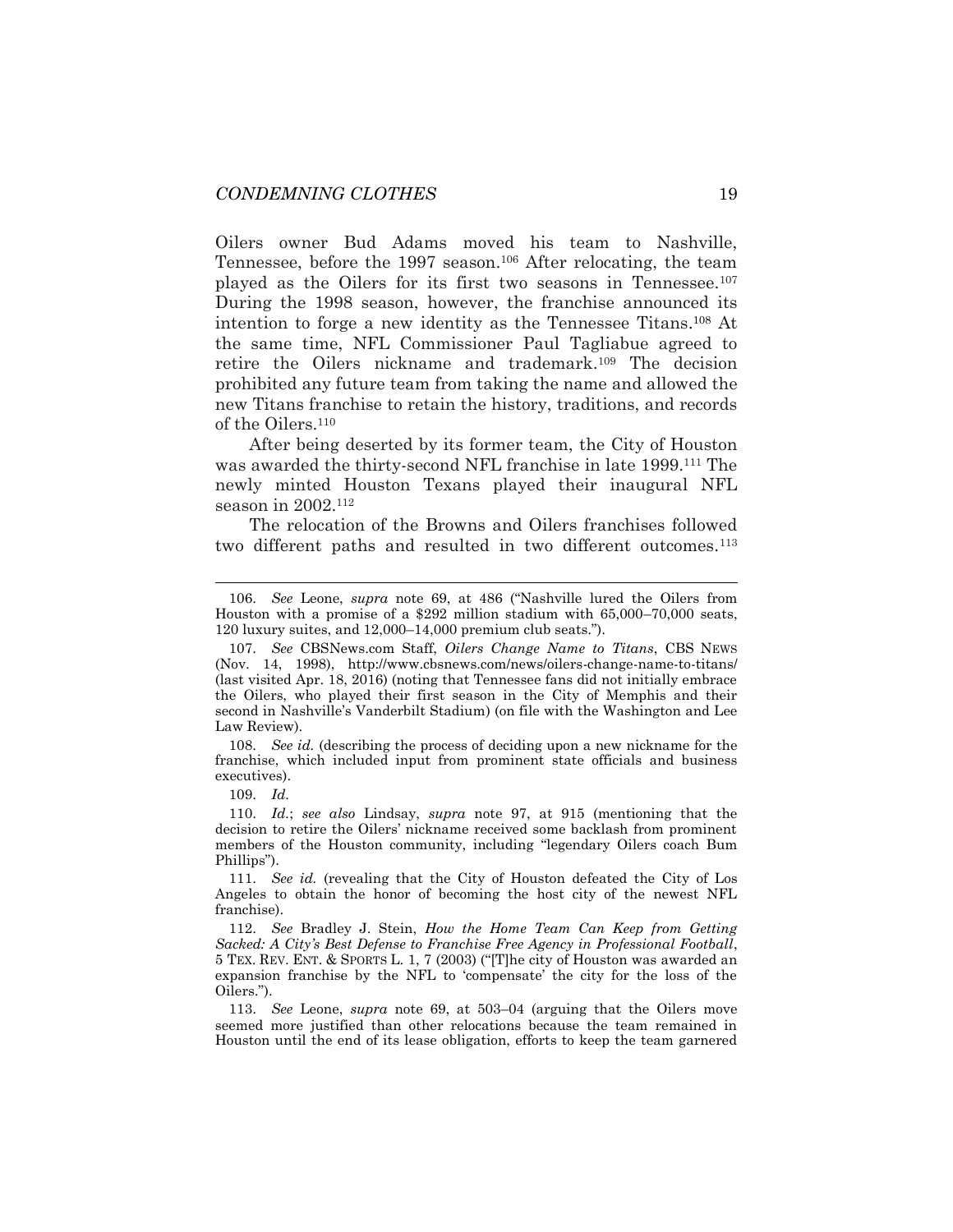While a substantial amount of conflict characterized the Browns' relocation, the efforts of the City of Cleveland resulted in a small, albeit significant, victory.<sup>114</sup> The City of Houston, in contrast, did not threaten the Oilers with legal action aimed at blocking the franchise from moving.<sup>115</sup> Considering the history of franchise relocation in the NFL since the beginning of the franchise free agency era, this is somewhat surprising.<sup>116</sup>

#### <span id="page-20-1"></span>*C. The 2010s: Return to Los Angeles*

On January 12, 2016, the NFL confirmed its return to Los Angeles, California.<sup>117</sup> The second largest city and television market in the United States, Los Angeles has not been home to a professional football team in over twenty years, since both the Raiders and Rams departed for Oakland and St. Louis respectively.<sup>118</sup> Though the NFL periodically considered a return to Los Angeles, multiple efforts ultimately stalled.<sup>119</sup> However, in

114. *See supra* notes [103](#page-18-1)–[104](#page-18-0) and accompanying text (describing the result of negotiations between the Browns, the NFL, and officials from both cities).

<span id="page-20-0"></span>little fan support, and, at the time, the stadium was over thirty years old).

<sup>115.</sup> *See supra* notes [106](#page-19-0)–[110](#page-19-1) and accompanying text (explaining events that transpired after the relocation of the Houston Oilers franchise).

<sup>116.</sup> *See supra* Part II.A (discussing eminent domain actions filed against the Raiders and Colts franchises to prevent their relocation).

<sup>117.</sup> *See* Nick Wagoner, *Rams, Chargers, Raiders File with NFL for Relocation to Los Angeles*, ESPN (Jan. 5, 2016), http://espn.go.com/nfl/story/\_/id/14505636/st-louis-rams-san-diego-chargersoakland-raiders-file-los-angeles-relocation (last visited Apr. 18, 2016) (reporting on the relocation applications of the Oakland Raiders, San Diego Chargers, and St. Louis Rams to relocate to Los Angeles, California, which were filed following the end of the 2015 regular season) (on file with the Washington and Lee Law Review).

<sup>118.</sup> Both the Rams and Raiders relocated from Los Angeles, California, following the 1994 NFL season. *See Rams Headed Back to Los Angeles; Chargers Have Option to Join*, ESPN (Jan. 13, 2016), http://espn.go.com/nfl/story/\_/id/14558668/st-louis-rams-relocate-los-angeles (last visited Apr. 18, 2016) (discussing the relocation of the Rams organization to Los Angeles, California, for the 2016 NFL season) (on file with the Washington and Lee Law Review). The Rams moved to St. Louis, Missouri, and the Raiders went to Oakland, California. *Id.* Though the Rams organization was founded in Cleveland, Ohio, the franchise resided in Los Angeles, California, from 1946– 1994. *Id.* During that time period, the team earned twenty-one playoff appearances and one NFL title. *Id.*

<sup>119.</sup> *See id.* ("For more than two decades, billionaire developers, corporate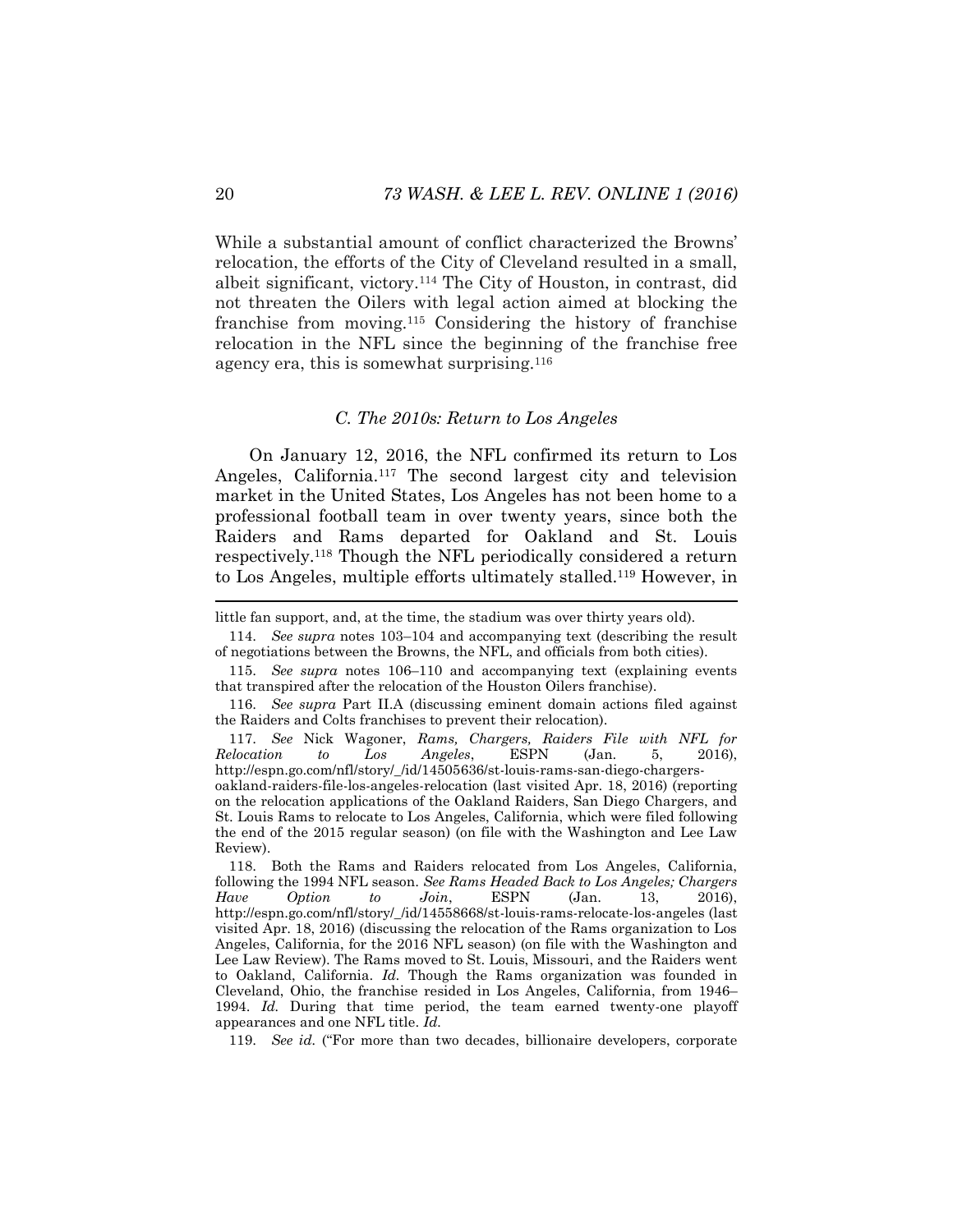accordance with the NFL's Policy and Procedures for Proposed Franchise Relocations, three franchises filed applications for relocation following the 2015 regular season.<sup>120</sup> One team, the St. Louis Rams, proposed building a domed stadium in Inglewood, California, which could also house a second franchise.<sup>121</sup> Alternatively, the Oakland Raiders and the San Diego Chargers proposed building an outdoor stadium together in Carson, California.<sup>122</sup>

After vetting by various committees, including the NFL's Committee on Los Angeles Opportunities, $123$  League officials

120. *See* Around the NFL Staff, *Rams, Chargers, Raiders Apply for L.A. Relocation*, **NFL** (Jan. 4, 2016),

http://www.nfl.com/news/story/0ap3000000617813/article/rams-chargersraiders-apply-for-la-relocation (last visited Apr. 18, 2016) (reporting that, in accordance with the NFL's relocation policies, three teams submitted applications to move to Los Angeles) (on file with the Washington and Lee Law Review).

121. In January 2014, Rams owner Stan Kroenke acquired approximately sixty acres of land in Inglewood, California, for an estimated \$101 million. *See*  Sam Farmer & Nathan Fenno, *NFL Will Return to Los Angeles for 2016 Season*, L.A. TIMES (Jan. 12, 2016), http://www.latimes.com/sports/nfl/la-sp-nfl-lachargers-rams-20160113-story.html (last visited Apr. 18, 2016) (reporting on the NFL's approval of the Rams' relocation and numerous behind the scenes efforts to send a team back to Los Angeles) (on file with the Washington and Lee Law Review). The property is adjacent to 238 acres of land owned by San Franciscobased developer Stockbridge Capital Group. *Id.* A year after Kroenke's land purchase, the Los Angeles Times reported that Kroenke and Stockbridge Capital Group partnered to build a new NFL stadium on the Inglewood property owned by Kroenke. *Id.* Developers envision transforming the entire 298-acre site into a "multibillion-dollar entertainment, retail[,] and housing complex." *Id.* The entire project will be privately financed, with the "stadium and a performing arts venue as the centerpiece." *Id.*

122. *See id.* (noting that the Rams' relocation and stadium proposal faced competition; the Chargers and Raiders proposed to build a \$1.7 billion stadium on 157-acres in Carson, California).

123. Commissioner Roger Goodell formed the Committee on Los Angeles Opportunities in January 2015 to "evaluate the various stadium options available in Los Angeles, oversee the application of the relocation guidelines in the event that one or more clubs seek to move to Los Angeles, ensure proper coordination with other standing committees . . . and confirm that all steps taken in Los Angeles are consistent with the Constitution and Bylaws and NFL policies." *See* Dan Hanzus, *NFL Forms Committee on Los Angeles Opportunities*, NFL (Jan. 9, 2015),

http://www.nfl.com/news/story/0ap3000000469646/article/roger-goodell-forms-

titans, Hollywood power-brokers[,] and four Los Angeles mayors tried and failed to bring the National Football League back to the nation's second-largest market.").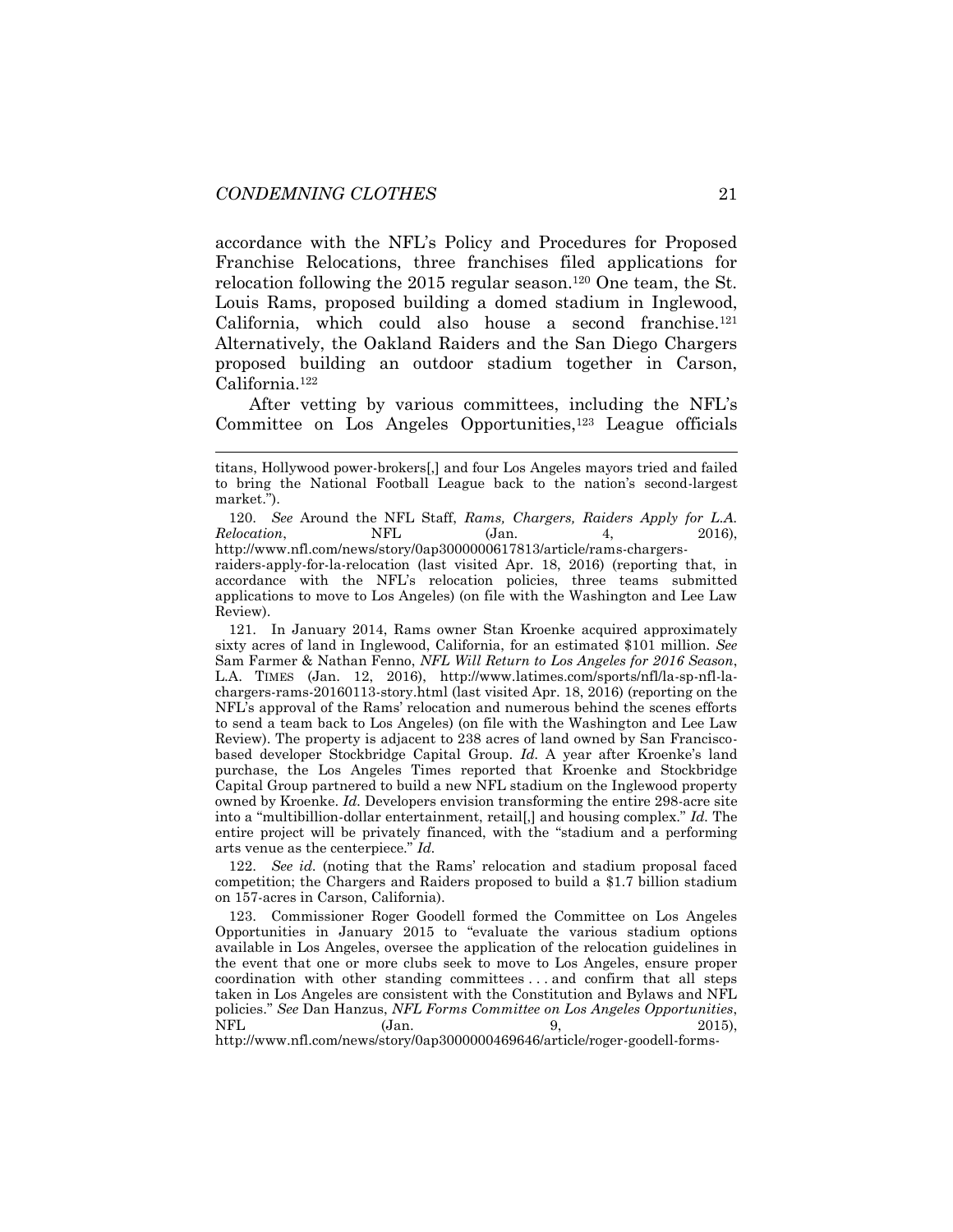<span id="page-22-2"></span><span id="page-22-1"></span><span id="page-22-0"></span>slated the relocation proposals for a final vote.<sup>124</sup> On January 12, 2016, the NFL's thirty-two owners accepted the Rams' proposal by a vote of thirty-to-two, allowing the franchise to relocate to Los Angeles for the 2016 season.<sup>125</sup> The vote also gave the "San Diego" Chargers a one-year option to join the Rams in Inglewood."<sup>126</sup> If the Chargers forfeit their option to join the Rams by January 15, 2017, the Raiders will have a one-year option to move to Inglewood.<sup>127</sup> While franchise owners applauded the outcome,<sup>128</sup> the move reflects the failure of negotiations between the City of St. Louis and the Rams organization.<sup>129</sup>

l

committee-on-la-opportunities (last visited Apr. 18, 2016) (reporting on a memo sent to all thirty-two NFL franchises, notifying owners of the committee's formation) (on file with the Washington and Lee Law Review). The committee consisted of six franchise owners, including Clark Hunt, Robert Kraft, John Mara, Bob McNair, Jerry Richardson, and Art Rooney. *Id.*

<sup>124.</sup> *See* Ken Belson, *A Primer on the N.F.L. Relocating a Team to Los Angeles*, N.Y. TIMES (Jan. 10, 2016), http://www.nytimes.com/2016/01/11/sports/football/nfl-los-angeles-relocationvote-oakland-san-diego-st-louis.html?\_r=0 (last visited Apr. 18, 2016) (explaining the role of the NFL's Committee on Los Angeles Opportunities in vetting the proposals for relocation) (on file with the Washington and Lee Law Review).

<sup>125.</sup> *Id.* According to the NFL's Constitution and Bylaws, relocation approval requires an "affirmative vote of three-fourths of the existing member clubs of the League." *See* CONST. AND BYLAWS OF THE NAT'L FOOTBALL LEAGUE, art. IV,  $\S$  3 (rev. 2006), http://www.leg.state.mn.us/webcontent/lrl/issues/footballstadium/nflfranchiserel ocationrules.pdf (outlining the basic requirements for franchise relocation).

<sup>126.</sup> *Id.*

<sup>127.</sup> *Id.*

<sup>128.</sup> *See* Jim Thomas, *NFL Owners Thrilled by Kroenke's Move*, ST. LOUIS  $D$ ISPATCH (Jan. 13, 2016), http://www.stltoday.com/sports/football/professional/cowboys-owner-jerry-jonesexults-in-rams-relocation/article\_09762b03-a87e-5c6b-a9fa-250bb46450ae.html (last visited Apr. 18, 2016) (quoting Jerry Jones, the owner of the Dallas Cowboys, who called the approval of the move "absolutely the greatest plan that has ever been conceived in sports") (on file with the Washington and Lee Law Review).

<sup>129.</sup> *See* Belson, *supra* note [124](#page-22-0) (mentioning efforts by the cities of Oakland, St. Louis, and San Diego to prevent their teams from relocating).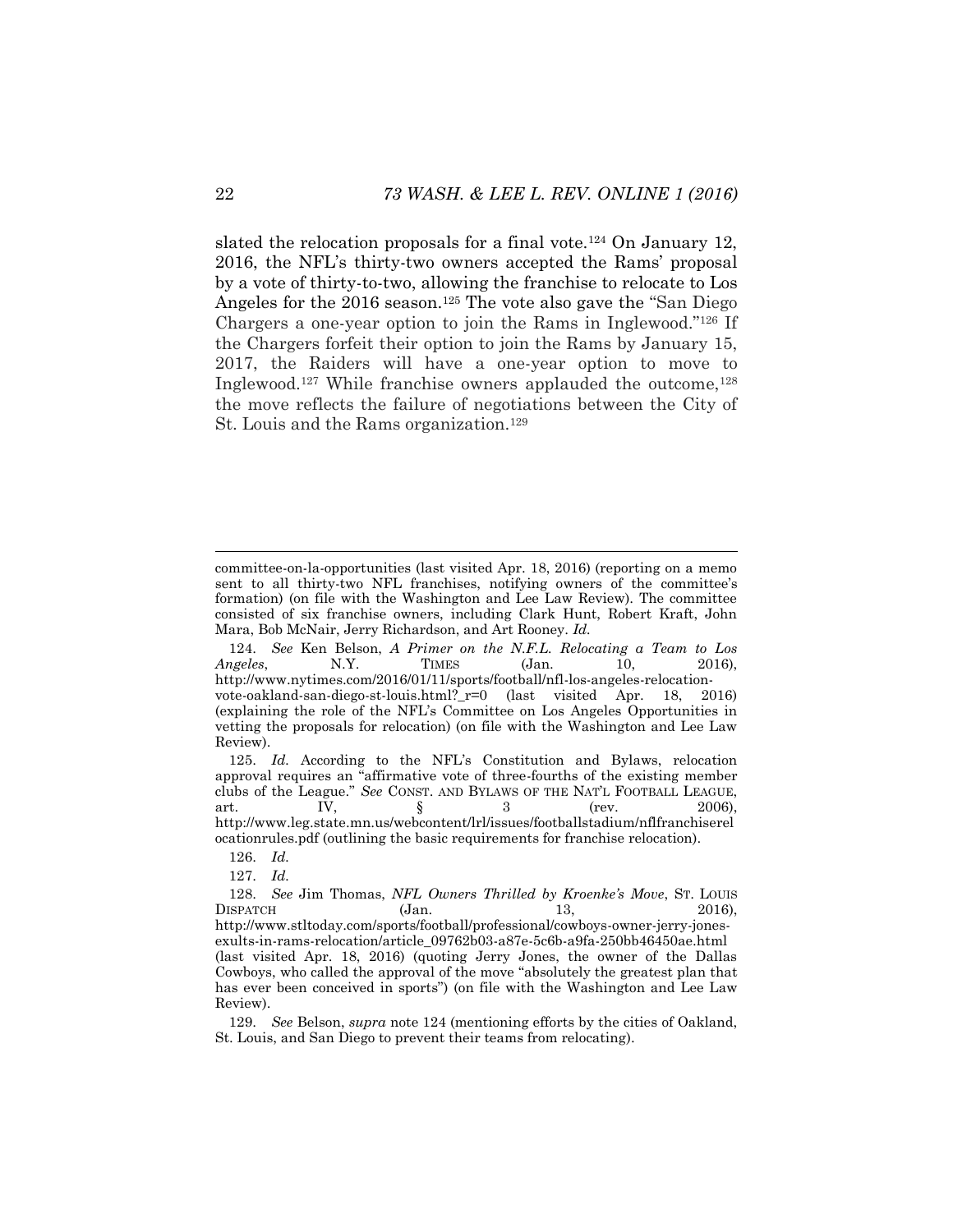l

#### *D. What Does This Mean for Modern Franchise Free Agency?*

Presently, the City of St. Louis faces the same dilemma once confronted by the cities of Oakland and Baltimore in the 1980s, and the cities of Cleveland and Houston in the 1990s.<sup>130</sup> The terms of the NFL's relocation vote in January 2016 also potentially implicates the cities of San Diego and Oakland.<sup>131</sup> With multiple NFL franchise relocations resulting in significant controversy, the present situation begs the question: Will cities faced with franchise relocation take measures to protect the community's interests? If so, by what means?

After the Oakland and Baltimore litigation, no other city has attempted to seize an NFL franchise by eminent domain.<sup>132</sup> While the courts ruled against the cities of Oakland and Baltimore, it is unclear whether another eminent domain action would succeed given the expansion in takings jurisprudence.<sup>133</sup> Moreover, it is unclear whether an eminent domain action could seize a moving franchise's trademarks given the propertization of trademarks and other forms of intellectual property.<sup>134</sup>

132. *See* Leone, *supra* note [69,](#page-14-0) at 506 (describing the inability of a city to protect its interests from franchise free agency).

<sup>130.</sup> *See supra* notes [117](#page-20-1)–[127](#page-22-1) and accompanying text (summarizing the approved relocation of the Rams franchise from St. Louis, Missouri to Los Angeles, California).

<sup>131.</sup> *See supra* notes [126](#page-22-2)–[127](#page-22-1) and accompanying text (explaining that the NFL's vote permitting the Rams to move to Los Angeles also gives the San Diego Chargers a one-year option to join the Rams in Inglewood, which is then extended to the Oakland Raiders if the Chargers remain in San Diego).

<sup>133.</sup> *See* Ellen Z. Mufson, Note, *Jurisdictional Limitations on Intangible Property in Eminent Domain: Focus on the Indianapolis Colts*, 60 IND. L.J. 389, 389–411 (1984) (describing historical uncertainty surrounding the question of whether intangible property may be seized by eminent domain); *see also*  Portner, *supra* note [39,](#page-9-0) at 548–51 (examining the status of the public use requirement and applying it to sports franchises).

<sup>134.</sup> A significant development in takings jurisprudence involves the widening of the public use language in the Takings Clause to encompass takings that transfer private property from one owner to another for a public purpose, which occurred two decades after the courts struck down the eminent domain actions of Oakland and Baltimore. *See* Kelo v. City of New London, 545 U.S. 469, 489 (2005) (describing the deference given to legislative determinations of public use).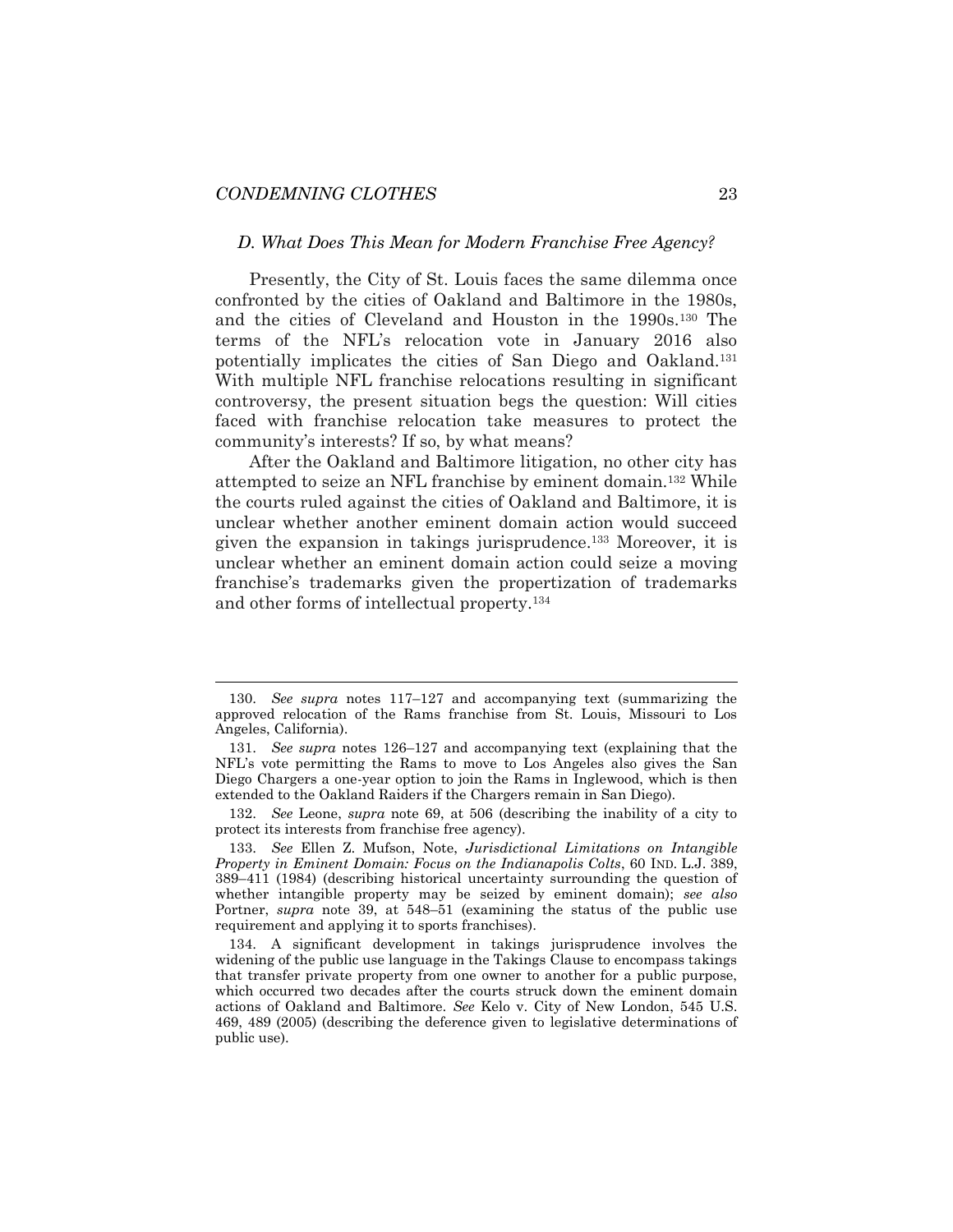#### *III. The Takings Clause and Intangible Property Rights*

This Part provides an overview of general takings law and its applications.<sup>135</sup> It then discusses the implications of extending the Takings Clause to personal property under *Horne v. Department of Agriculture*. <sup>136</sup> Lastly, it considers the underexplored issue of whether the Takings Clause encompasses intangible intellectual property rights, including trademarks.<sup>137</sup>

# <span id="page-24-0"></span>*A. A Short History of the "Public Use" Requirement*

The final clause of the Fifth Amendment to the U.S. Constitution states, "[N]or shall private property be taken for public use, without just compensation."<sup>138</sup> The Takings Clause bars the "[g]overnment from forcing some people alone to bear public burdens which, in all fairness and justice, should be borne by the public as a whole."<sup>139</sup>

James Madison, the drafter of the Fifth Amendment, recognized the ability of the political majority to suppress minority groups and feared the power of government.<sup>140</sup> Prior to independence, eighteenth-century colonial legislatures took

137. *See infra* Part III.D (discussing the implications of the Court's decision in *Horne* for intellectual property rights).

138. U.S. CONST. amend. V.

139. *See* Armstrong v. United States, 364 U.S. 40, 49 (1960) (involving a shipbuilder's default on its contract to construct certain boats for the United States, and where the government, exercising an option under the contract, required the shipbuilder to transfer to the government title to the uncompleted boats and the materials on hand for their construction).

140. *See* William Michael Treanor, *The Origins and Original Significance of the Just Compensation Clause of the Fifth Amendment*, 94 YALE L.J. 694, 708–13 (1985) (explaining that, because James Madison believed that the right to property was a manifestation of positive law, erecting strong safeguards for property rights was of critical importance); *see also* THE FEDERALIST No. 54, at 370 (James Madison) (Jacob E. Cooke ed., 1961) (arguing that "government is instituted no less for the protection of the property, than of the persons of individuals").

<sup>135.</sup> *See infra* Part III.A–B (summarizing the history of the Takings Clause and its jurisprudence).

<sup>136.</sup> *See* Horne v. Dep't of Agric., 135 S. Ct. 2419, 2435–33 (2015) (concluding that the Fifth Amendment requires that the government pay just compensation when it takes personal property, just as when it takes "real" property); *infra* Part III.C (explaining the Court's rationale).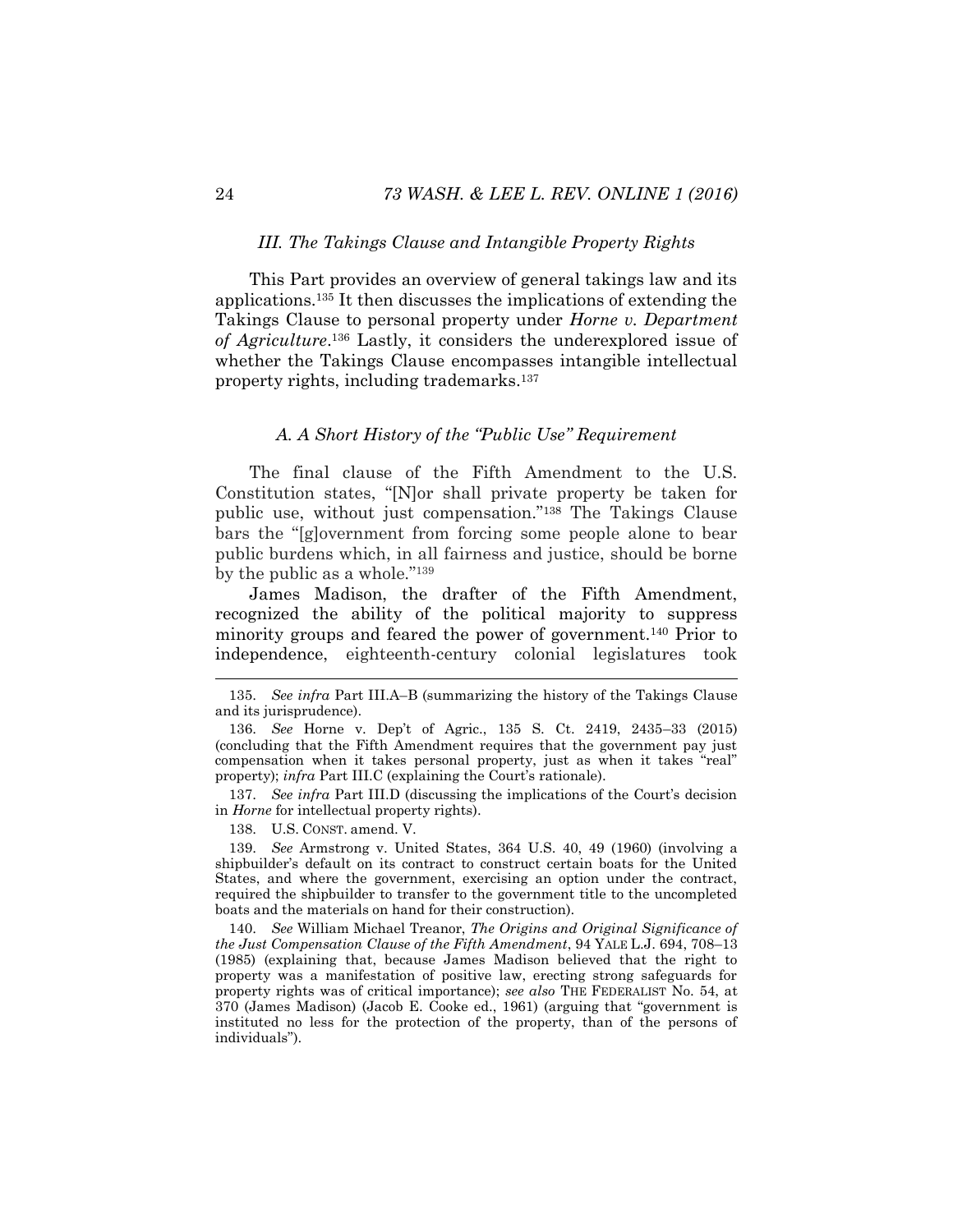l

<span id="page-25-1"></span>private property without providing any compensation to the owner.<sup>141</sup> Embracing the emerging ideals of liberalism, Madison structured the Takings Clause to impose two restrictions on the government's ability to take private property.<sup>142</sup> First, it requires that the government take property only for a "public use."<sup>143</sup> Second, the Takings Clause constrains government seizures of property by imposing fiscal burdens for such activity.<sup>144</sup> More precisely, the government must pay a property owner "just compensation" whenever (1) a state actor, (2) authorized by law, (3) effectuates a taking, (4) of a private actor's property, (5) for a valid public use.<sup>145</sup>

<span id="page-25-0"></span>Similar to other constitutional provisions, the Takings Clause establishes only broad principles necessitating judicial

143. *See* U.S. CONST. amend. V ("[N]or shall private property be taken for *public use*, without just compensation." (emphasis added)).

<sup>141.</sup> *See* Treanor, *supra* note [140](#page-24-0), at 695 (illustrating that "neither colonial statutes nor the first state constitutions recognized a right to receive compensation when the government took property from an individual"). *But cf. Horne*, 135 S. Ct. at 2426 (describing legislation passed by multiple colonial legislatures to protect against uncompensated takings of personal property for public use or service).

<sup>142.</sup> Scholars are split as to whether the original understanding of the Takings Clause applied only to government seizures of private property, or whether it also encompassed regulatory takings. *Compare* RICHARD A. EPSTEIN, TAKINGS: PRIVATE PROPERTY AND THE POWER OF EMINENT DOMAIN 196 (1985) (advocating an expansive interpretation of the Takings Clause to require compensation for virtually every interference with an individual's existing set of property rights), *with* Treanor, *supra* note [140,](#page-24-0) at 791–97 (contending that the original understanding of the Takings Clause included only physical seizures of property by the government).

<sup>144.</sup> *See id.* ("[N]or shall private property be taken for public use, *without just compensation*." (emphasis added)). If the government is obligated to pay just compensation under the Takings Clause, it is unlikely to seize property unless the value of the public use outweighs the market value of the property. *See*  Zoltek Corp. v. United States, 442 F.3d 1345, 1373 (Fed Cir. 2006) (Plager, J., dissenting) ("By requiring just compensation the Constitution ... places a constraint on government action by imposing the cost of such action on the Government's fisc, thus subjecting administrative action to the discipline of public decision-making and legislative authorization."), *reh'g en banc denied*, 464 F.3d 1335, 1336 (Fed. Cir. 2006), *and vacated in part*, 672 F.3d 1309, 1317, 1322, 1327 (Fed. Cir. 2012); Michael W. McConnell, *The Raisin Case*, 2015 CATO SUP. CT. REV. 313, 314–15 (2015) (describing the logic of the Takings Clause).

<sup>145.</sup> *See* Cotter, *supra* note [26,](#page-7-1) at 535 (summarizing the elements of a takings claim).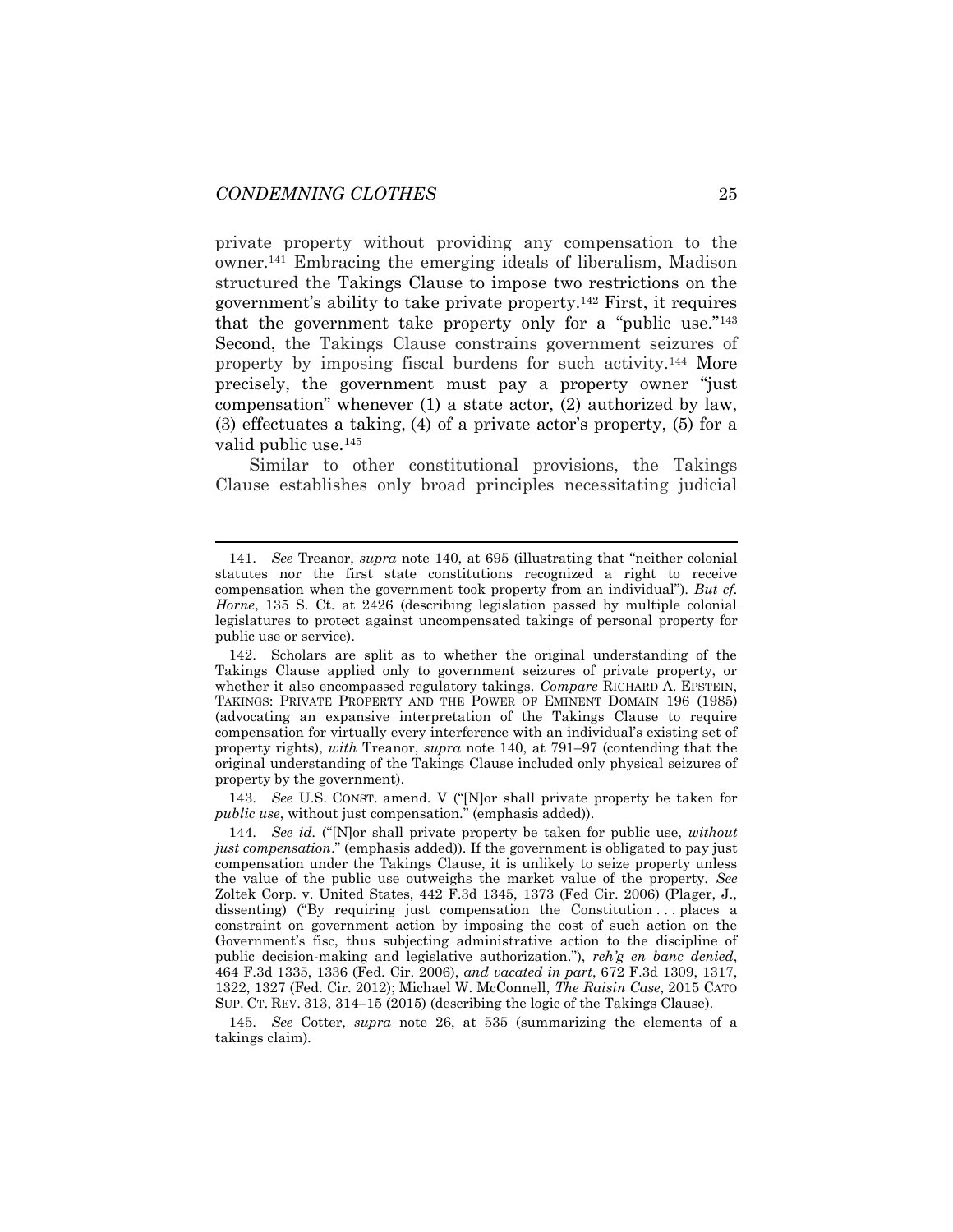<span id="page-26-1"></span>interpretation when applied to particular facts.<sup>146</sup> The text of the Takings Clause leaves three critical questions unanswered: (1) What constitutes a "taking;" <sup>147</sup> (2) What qualifies as a "public use;" <sup>148</sup> and (3) What is the appropriate measure for "just compensation"?<sup>149</sup>

<span id="page-26-2"></span><span id="page-26-0"></span>A significant development in takings jurisprudence is the adoption of a broad interpretation of public use.<sup>150</sup> In 1984, the Supreme Court clarified the expansive nature of the Takings Clause.<sup>151</sup> In *Hawaii Housing Authority v. Midkiff*, <sup>152</sup> the Court held that a state could use the eminent domain process to take privately held land and redistribute it to a wider population of private residents.<sup>153</sup> The case involved a challenge to Hawaii's Land Reform Act of 1967,<sup>154</sup> which sought to reduce the concentration of land ownership.<sup>155</sup> The problem resulted from a

147. *See* United States v. Gen. Motors Corp., 323 U.S. 373, 378–79 (1945) (defining the term "taken" within the Fifth Amendment expansively to cover, not only substitution of ownership, but also deprivation of ownership, including damage to, depreciation in value of, and destruction of property).

148. *See* Berman v. Parker, 348 U.S. 26, 32–33 (1954) (clarifying that the concept of public welfare, which influences determinations of public use, represents spiritual values as well as physical, aesthetic, and monetary values).

149. *See* Brown v. Legal Found. of Wash., 538 U.S. 216, 237–38 (2003) (explaining that just compensation is measured in terms of loss to the owner, which is determined by fair market value); *see also* Bost. Chamber of Commerce v. Boston, 217 U.S. 189, 195 (1910) (declaring that the appropriate measure of just compensation is "what the owner has lost, not what the taker has gained").

150. *See* Dustin Marlan, *Trademark Takings: Trademarks As Constitutional Property Under the Fifth Amendment Takings Clause*, 15 U. PA. J. CONST. L. 1581, 1587–91 (2013) (commenting on the development of takings jurisprudence and the expansion of the public use language in the Takings Clause).

151. *See Public Use-Economic Development*, 119 HARV. L. REV. 287, 287 (2005) ("For over a century, courts have adopted a broad view of what constitutes a 'public use' for purposes of the Takings Clause.").

152. 467 U.S. 229 (1984).

153. *See id*. at 232–36 (considering a Hawaii statute whereby fee title was taken from lessors and transferred to lessees, for just compensation, with the goal of reducing the concentration of private land ownership).

154. *See* HAW. REV. STAT. §§ 516–22 (1976) (codifying the Land Reform Act of 1967).

155. *See Midkiff*, 467 U.S. at 232 (noting that previous efforts to divide Hawaiian lands proved unsuccessful).

<sup>146.</sup> *See* William Michael Treanor, *The Original Understanding of the Takings Clause and the Political Process*, 95 COLUM. L. REV. 782, 803–10 (1995) (discussing modern understandings of the Takings Clause and how it differs from early, historical interpretations).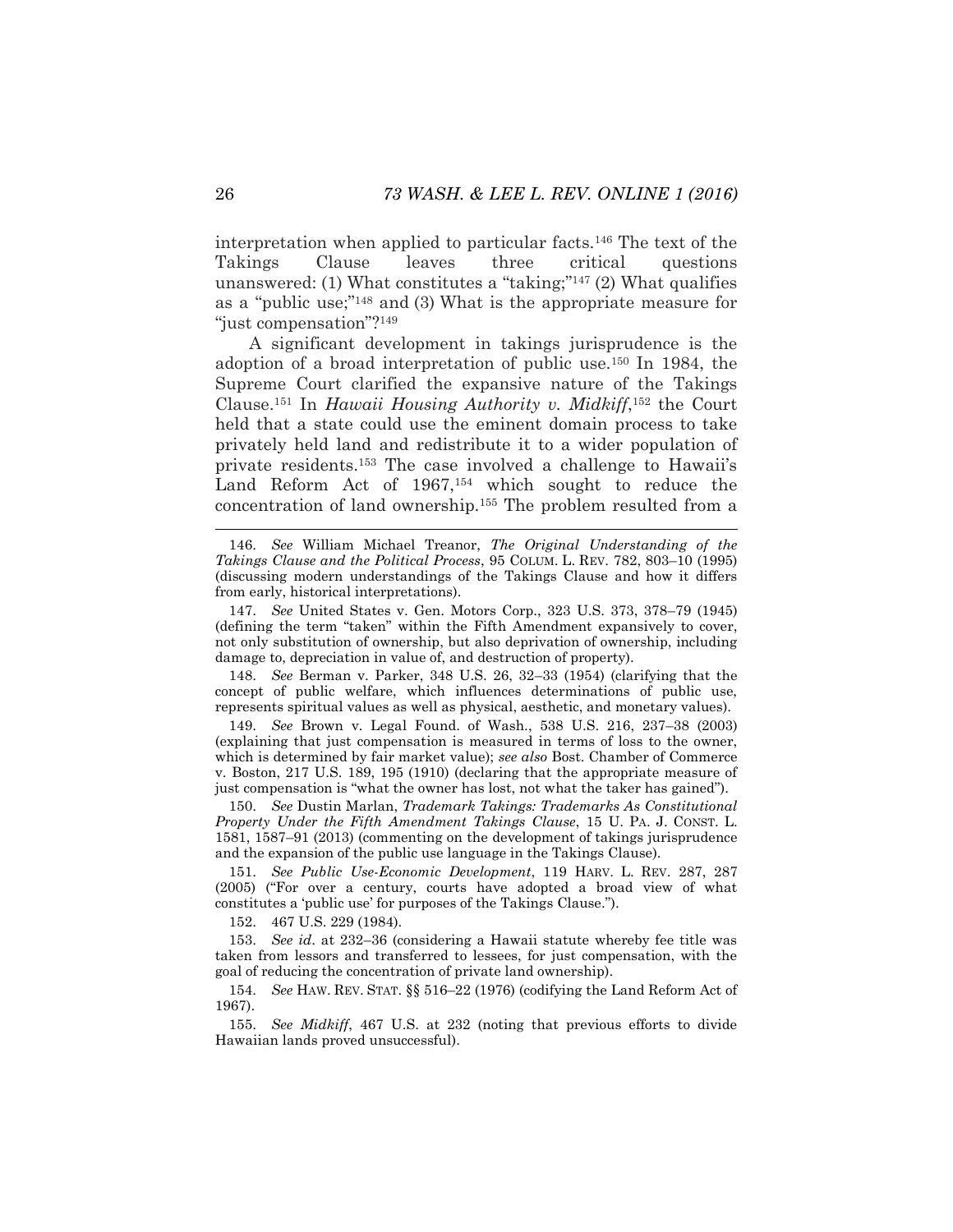feudal land tenure system, which did not recognize the concept of fee simple ownership.<sup>156</sup> Consequently, a handful of individuals owned a large percentage of the land available for residential development.<sup>157</sup> To alleviate this problem, the Land Reform Act authorized a redistribution of fee simple titles from the few landowners to private residents, who were often lessors, through the power of eminent domain.<sup>158</sup>

<span id="page-27-0"></span>The Court held that, if a compensated taking is rationally related to a conceivable public purpose, then the taking is constitutional.<sup>159</sup> Therefore, if the government rationally believes that a taking will promote a valid objective, it will satisfy the public use requirement. <sup>160</sup> In the years following *Midkiff*, the Public Use Clause did not impose a significant impediment to state and local efforts to condemn private property.<sup>161</sup> Courts exhibited substantial deference to legislative determinations that particular uses of property served an appropriate municipal function.<sup>162</sup> As a result, public-private urban redevelopment efforts intensified.<sup>163</sup>

157. *See id.* (reporting that, although the State and Federal Governments owned approximately 49% of the State's land, seventy-two private landowners owned 47% of Hawaiian lands).

158. *See id.* at 232–34 (describing the title transfer process that the Land Reform Act of 1967 implemented).

159. *See id.* at 230 (noting that condemnations and private-to-private transfers are constitutional under the Takings Clause so long as they are "rationally related to a conceivable public purpose").

160. *See id.* at 244–45 (explaining that, although a purely private government taking cannot withstand the Fifth Amendment scrutiny, courts are highly deferential to the legislature in the determination of whether a taking will serve a public use).

161. *See, e.g.*, Lynn E. Blais, *The Problem with Pretext*, 38 FORDHAM URB. L.J. 963, 965 (2011) (illustrating that the *Midkiff* decision embraced a wide range of public purposes); Thomas W. Merrill, *The Economics of Public Use*, 72 CORNELL L. REV. 61, 61 (1986) ("In practice . . . most observers today think that the public use limitation is a dead letter.").

162. *See* Abraham Bell, *Private Takings*, 76 U. CHI. L. REV. 517, 550–52 (2009) (describing that many states engage in the controversial practice of partnering with or employing private development corporations to condemn property for redevelopment projects).

163. *See* Blais, *supra* note [161,](#page-27-0) at 966–67 (noting that the *Midkiff* decision

<span id="page-27-1"></span><sup>156.</sup> *See id.* (explaining that, during extensive hearings, the Hawaii legislature concluded that concentrated land ownership skewed the State's residential fee simple market, inflated land prices, and "injured the public tranquility and welfare").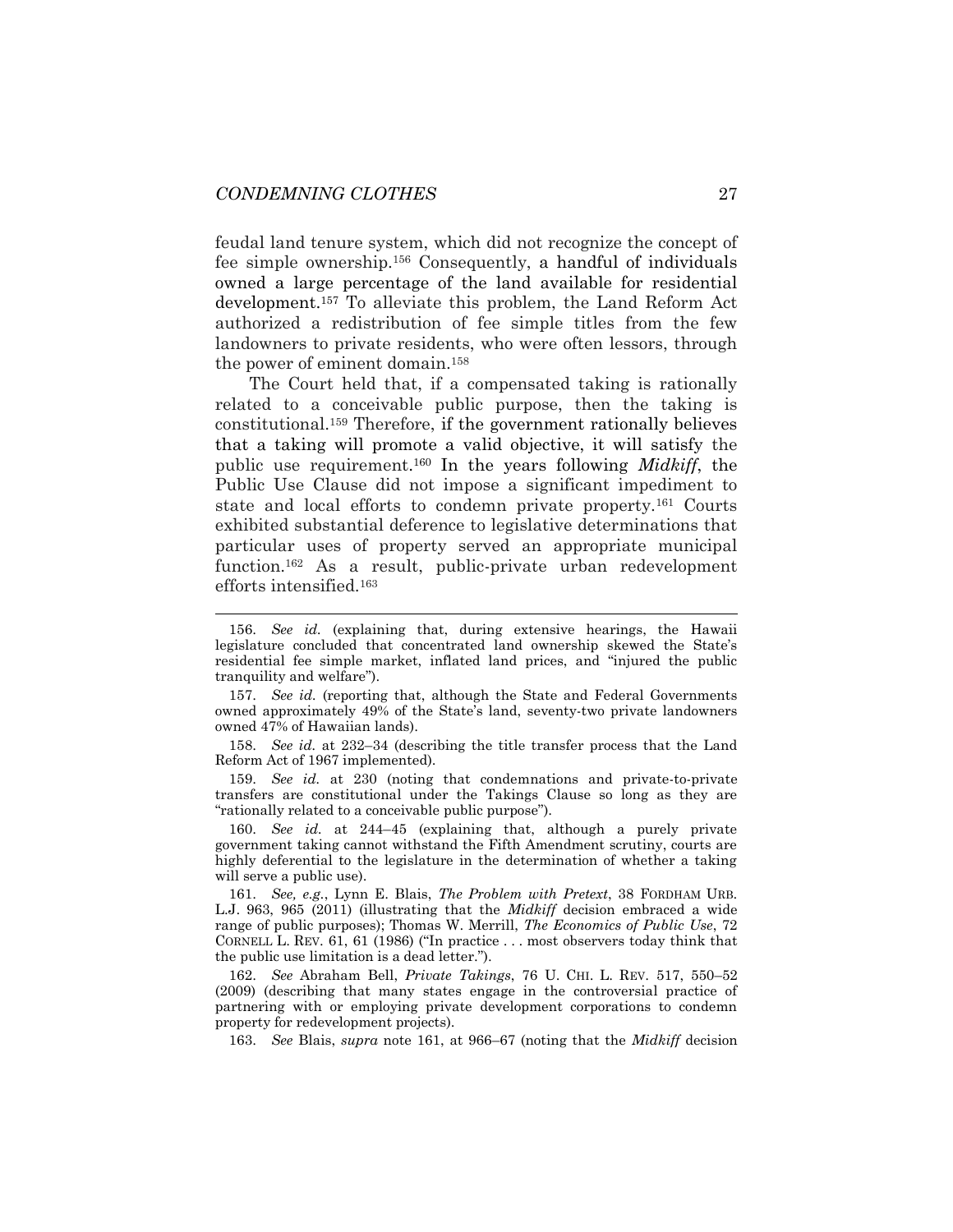More recently, the Court held that the condemnation and transfer of property from one private actor to another private actor as part of a "comprehensive redevelopment plan" was a public use.<sup>164</sup> In *Kelo v. City of New London*, the Court addressed the City of New London's authority to seize private residential property to sell to private developers. <sup>165</sup> This was done in accordance with the City's comprehensive development plan, which included the expected arrival of a new research facility, constructed by pharmaceutical giant Pfizer.<sup>166</sup>

The Court largely focused on the City of New London's planning and projected economic growth.<sup>167</sup> The City claimed that the associated public benefits were neither incidental nor pretextual and satisfied the Fifth Amendment.<sup>168</sup> The majority agreed in a 5-to-4 decision.<sup>169</sup> According to the Court, "[p]romoting economic development is a traditional and long accepted function of government"<sup>170</sup> that cannot be distinguished from a public purpose. $171$ 

165. *See id.* at 475 (noting that, after negotiations with several residents failed, the City initiated condemnation proceedings and claimed the land as its own).

166. *See id.* (noting that the City of New London did not claim that the properties were "blighted or otherwise in poor condition").

167. *See id.* at 480–82 (describing that resolution turned on whether the City of New London's economic development plan accomplished a "public purpose," defined broadly, and with deference to legislative judgments (citing Berman v. Parker, 348 U.S. 266 (1954); Haw. Hous. Auth. v. Midkiff, 467 U.S. 229 (1984))).

168. *See id.* at 478 (explaining that the Public Use Clause prohibits transfers of private property with only incidental or pretextual public benefits).

169. *See id.* at 483–84 (characterizing the City of New London's economic development plan as "comprehensive," and concluding that the proposed plan and taking undeniably served a public purpose).

170. *Id.* at 484.

171. *See id.* ("There is, moreover, no principled way of distinguishing economic development from the other public purposes that we have recognized.").

l

permitted state and local governments to expand the scope of redevelopment projects "beyond slum clearance and urban renewal to urban revitalization and redevelopment").

<sup>164.</sup> *See* Kelo v. City of New London, 545 U.S. 469, 480–81 (2005) (illustrating that, historically, the Court has interpreted the Takings Clause as being broad and inclusive as to what public needs satisfy the public use requirement).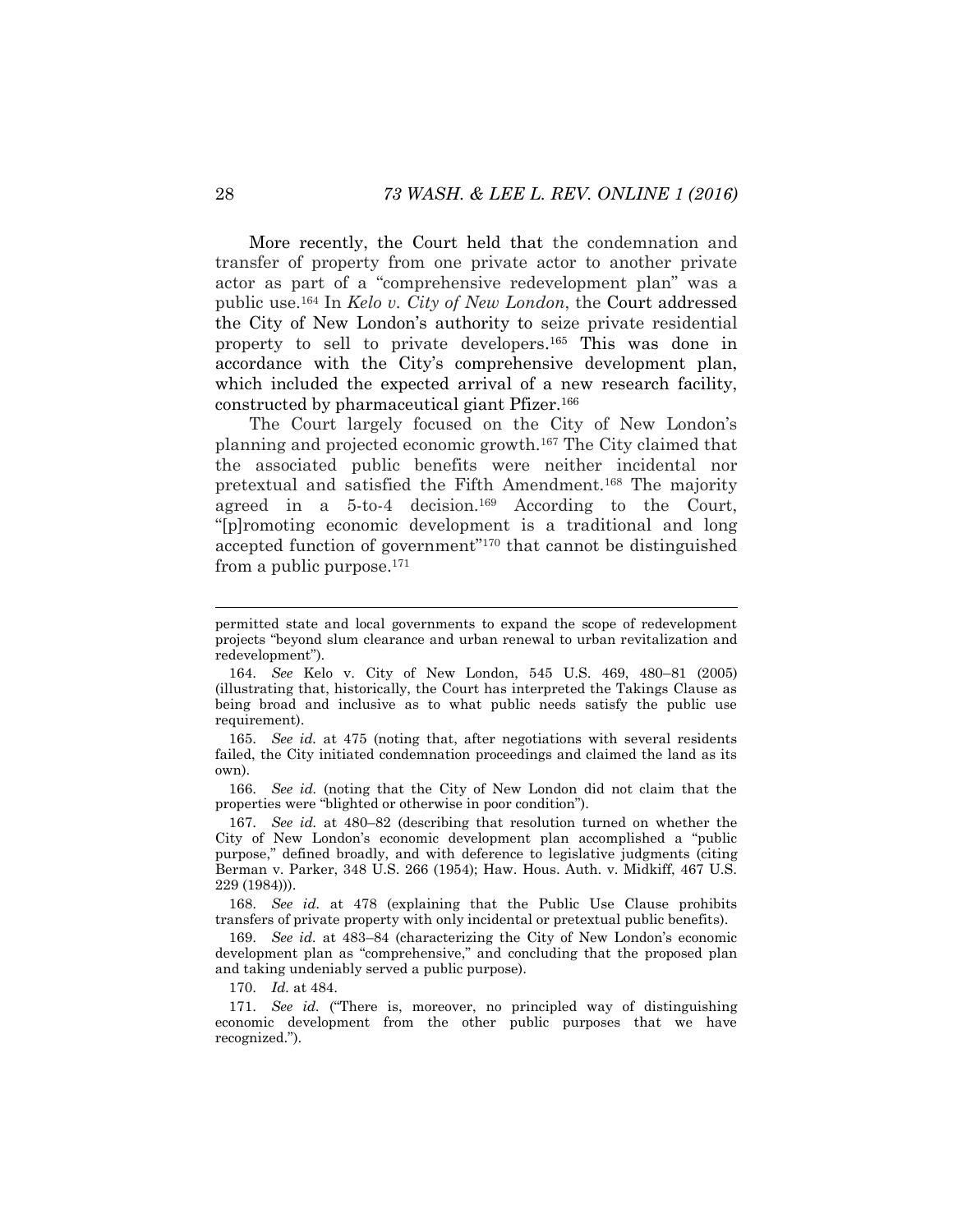l

The Supreme Court's holding in *Kelo* remains controversial and resulted in an unprecedented political backlash, including state legislative action.<sup>172</sup> The decision is significant, however, for reaffirming the broad nature of the public use requirement.<sup>173</sup>

Post-*Kelo*, two categories of public use are widely recognized as valid: First, the Fifth Amendment clearly authorizes government to take private property without consent if it is to be used by the government for general public benefit. <sup>174</sup> Second, the government is authorized to transfer private property to another private entity, provided that the transfer is for a public rather than private purpose and that there is no provision of state law that prohibits such conduct.<sup>175</sup>

#### *B. Taking Property: The Per Se Rule*

Seizures of property under the Takings Clause fall into one of three categories: per se (possessory) takings,<sup>176</sup> regulatory takings,<sup>177</sup> or judicial takings.<sup>178</sup> In the context of professional

<sup>172.</sup> For a comprehensive account of state legislative responses to *Kelo*, see Dana Berliner, *Looking Back Ten Years After* Kelo, 125 YALE L.J. F. 82, 84 (2015) (noting that, in the years after *Kelo*, a total of forty-seven states increased protection against takings for private use through constitutional, legislative, or judicial action); D. Zachary Hudson, Note, *Eminent Domain Process*, 119 YALE L.J. 1280, 1282 (2010) ("[M]any states altered their eminent domain statutes or amended their constitutions to ensure that economic development could not serve as a legitimate basis for exercising the state's eminent domain power.").

<sup>173.</sup> *See* Kelo v. City of New London, 545 U.S. 469, 487–90 (2005) (illustrating that a ruling in favor of petitioners would represent a departure from prior precedents).

<sup>174.</sup> *See* U.S. CONST. amend. V ("[N]or shall private property be taken for *public use*, without just compensation." (emphasis added)).

<sup>175.</sup> *See Kelo*, 545 U.S. at 479–80 (interpreting the "public use" language of the Takings Clause to encompass "public purpose").

<sup>176.</sup> *See* Loretto v. Teleprompter Manhattan CATV Corp., 458 U.S. 419, 427 (1982) (noting that the Court has consistently found a taking when faced with a constitutional challenge to a permanent physical occupation of real property).

<sup>177.</sup> *See* Penn Cent. Transp. Co. v. New York City, 438 U.S. 104, 124 (1978) (challenging an alleged regulatory taking, which is a less obvious type of taking that results from government regulations that have a significant adverse effect on an individual's use and enjoyment of land). The *Penn Central* Court developed a three-factor balancing test that determines whether a government regulation amounts to a regulatory taking. *Id.* at 123. The factors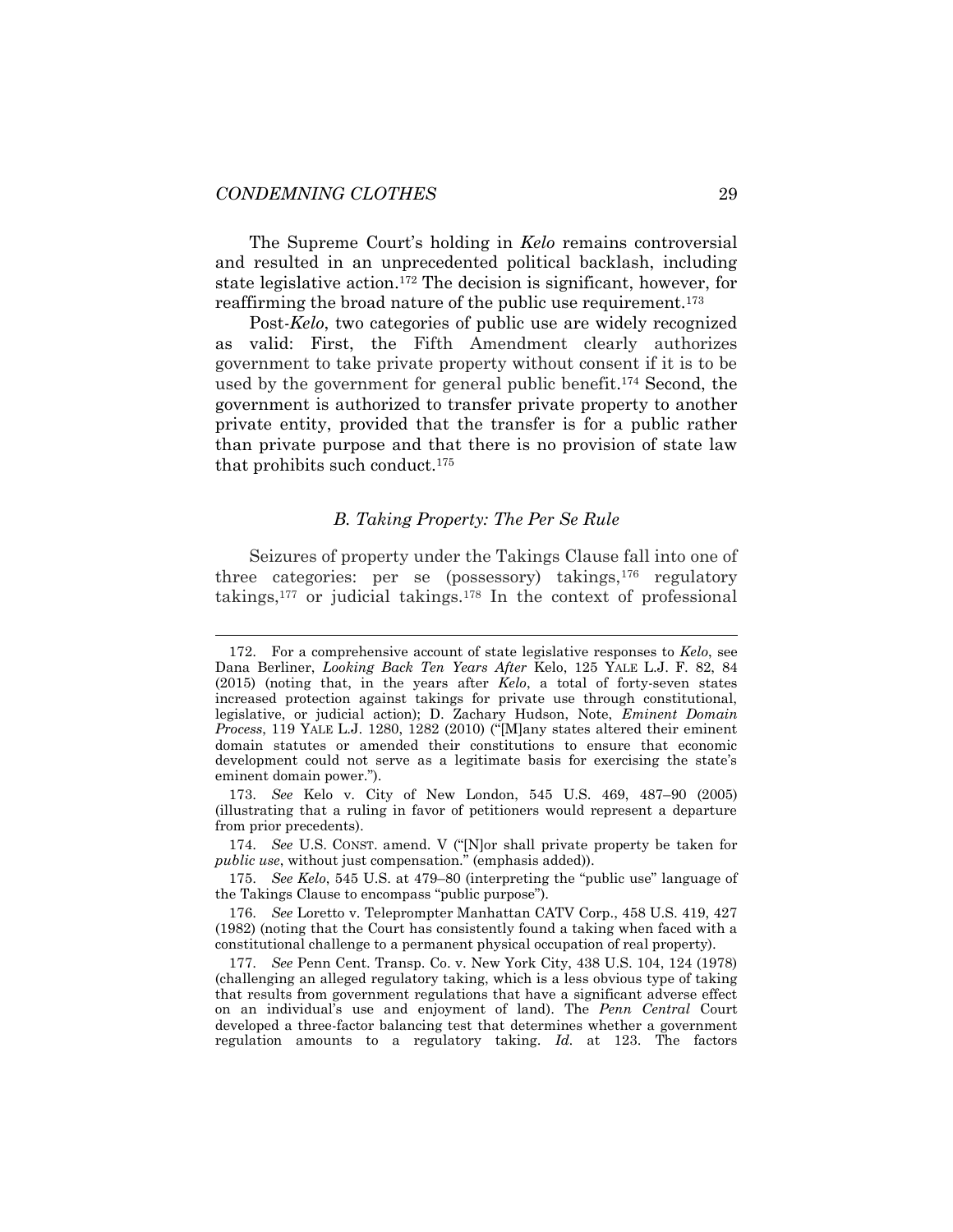sports franchises, however, a successful exercise of eminent domain power against a team implicates only the doctrines associated with per se takings.<sup>179</sup> The taking would not subject a private owner to restrictions on the ability to use, develop, or dispose of team property.<sup>180</sup> Additionally, the exercise of eminent domain in this context would not involve a court declaration that "what was once an established right of private property no longer exists."<sup>181</sup> Rather, attempted seizures of professional sports franchises involve a municipality's desire to acquire all property rights associated with ownership.<sup>182</sup> Following the payment of just compensation to the appropriate party, eminent domain effectively transfers title from a private party to the government.<sup>183</sup>

179. *See* Lindsay, *supra* note [97,](#page-17-1) at 937 (recognizing that historical attempts to seize a professional sports franchise have involved efforts to acquire complete ownership of *all* team property (emphasis added)).

180. *See* Richard A. Epstein, *Physical and Regulatory Takings: One Distinction Too Many*, 64 STAN. L. REV. ONLINE 99, 101 (2012) (asserting that major regulatory initiatives undertaken by the government "rarely require a penny in compensation for millions of dollars in economic losses").

181. *Stop the Beach Renourishment*, 560 U.S. at 714–15 (2010).

182. *See, e.g.*, *Raiders IV*, 220 Cal. Rptr. 153, 155 (1985) (noting that the City of Oakland sought, among other things, to condemn the intangible property rights associated with the Raiders franchise); Mayor & City Council of Baltimore v. Baltimore Football Club Inc., 624 F. Supp. 278, 282 (D. Md. 1985) ("As a preliminary matter, the Court points out that it is now beyond dispute that intangible property is properly the subject of condemnation proceedings.").

183. *See* Leone, *supra* note [69,](#page-14-0) at 506 ("Both Baltimore and Oakland attempted to take title to their teams through eminent domain.").

include: (1) the economic impact of the regulation on the claimant, (2) the extent to which the regulation has interfered with distinct investment-backed expectations, and (3) the character of the government action. *See, e.g.*, Connolly v. Pension Benefit Guar. Corp., 475 U.S. 211, 225 (1986) (restating the *Penn Central* balancing test).

<sup>178.</sup> *See* Stop the Beach Renourishment, Inc. v. Fla. Dep't of Envtl. Prot., 560 U.S. 702, 715 (2010) (plurality opinion) (breathing life into the doctrine of judicial takings—the concept that judicial decisions, similar to other government actions, might be deemed to take property rights under the Takings Clause of the Fifth Amendment). In that case, petitioners challenged the Supreme Court of Florida's determination that, under state law, depositing sand on eroded beaches constituted an avulsion whereby ownership accrued to the state. *Id.* at 711–12. In a plurality decision, the Supreme Court declared that, if "a court declares that what was once an established right of private property no longer exists, it has taken that property." *Id.* at 714–15.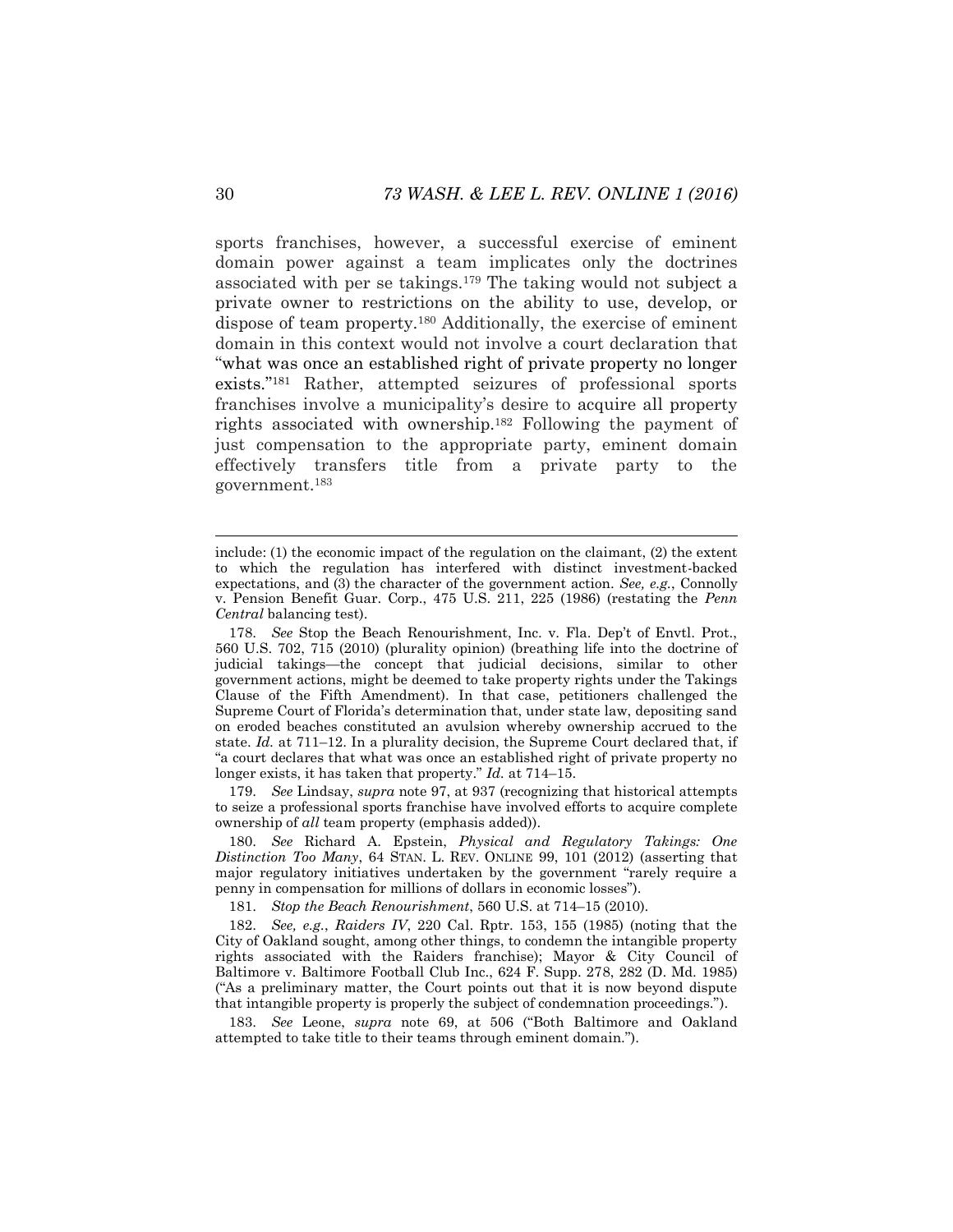The Supreme Court has found per se takings when (1) the government physically seizes private property, which results in a permanent physical occupation,<sup>184</sup> and (2) when a government regulation results in the loss of all economically beneficial or productive use of property.<sup>185</sup> A permanent physical seizure of private property, however, does not mean forever.<sup>186</sup> All takings are "temporary" at some level because the government may relinquish control of the property at a later time.<sup>187</sup> This is true regardless of the type of property taken or the method of seizure.<sup>188</sup>

# <span id="page-31-0"></span>*C. Taking Personal Property*

The Fifth Amendment protects multiple forms of property other than real property.<sup>189</sup> At its historical core, the Takings Clause protects physical property.<sup>190</sup> This category of property includes both real property and personal property.<sup>191</sup> According to

186. *See* Hendler v. United States, 952 F.2d 1364, 1376 (Fed. Cir. 1991) (describing that the term "'permanent' does not mean forever, or anything like it," and that a government taking for a limited period of time does not absolve the government of its liability).

187. *See id.* (clarifying that the government may return condemned property to its original owner or otherwise release its interest through other means).

188. *See id.* (explaining that physical takings of property through condemnation and easements by virtue of regulations do not necessarily continue into perpetuity).

189. *See, e.g.*, Ruckelshaus v. Monsanto Co., 467 U.S. 986, 1001–04 (1984) (holding that the Fifth Amendment protects trade secrets, an intangible form of intellectual property, from uncompensated government seizures).

190. *See* Treanor, *supra* note [140,](#page-24-0) at 708–13 (describing Madison's rationale for the Fifth Amendment, which included a desire to ensure the protection of physical property).

191. *See id.* (arguing that Madison's writings reveal a commitment to protecting both personal and real property).

<sup>184.</sup> *See, e.g.*, Loretto v. Teleprompter Manhattan CATV Corp., 458 U.S. 419, 441 (1982) (determining that a government-sanctioned, "permanent physical occupation of property" is a taking, regardless of the reason for the government's taking).

<sup>185.</sup> *See, e.g.*, Lucas v. S.C. Coastal Council, 505 U.S. 1003, 1019 (1992) (determining that, if a government regulation eliminates all economically beneficial or productive use of privately owned land in the name of the common good, that is, to leave the owner's property economically idle, the owner has suffered a taking which requires just compensation).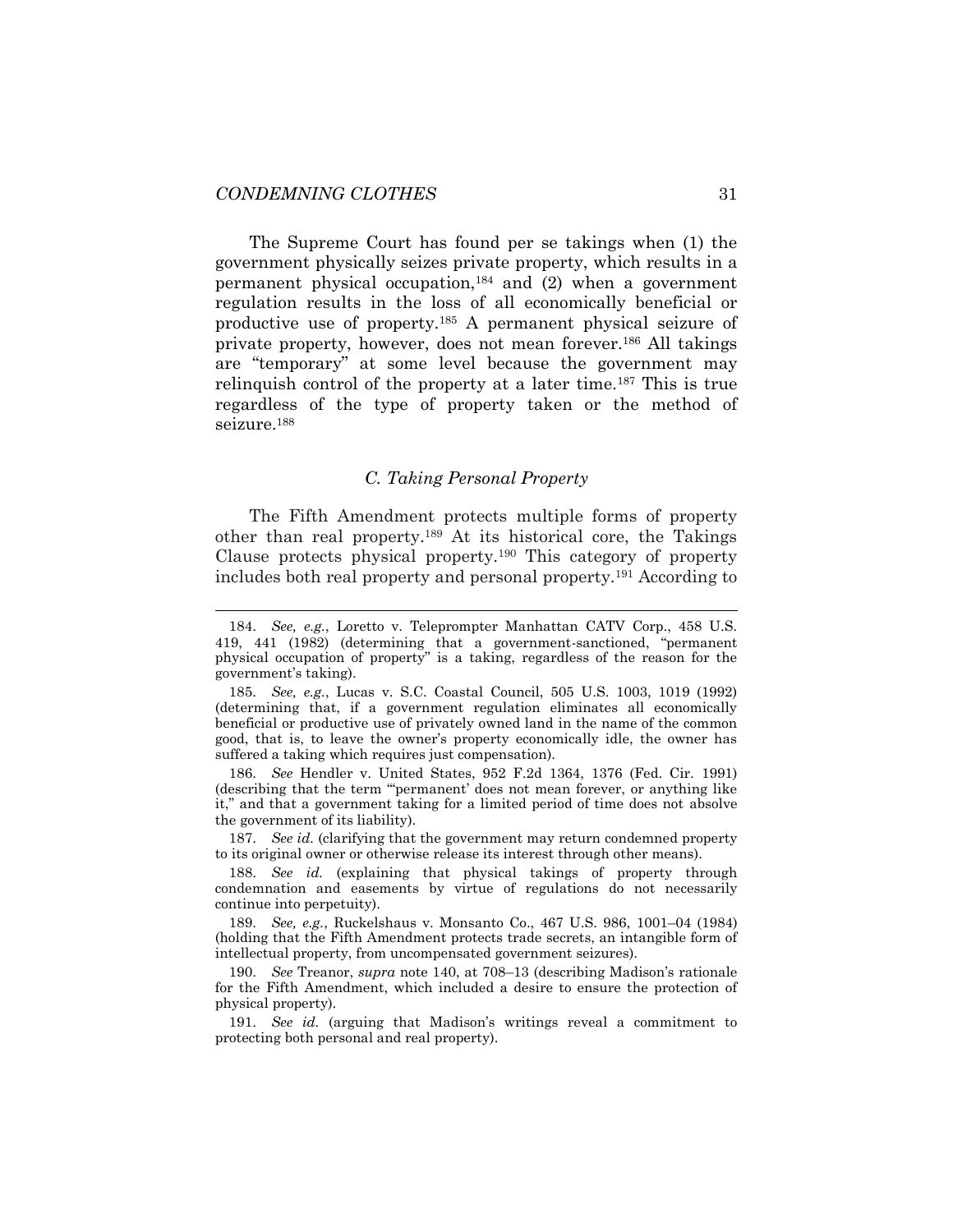the Supreme Court, Takings Clause protection extends to a range of real property interests, including fee simple estates, leaseholds,<sup>192</sup> easements,<sup>193</sup> and mortgages.<sup>194</sup> Additionally, it encompasses multiple intangible property rights.<sup>195</sup> But, as the Supreme Court stated in *Lucas v. South Carolina Coastal Council*, <sup>196</sup> the Takings Clause affords less protection to personal property than real property.<sup>197</sup> According to the *Lucas* Court, traditional understandings of property rights permitted a distinction between the two types of property.<sup>198</sup>

<span id="page-32-0"></span>In 2015, the Supreme Court rebutted this presumption and held that personal property is constitutionally protected private property under the Takings Clause.<sup>199</sup> The case, *Horne v. Department of Agriculture* (The Raisin Case), involved a challenge to a federal scheme designed to stabilize the market for several agricultural products, including raisins. <sup>200</sup> The program

196. 505 U.S. 1003 (1992).

197. *See id.* at 1014, 1027–28 (describing the historical concern with physical appropriations and their equivalents).

<sup>192.</sup> *See* United States v. Gen. Motors Corp., 323 U.S. 373, 378–79 (1945) (concerning condemnation proceedings initiated to procure temporary use of property held under a long-term lease by General Motors Corporation).

<sup>193.</sup> *See* United States v. Welch, 217 U.S. 333, 339 (1910) (treating the taking of an easement as a physical appropriation of land).

<sup>194.</sup> *See* Louisville Joint Stock Land Bank v. Radford, 295 U.S. 555, 601–02 (1935) (finding that an amendment to federal bankruptcy law providing for the scaling down of mortgage debts without the full repayment of the loans that they secured violated the Fifth Amendment's Just Compensation Clause).

<sup>195.</sup> *See, e.g.*, Ruckelshaus v. Monsanto Co., 467 U.S. 986, 1001–04 (1984) (holding that trade secrets constitute constitutionally protected private property under the Takings Clause); Webb's Fabulous Pharmacies, Inc. v. Beckwith, 449 U.S. 155, 164–65 (1980) (finding that the Takings Clause protects the right to retain the interest earned on principal); Lynch v. United States, 292 U.S. 571, 579 (1934) (determining that valid contracts constitute Fifth Amendment property).

<sup>198.</sup> *See id.* (analyzing the perceived difference in the bundle of rights associated with real and personal property).

<sup>199.</sup> *See* Horne v. Dep't of Agric., 135 S. Ct. 2419, 2425–33 (2015) (concluding that the Fifth Amendment requires that the Government pay just compensation when it takes personal property, just as when it takes real property).

<sup>200.</sup> The Agriculture Marketing Act of 1937 authorized the Secretary of Agriculture to promulgate "marketing orders," which set quotas for certain agricultural products. *Id.* at 2424. The Raisin Administrative Committee, a government entity, determined the required allocation of individual growers. *Id.*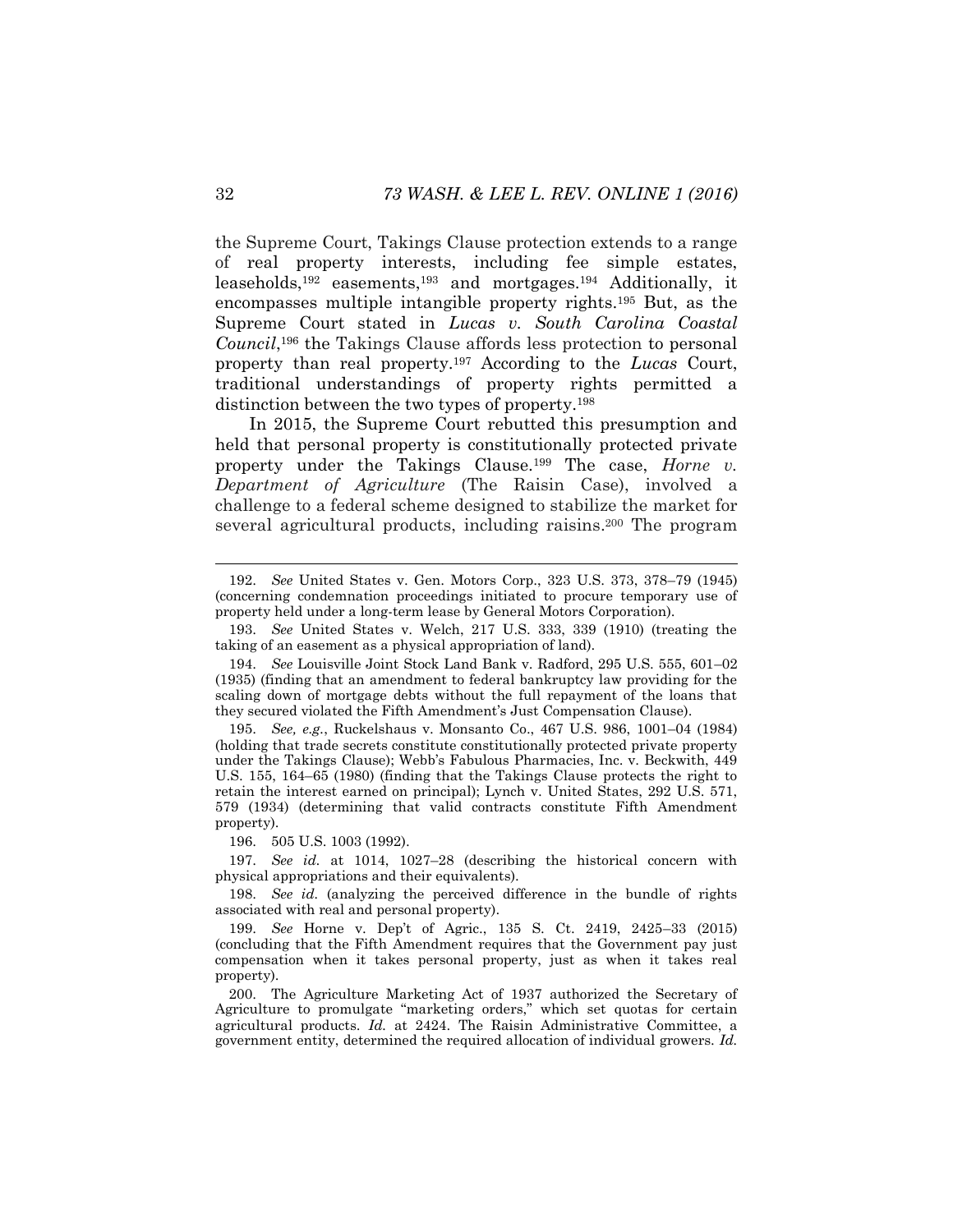prohibited raisin growers from placing a certain percentage of their crop into the market and fined growers for noncompliance.<sup>201</sup> It also required raisin growers to deliver these "reserve raisins" to a governmental body (Raisin Committee).<sup>202</sup> Without paying any compensation, the Raisin Committee subsequently acquired title to the reserve raisins and disposed of them at its discretion. <sup>203</sup> Raisin growers retained a proportional, contingent interest in the value of raisins reserved for the government if the proceeds exceeded the administrative costs of the Raisin Committee.<sup>204</sup>

Citing understandings of property law dating back to the Magna Carta,<sup>205</sup> the Court concluded that Fifth Amendment protections equally apply to both personal property and real property.<sup>206</sup> According to the Court, nothing in the text, history, or logic of the Takings Clause permitted any other interpretation.<sup>207</sup> Applying this understanding to the facts, the

202. *See id.* at 2424 (describing that the Raisin Committee ordered raisin growers to set aside 47% of their crop from 2002–2003 and 30% from 2003– 2004).

203. *See id.* (explaining that, once title is acquired, the Raisin Committee sells the reserve raisins in noncompetitive markets, donates them to charity, releases them to growers who agree to reduce their production, or disposes of them by other means consistent with the purposes of the program).

205. *See id.* at 2426 (illustrating that the principles reflected in the Takings Clause go back "at least 800 years to Magna Carta, which specifically protected agricultural crops from uncompensated takings").

206. *See id.* at 2426 ("[T]he Government has a categorical duty to pay just compensation when it takes your car, just as when it takes your home.").

207. *See id.* (commenting on arbitrary and oppressive appropriations of

Earlier in the litigation, Justice Elena Kagan referred to the California raisin statute "the world's most outdated law." *See* Transcript of Oral Argument at 40, 49, Horne v. Dep't of Agric., 133 S. Ct. 2053 (2013) (No. 12-123) (addressing a procedural aspect of the case). Justice Antonin Scalia agreed, calling it "a crazy statute." *Id.*

<sup>201.</sup> Petitioners grew and produced raisins. *Horne*, 135 S. Ct. at 2424*.* After refusing to comply with the set-aside requirement, the Government assessed a fine of \$483,843.53 against the Hornes. *Id.* at 2433. This fine allegedly represented the market value of the missing raisins. *Id.* at 2425. The government also assessed "an additional civil penalty of just over \$200,000 for disobeying the order to turn them over." *Id.*

<sup>204.</sup> The government characterized the proportional interest retained by growers as the "the most important property interest" in the reserve raisins. *Id.*  at 2428–29. Therefore, they argued that no Fifth Amendment taking occurred. *Id.* at 2429.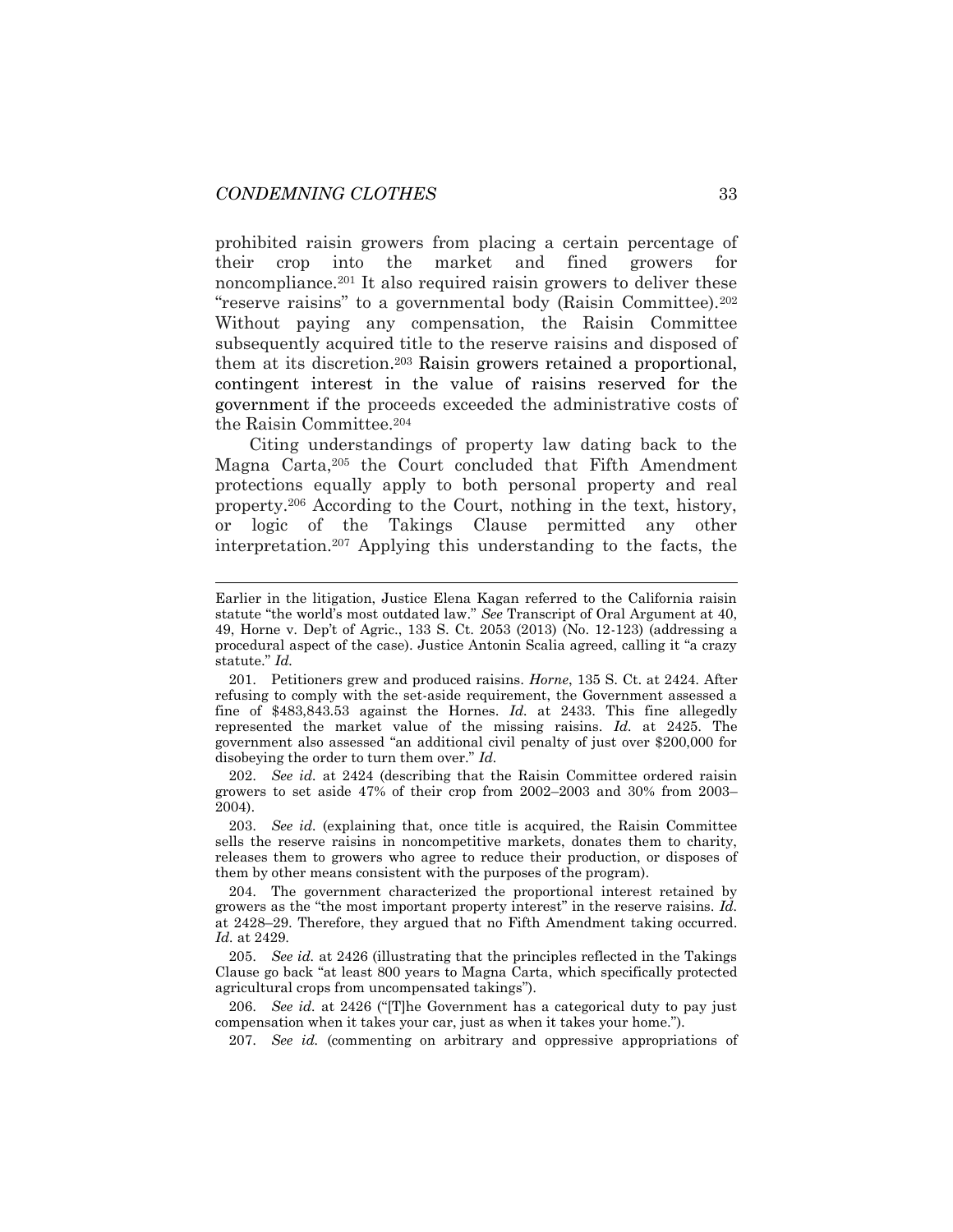Court determined that the regulatory reserve requirement imposed on raisin growers was a possessory per se taking, which required just compensation.<sup>208</sup>

### <span id="page-34-0"></span>*D. Taking Intangible Intellectual Property*

Prior to *The Raisin Case*, the Supreme Court never directly addressed the question of whether the Takings Clause applied to property other than real property.<sup>209</sup> An explanation offered by one scholar is, essentially, that "no one ever doubted that the Takings Clause [applied] fully to personal property."<sup>210</sup> However, *The Raisin Case* unequivocally concludes, as the majority wrote, that "[t]he Government has a categorical duty to pay just compensation when it takes your car, just as when it takes your home."<sup>211</sup>

At first glance, the Court's opinion seems to examine only the application of the Takings Clause to personal property, ignoring any potential implications on intellectual property interests.<sup>212</sup>

209. *See* McConnell, *supra* note [144,](#page-25-0) at 322–23 (illustrating that the Supreme Court had previously applied the Takings Clause (in its per se form) to personal property, including patents, steamboats, machinery, and money, but that it did so without explanation).

210. *See id.* at 322 (noting the surprising nature of the Ninth Circuit's holding that per se takings rules did not apply to personal property because nothing in the "text history or logic of the Takings Clause suggest otherwise").

211. Horne v. Dep't of Agric., 135 S. Ct. 2419, 2426 (2015); *see also*  McConnell, *supra* note [144,](#page-25-0) at 317 (noting that no dissenting justice challenged this interpretation of the Takings Clause).

212. *See Horne*, 135 S. Ct. at 2425–33 (discussing why the Takings Clause extends to personal property as well as real property).

personal property during the Revolutionary War, which likely influence the inclusion of the Takings Clause in the Fifth Amendment).

<sup>208.</sup> *See id.* at 2427–28 (concluding that the reserve requirement imposed on raisin growers constituted a "clear physical taking"). The Court also addressed two more issues presented by *The Raisin Case*. *See id.* at 2425 ("The petition for certiorari poses three questions, which we answer in turn."). The government claimed that there was no taking because growers retained an important property interest in the reserve raisins: the contingent interest in net proceeds. *Id.* at 2428–30. It also argued that the government program operated as a valid condition on permission to engage in commerce. *Id.* at 2429–30. The Court did not find either of the government's arguments compelling. *Id.* at 2430–31. It reiterated, however, that raisins are private property and that any physical taking of them for public use requires just compensation. *Id.*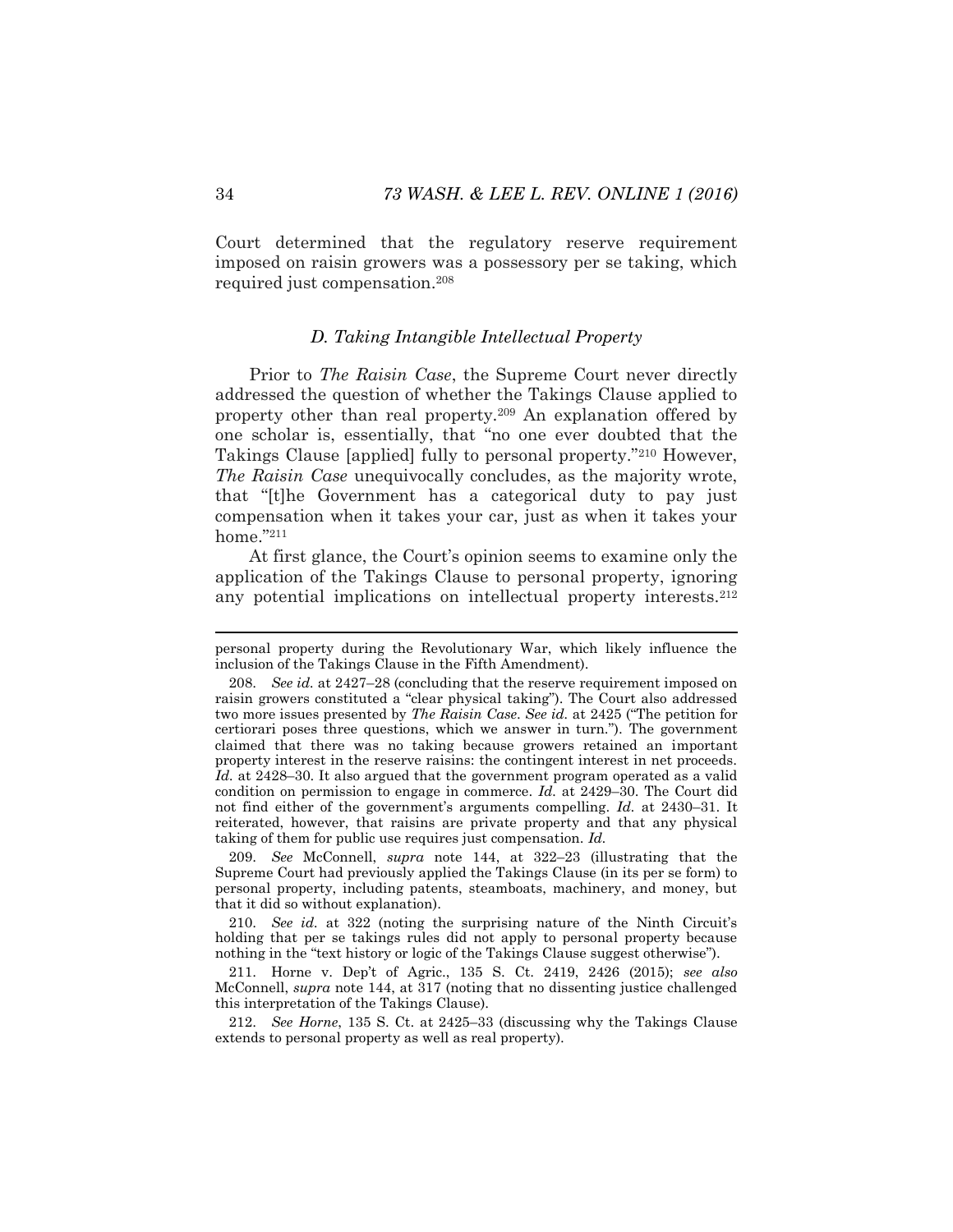However, the Court's opinion briefly mentions the protections that the Taking Clause provides for patents.<sup>213</sup> Addressing the history of the Takings Clause, the Court reiterated that a patent manifests an exclusive property interest in the patented invention, held by the patentee.<sup>214</sup> Such a property interest "cannot be appropriated or used by the government itself, without just compensation."<sup>215</sup> The Court then analogized the exclusive property interest created by a patent to interests in real property, held by a private purchaser.<sup>216</sup> But, aside from utilizing a discussion of the property interests created by patents to illustrate the development of takings jurisprudence, the Court did not delve further into a discussion of intangible intellectual property interests.<sup>217</sup>

<span id="page-35-0"></span>As takings jurisprudence makes clear, the Takings Clause, and the associated constitutional protections it affords, is most often applied to real or tangible property.<sup>218</sup> However, this reality should not prohibit courts from applying the Takings Clause to intangible property.<sup>219</sup> In fact, takings jurisprudence demonstrates a commitment to protecting many forms of property besides real property.<sup>220</sup> This makes the fact that the Court's

<span id="page-35-1"></span><sup>213.</sup> *See id.* at 2427 (noting the constitutional protection of patents to make the assertion that personal property is "no less protected against physical appropriation than real property").

<sup>214.</sup> *See id.* (citing James v. Campbell, 104 U.S. 356, 358 (1881) (concerning the U.S. Post Office's alleged appropriation of a patent, which was obtained for an improved postmarking or stamping machine)).

<sup>215.</sup> *Id.*

<sup>216.</sup> *See id.* ("[A patent] confers upon the patentee an exclusive property in the patented invention which cannot be appropriated or used by the government itself, without just compensation, any more than it can appropriate or use without compensation land which has been patented to a private purchaser.").

<sup>217.</sup> *See id.* at 2427–28 (discussing the Court's takings jurisprudence and disagreement with the Ninth Circuit's distinction between real and personal property).

<sup>218.</sup> *See* Cotter, *supra* note [26,](#page-7-1) at 536 (noting that the vast majority of Supreme Court decisions regarding the Takings Clause concern actions initiated in response to government takings of real, as opposed to personal or intangible, property).

<sup>219.</sup> *See* Ruckelshaus v. Monsanto Co., 467 U.S. 986, 1003–04 (1984) (holding that trade secrets are protected under the Takings Clause).

<sup>220.</sup> For a discussion of the historical protections afforded to patents, see Adam Mossoff, *Patents as Constitutional Private Property: The Historical Protection of Patents Under the Takings Clause*, 87 B.U. L. REV. 689, 700–11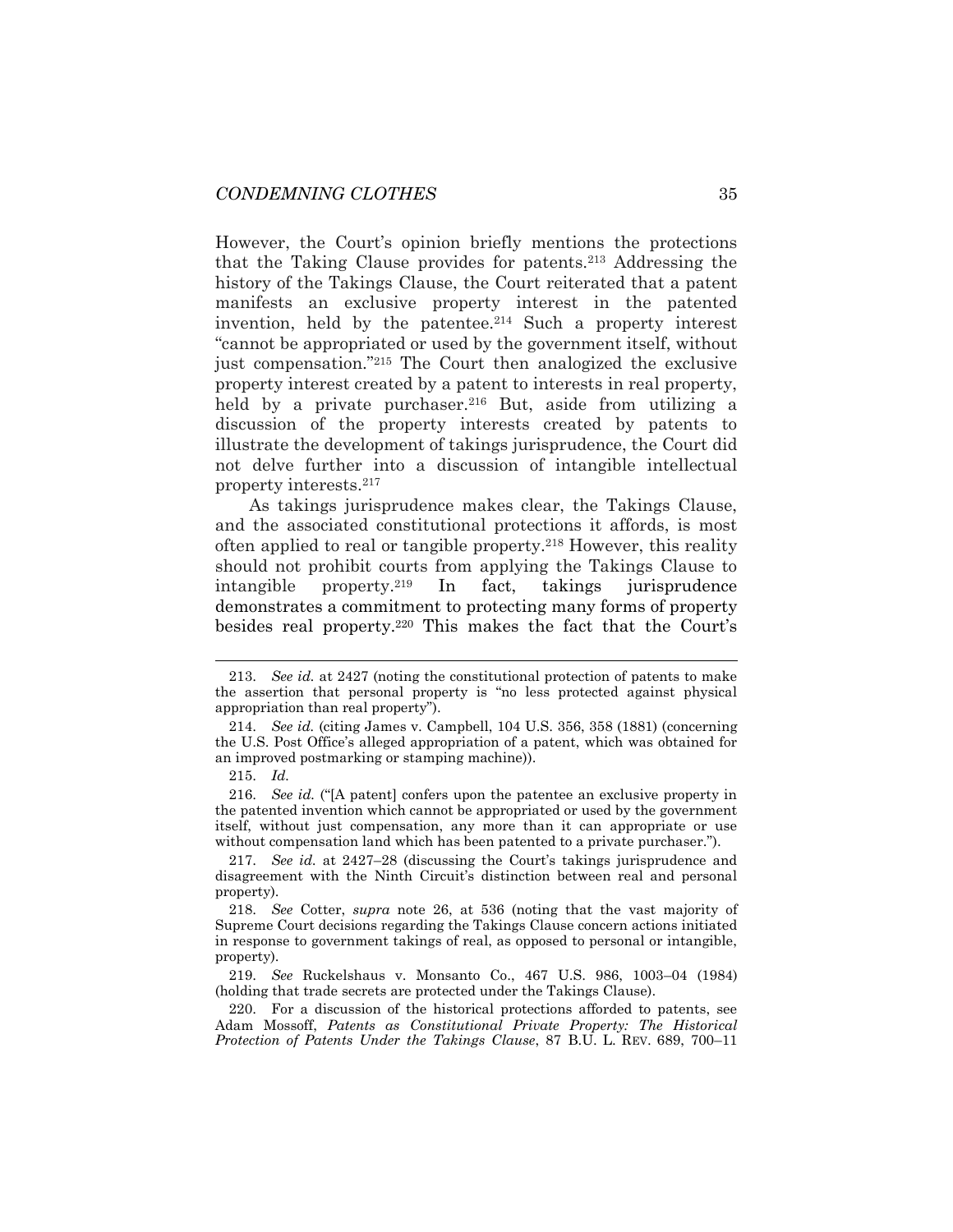opinion in *The Raisin Case* expressly relies on a patent case to support a broad reading of the word "property" in the Fifth Amendment rather curious.<sup>221</sup> The Court could have utilized language from another case to establish the broad nature of property rights, but it did not.<sup>222</sup> Additionally, the Court has never held that the Takings Clause directly applies to patents.<sup>223</sup> Taken together, these realities strongly suggest that constitutional property is not limited to tangible property rights and that the current Court considers intellectual property rights protected by the Takings Clause.

# *IV. Types of Intellectual Property*

This Part provides a brief overview of the four major categories of intellectual property rights—trade secrets, patents, copyrights, and trademarks—and how the private property interests of each differ.<sup>224</sup> Additionally, it introduces whether the property interests of each qualify as constitutional property for purposes of the Takings Clause.<sup>225</sup>

l

<sup>(2007) (</sup>examining the judicial and legislative records and arguing that nineteenth-century courts, "enthusiastically applied the Takings Clause to patents"). But, as Mossoff's Article describes, modern courts and scholars have obscured the constitutional proposition that patents are private property rights secured under the Constitution. *Id.* at 711–24.

<sup>221.</sup> *See supra* notes [212](#page-34-0)–[217](#page-35-0) and accompanying text (discussing the Supreme Court's use of a nineteenth-century patent case to illustrate the development of takings jurisprudence).

<sup>222.</sup> *See, e.g.*, *Ruckelshaus*, 467 U.S. at 1003 (noting that property "extends beyond land and tangible goods and includes the products of an individual's 'labour and invention'").

<sup>223.</sup> Rather, the U.S. Court of Appeals for the Federal Circuit has stated that patents are not constitutionally protected property under the Takings Clause. *See* Zoltek Corp. v. United States (*Zoltek III*), 442 F.3d 1345, 1370 (Fed. Cir. 2006) (per curiam) (concluding that the government's uses of a patented invention or method is not a seizure of any property interest belonging to the patentee), *reh'g en banc denied*, 464 F.3d 1335, 1336 (Fed. Cir. 2006), *and vacated in part*, 672 F.3d 1309, 1317, 1322, 1327 (Fed. Cir. 2012).

<sup>224.</sup> *See infra* Part IV.A–D (differentiating between the four major categories of intellectual property and the property rights associated with each).

<sup>225.</sup> *See infra* Part IV.A–D (illustrating that, while trade secrets receive heightened protection under the Takings Clause, the application of the Takings Clause to other categories of intellectual property is unclear).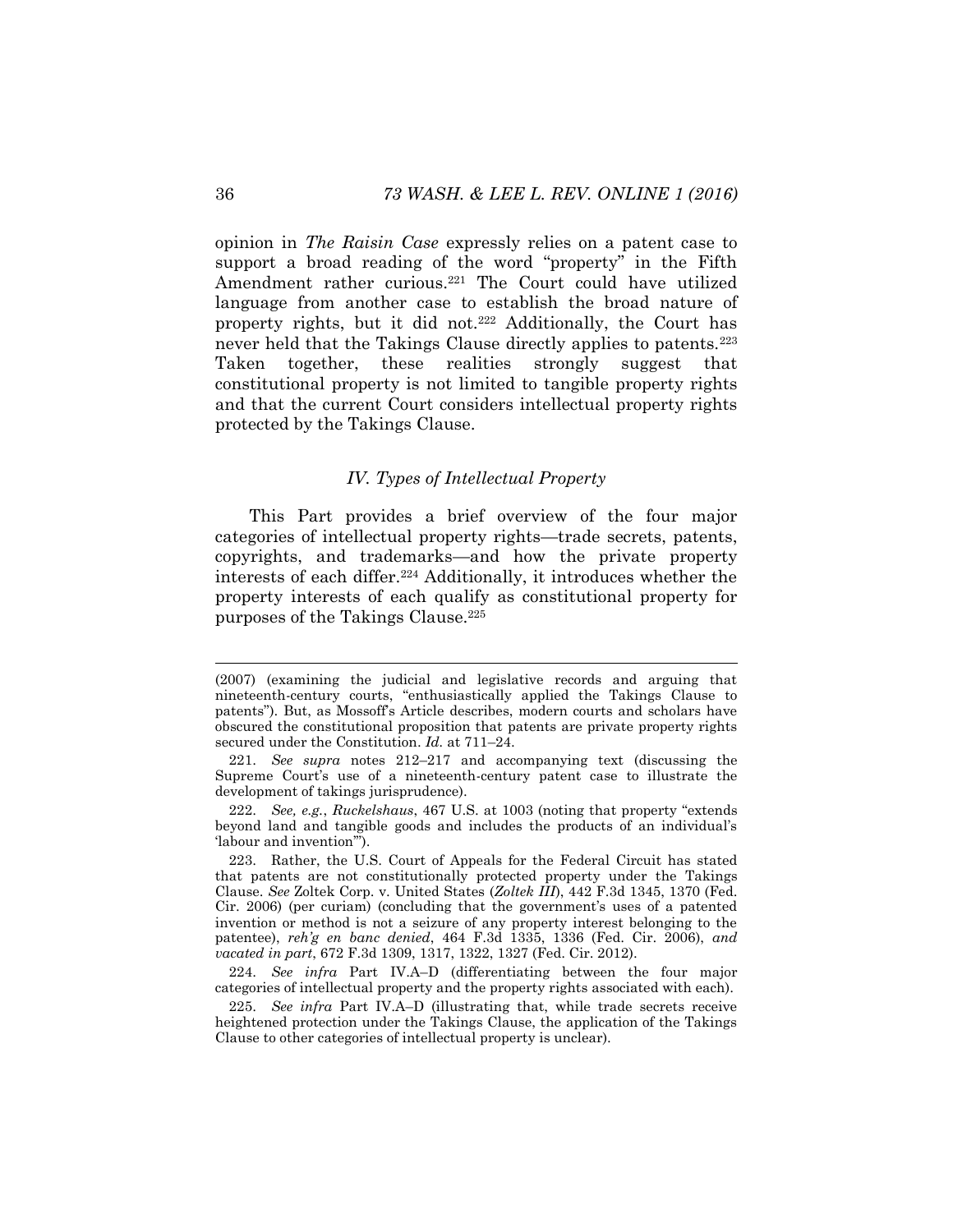#### *A. Trade Secrets*

"A trade secret is any information that can be used in the operation of a business or other enterprise and that is sufficiently valuable and secret to afford an actual or potential economic advantage over others."<sup>226</sup> The bundle of rights associated with trade secrets is defined by the extent to which the owner protects his interest from disclosure to others.<sup>227</sup> Though state laws primarily govern trade secrets,<sup>228</sup> they receive heightened constitutional protection under the Takings Clause.<sup>229</sup>

# <span id="page-37-0"></span>*B. Patents*

The Constitution grants Congress the power "[t]o promote the Progress of Science and useful Arts, by securing for limited Times to Authors and Inventors the exclusive Right to their respective Writings and Discoveries." <sup>230</sup> Under this power, Congress has the right to enact various laws regarding patents, which are exclusive property rights in certain types of inventions

<sup>226.</sup> RESTATEMENT (THIRD) OF UNFAIR COMPETITION § 39 (AM. LAW INST. 1995); *see also* RESTATEMENT (FIRST) OF TORTS § 757, cmt. b (AM. LAW INST. 1939) (defining trade secrets as "any formula, pattern, device or compilation of information which is used in one's business, and that gives one an opportunity to obtain an advantage over competitors who do not know or use it").

<sup>227.</sup> *See* RESTATEMENT (THIRD) OF UNFAIR COMPETITION § 40 (AM. LAW INST. 1995) (stating that, among other things, the owner of a trade secret may exclude others from acquiring the secret by "improper means," or from using or disclosing the secret if the other knew, or had reason to know, that the circumstances of disclosure gave rise to a duty to maintain secrecy).

<sup>228.</sup> *See* Richard A. Epstein, *The Constitutional Protection of Trade Secrets Under the Takings Clause*, 71 U. CHI. L. REV. 57, 58 (2004) ("Unlike patents and copyrights, trade secrets are protected primarily by state law rules, with some limited federal protection thrown into the mix."); Christopher B. Seaman, *The Case Against Federalizing Trade Secrecy*, 101 VA. L. REV. 317, 330–38 (2015) (describing that, although state laws generally govern trade secrets, a significant body of federal statutory law is potentially applicable to the growing issue of trade secret theft).

<sup>229.</sup> *See* Ruckelshaus v. Monsanto Co., 467 U.S. 986, 1001–04 (1984) (holding that trade secrets associated with the development of an agrochemical product were property under Missouri law and, thus, protected against confiscation under the Takings Clause).

<sup>230.</sup> U.S. CONST. art. I, § 8, cl. 8.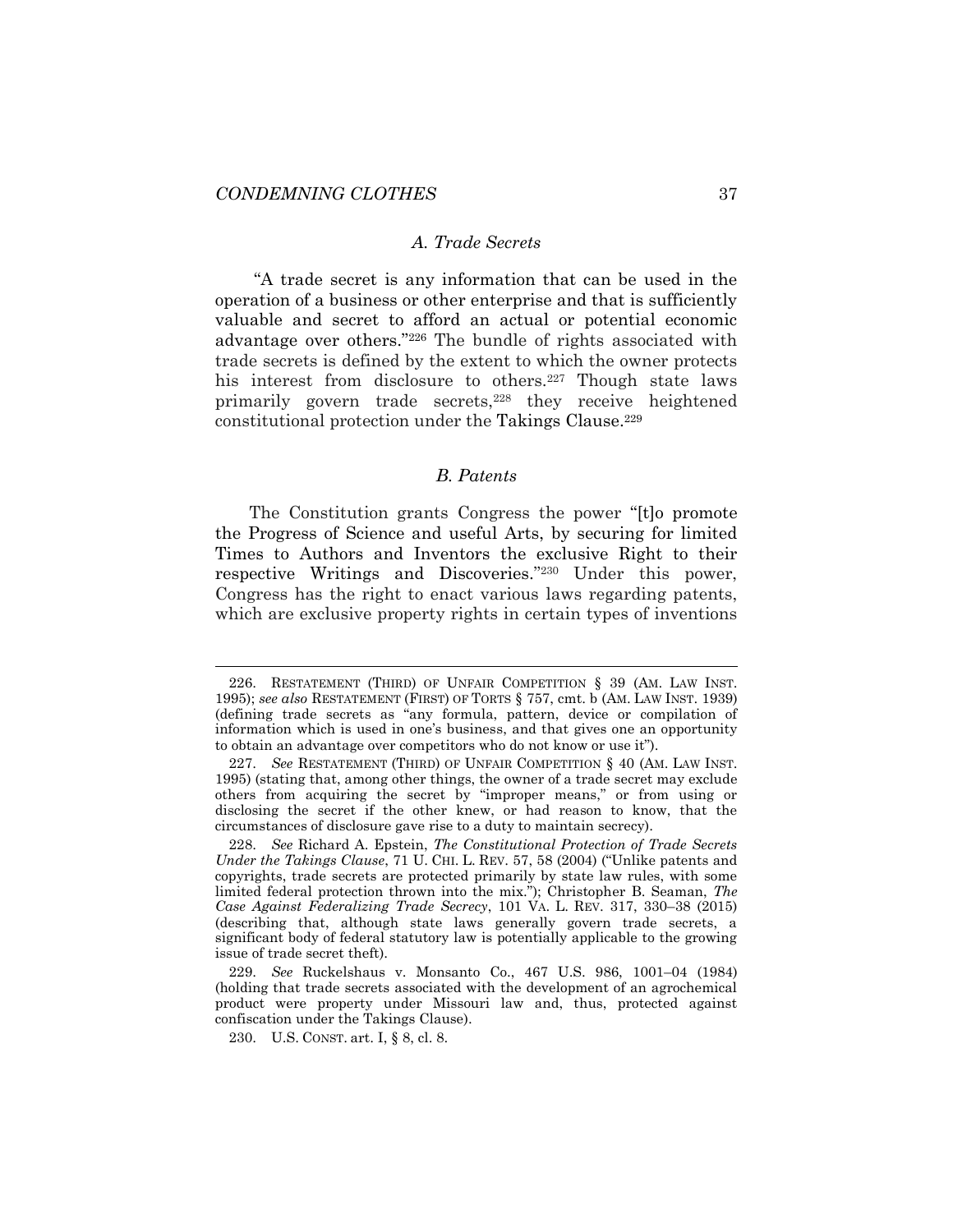and other useful information.<sup>231</sup> While Congress enacted the first patent law in 1790,<sup>232</sup> the present Patent Act states that, once granted, a patent confers the patentee with an exclusive property interest for a term of twenty years.<sup>233</sup> As recognized by the Supreme Court, "patent protection strikes a delicate balance between creating incentives that lead to creation, invention, discovery, and impeding the flow of information that might permit, indeed spur, invention."<sup>234</sup>

Similar to other types of intellectual property, "[t]he question that haunts scholars and courts today is whether patents also are constitutional private property, falling within the ambit of protections afforded to private property under the Takings Clause."<sup>235</sup> In 2006, the U.S. Court of Appeals for the Federal Circuit provided an answer.<sup>236</sup> Despite being considered "private

234. *See* Ass'n for Molecular Pathology v. Myriad Genetics, Inc., 133 S. Ct. 2107, 2116 (2013) (involving a challenge to the validity of multiple gene patents) (internal quotation marks omitted).

<sup>231.</sup> *See* 35 U.S.C. § 154(a) (2012) (granting a patentee the right to exclude others from making, using, or selling the patented invention in the United States).

<sup>232.</sup> *See* Patent Act of 1790, ch. 7, § 1, 1 Stat. 109, 110 (repealed 1793) (stating that a patent protects "the sole and exclusive right and liberty of making, constructing, using and vending to others to be used, the said invention or discovery").

<sup>233.</sup> *See* 35 U.S.C. § 154(a)(2) (2012) ("Subject to the payment of fees under this title, such grant shall be for a term beginning on the date on which the patent issues and ending 20 years from the date on which the application for the patent was filed in the United States . . . .").

<sup>235.</sup> Mossoff, *supra* note [220,](#page-35-1) at 690 (internal quotation marks omitted).

<sup>236.</sup> *See* Zoltek Corp. v. United States (*Zoltek III*), 442 F.3d 1345, 1370 (Fed. Cir. 2006) (per curiam) (concluding that the government's uses of a patented invention or method is not a seizure of any property interest belonging to the patentee), *reh'g en banc denied*, 464 F.3d 1335, 1336 (Fed. Cir. 2006), *and vacated in part*, 672 F.3d 1309, 1317, 1322, 1327 (Fed. Cir. 2012). The Federal Circuit is particularly influential in the area of patent law because it is the only federal appellate court with per se jurisdiction over patent appeals. *See* Holmes Grp., Inc. v. Vornado Air Circulation Sys., Inc., 535 U.S. 826, 838–39 (2002) (explaining that, although the Federal Circuit "does not have exclusive jurisdiction over all cases raising patent issues," there is an interest in "directing appeals in patent cases to the specialized court that was created, in part, to promote uniformity in the development of this area of the law").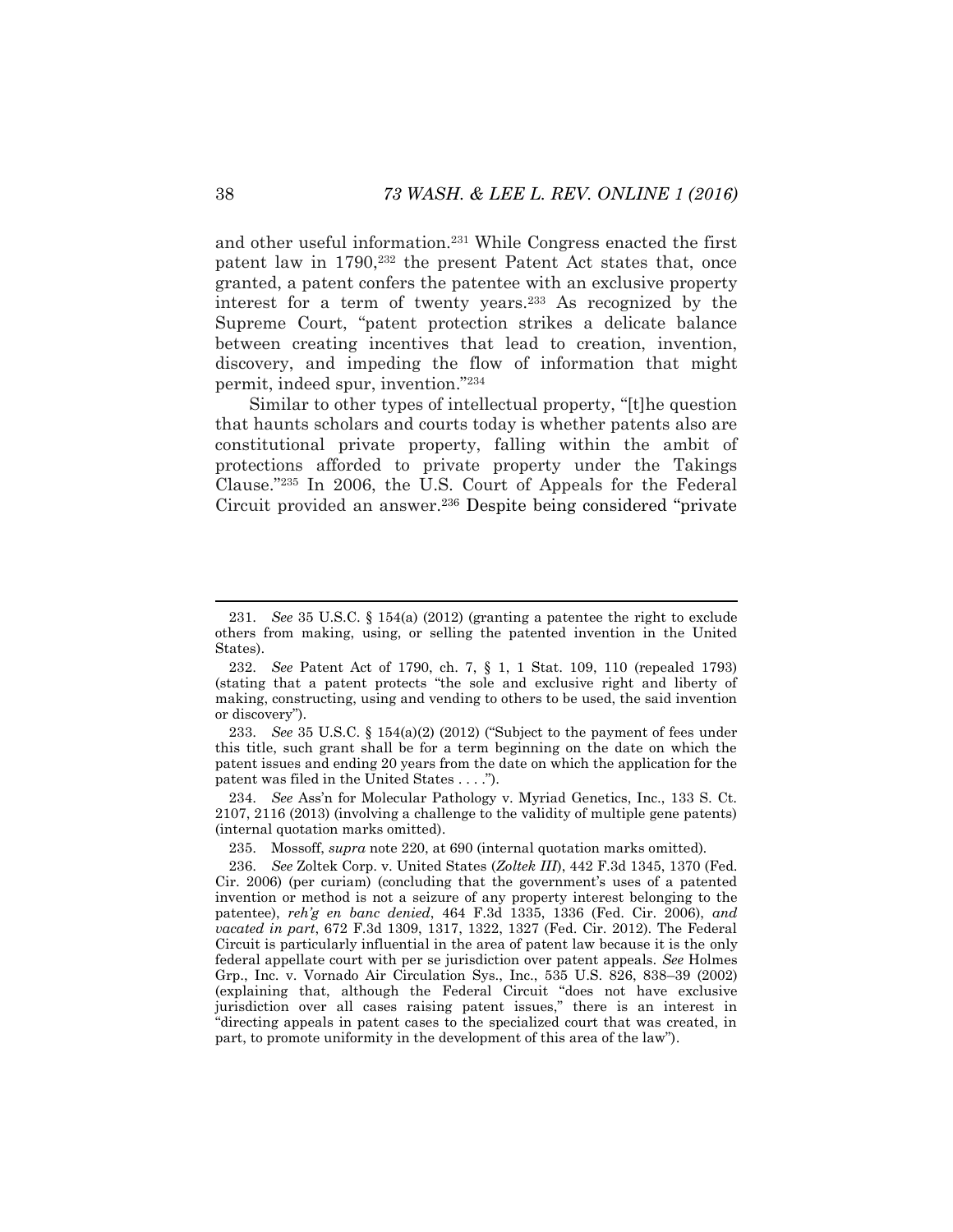property interests,"<sup>237</sup> the court determined that patents are not constitutional property under the Takings Clause.<sup>238</sup>

# <span id="page-39-0"></span>*C. Copyrights*

Copyrights, a third form of intellectual property, provide authors of original works with a bundle of proprietary rights for limited times. <sup>239</sup> Similar to patents, copyrights are also creatures of federal law.<sup>240</sup> A legal scheme enumerated in the Constitution and developed by Congress, copyright encourages the authorship and dissemination of original forms of expression.<sup>241</sup> As with other categories of intangible intellectual property, the issue of applying Takings Clause scrutiny to copyrights is relatively unexplored by the courts,  $242$  resulting in scholars reaching different conclusions on the issue.<sup>243</sup>

<sup>237.</sup> *See* 35 U.S.C. § 261 (2012) ("Subject to the provisions of this title, patents shall have the attributes of personal property.").

<sup>238.</sup> *See Zoltek*, 442 F.3d at 1352 (concluding that, because patents are "creatures of federal law" and not created by "an independent source such as state law," they do not receive the protections afforded by the Takings Clause).

<sup>239.</sup> *See* 17 U.S.C. § 106 (2006) (embodying the concept of private ownership by securing to a copyright owner the exclusive right to reproduce, distribute, perform, and display the secured work, as well as the right to prepare derivative works).

<sup>240.</sup> *See* U.S. CONST. art. I, § 8, cl. 8 (endowing Congress with the power "[t]o promote the Progress of Science and useful Arts, by securing for limited Times to Authors and Inventors the exclusive Right to their respective Writings and Discoveries"); 17 U.S.C. §§ 101–1332 (2006) (codifying United States copyright law).

<sup>241.</sup> *See* Jessica Litman, *The Public Domain*, 39 EMORY L.J. 965, 970–77 (1990) (outlining the basics of copyright as a category of private intellectual property).

<sup>242.</sup> *See* DAVID A. DANA & THOMAS W. MERRILL, PROPERTY: TAKINGS 233 (2002) (stating that the "[a]pplication of the Takings Clause to intellectual property—trademarks, copyrights and patents—has not yet been seriously tested in the courts").

<sup>243.</sup> *Compare* Davida H. Isaacs, *Not All Property Is Created Equal: Why Modern Courts Resist Applying the Takings Clause to Patents, and Why They Are Right to Do So*, 15 GEO. MASON L. REV. 1, 43 (2007) (arguing that the *Zoltek* court's conclusion was correct and that patents should not trigger Takings Clause protection), *with* Cotter, *supra* note [26,](#page-7-1) at 532 (concluding that, "on balance, most federal uses of patents and copyrights probably do implicate the Takings Clause").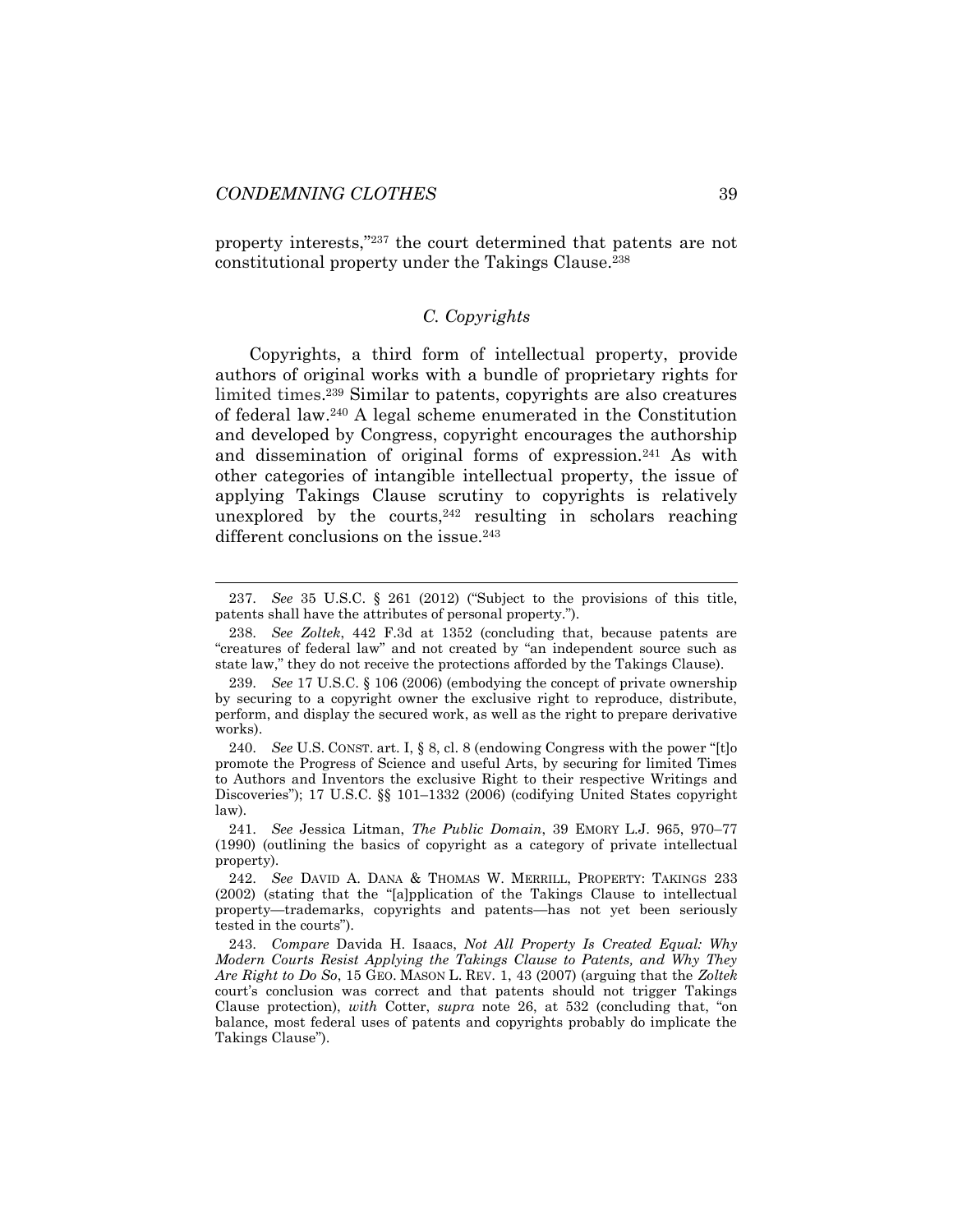# *D. Trademarks*

Fundamentally, trademarks differ from the other categories of intellectual property protection.<sup>244</sup> According to the federal Lanham Act,<sup>245</sup> which governs trademark law, trademarks include "any word, name, symbol, device or any combination thereof— $(1)$  used by a person, or  $(2)$  which a person has a bona fide intention to use in commerce . . . to identify and distinguish his or her goods . . . from those manufactured or sold by others and to indicate the source of the goods."<sup>246</sup> In contrast to patents, copyrights, and trade secrets, trademarks do not share the same underlying purpose of encouraging and rewarding innovation, physical creation, or original authorship.<sup>247</sup> Rather, historical and modern trademark law is the manifestation of two competing policy goals: (1) the protection of consumers from deception and confusion, and (2) the protection of the private property interests a trademark represents.<sup>248</sup>

247. *See supra* Part IV.A–C (discussing, among other things, the policy goals associated with patents, copyrights, and trade secrets).

<span id="page-40-0"></span><sup>244.</sup> *See* 1 J. THOMAS MCCARTHY, MCCARTHY ON TRADEMARKS AND UNFAIR COMPETITION  $\S 2:15$  (4th ed. 2012) ("Trademarks, unlike patents and copyrights, have no existence independent of the good will of the products or services in connection with which the mark is used.").

<sup>245.</sup> *See* 15 U.S.C. §§ 1051–1127 (2012) (codifying the Lanham Act, as amended).

<sup>246.</sup> 15 U.S.C. § 1127 (2012). The United States Patent and Trademark Office (USPTO) is the federal agency responsible for granting U.S. patents and registering trademarks. *Id.* § 1051. It derives its authority to register trademarks from the Commerce Clause of the U.S. Constitution. *See id.* (permitting the application for registration of "a trademark used in commerce" or of a trademark that a person has a bona fide intention to use in commerce).

<sup>248.</sup> Before the Lanham Act's passage, Congressman Lanham, the bill's sponsor, elaborated on the goals of trademark law:

The purpose underlying any trade-mark statute is twofold. One is to protect the public so it may be confident that, in purchasing a product bearing a particular trademark which it favorably knows, it will get the product which it asks for and wants to get. Secondly, where the owner of a trademark has spent energy, time, and money in presenting to the public the product, he is protected in his investment from its misappropriation by pirates and cheats. This is the wellestablished rule of law protecting both the public and the trademark owner.

S. Rep. No. 1333, at 3 (1946); *see also* 1 J. THOMAS MCCARTHY, MCCARTHY ON TRADEMARKS AND UNFAIR COMPETITION § 2:2 (4th ed. 2012) ("In the author's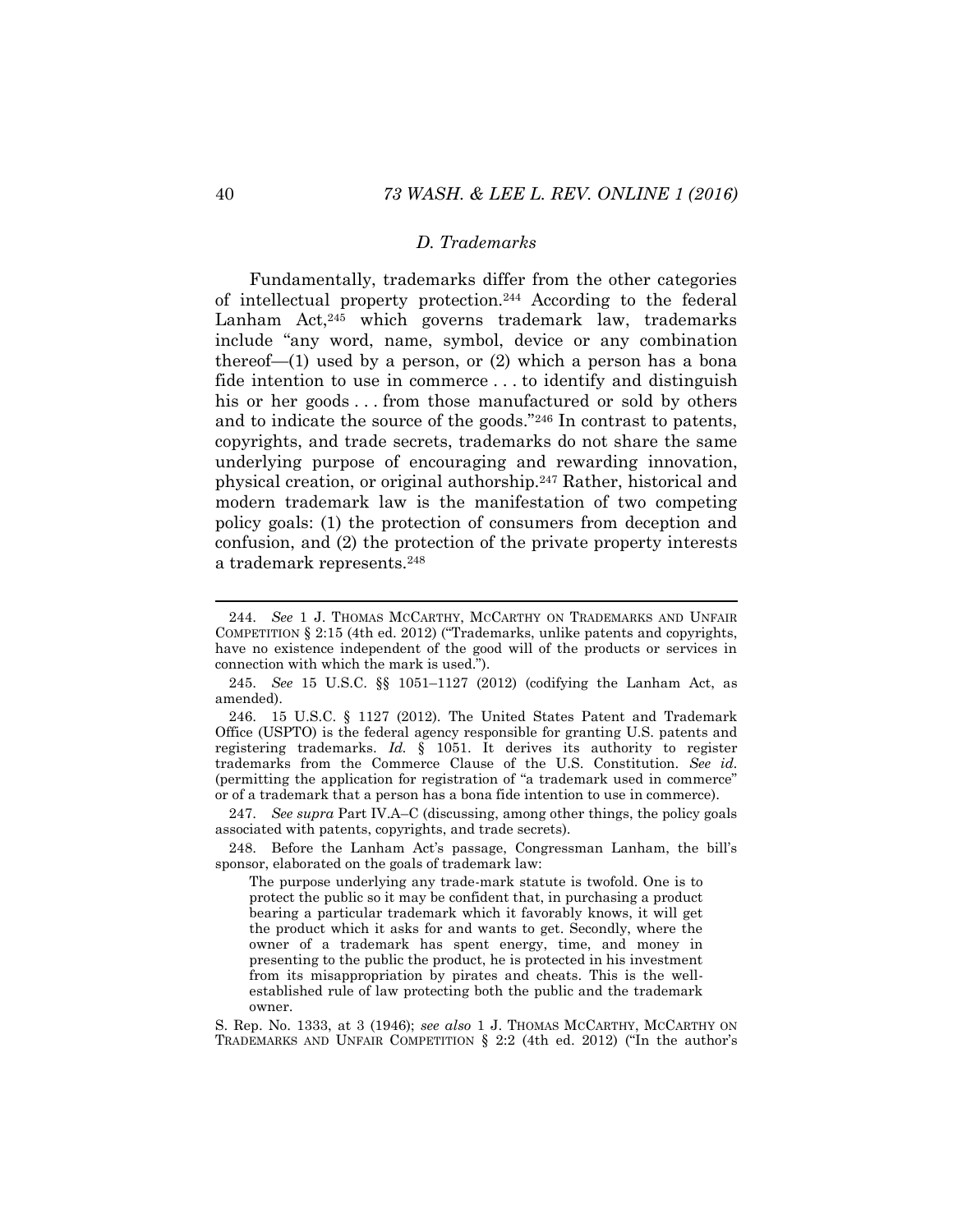<span id="page-41-0"></span>Until Congress enacted the first federal trademark statutes in the late nineteenth century, state common law protected trademarks.<sup>249</sup> Today, trademarks receive federal protection under the Lanham Act.<sup>250</sup> Originally enacted in 1946, the Lanham Act codifies and expands on years of state common law trademark traditions.<sup>251</sup> Generally, its clauses provide a registration scheme for trademarks and service marks used in interstate commerce.<sup>252</sup> It also establishes remedies against third parties for infringement<sup>253</sup> and dilution.<sup>254</sup> Finally, the Lanham Act provides federal protection against various acts of unfair competition, which, among other things, include false advertising, false designations of origin, and false description or representation. 255

At common law and under the Lanham Act, exclusive use of a trademark is awarded to the first person to make a lawful,

250. *See* 15 U.S.C. §§ 1051–1127 (2012) (codifying U.S. trademark law).

251. *See* Seaman, *supra* note [228,](#page-37-0) at 382–84 (describing the federalization of trademark law, which ultimately resulted in strengthened trademark rights).

252. *See* 15 U.S.C. §§ 1051–72 (2012) (outlining registration under the Principal Register, the primary register of trademarks maintained by the United States Patent and Trademark Office).

253. *See id.* §§ 1125(a), 1114 (providing for a federal cause of action for the infringement of registered marks and unregistered marks).

254. *See id.* § 1125(c) (codifying the Federal Trademark Dilution Act of 1995 and providing a federal cause of action for the dilution of famous marks).

255. *See id.* § 1125(a)(1)(B) (creating a federal cause of action for various common-law unfair competition torts).

opinion, to select as paramount either protection of the trademark property or protection of consumers would be to oversimplify the *dual* goals of trademark law, both historical and modern: the protection of both consumers from deception and confusion *and* the protection of the trademark as property.").

<sup>249.</sup> Congress enacted the first federal trademark statute in 1870, which anchored protection for the property rights associated with trademarks in the Patent and Copyright Clause of the Constitution. *See* Act of July 8, 1870, 16 Stat. 198 (providing a system of federal registration for all trademarks used throughout the United States). The Supreme Court later struck down the Trademark Act of 1870 because it exceeded Congress's authority under the Patent and Copyright Clause. *See In re* Trade-Mark Cases, 100 U.S. 82, 92–94 (1879) (reasoning that the Patent and Copyright Clause did not protect trademarks because a trademark does not "depend upon novelty, invention, discovery, or any work of the brain"). The Court also determined that the Act violated the Commerce Clause because it extended federal protection to trademarks regardless of whether the mark was used in interstate commerce. *Id.* at 97–98.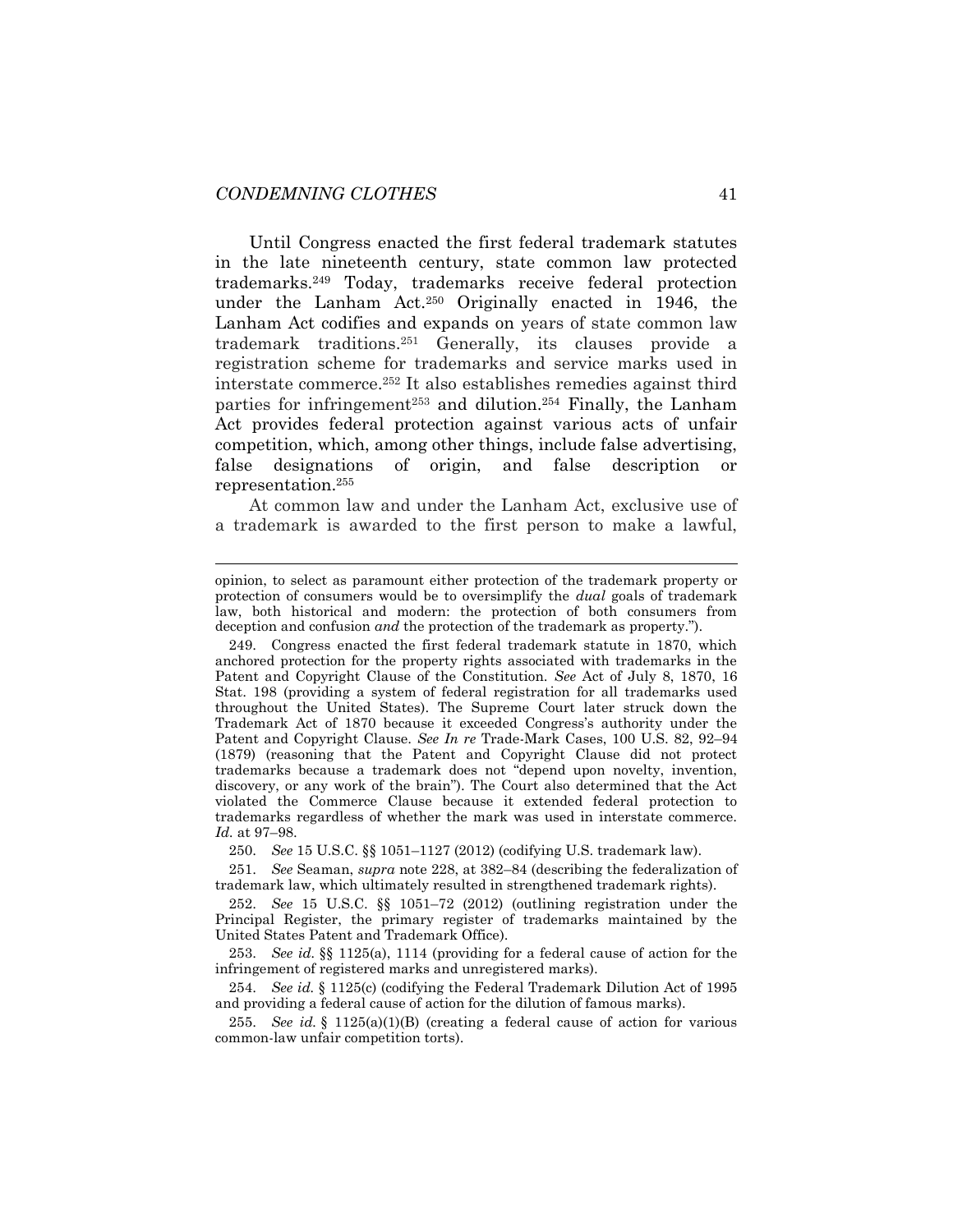commercial use of the mark in commerce.<sup>256</sup> This permits the senior user or owner to exclude others from using the same mark or a confusingly similar mark.<sup>257</sup> Combined with the protections afforded by trademarks, this exclusionary function safeguards the economic interests of owners and consumers in the preservation of brand identity.<sup>258</sup>

#### *V. Trademarks as Constitutionally Protected Private Property*

Trademarks possess many of the qualities of other forms of constitutionally protected private property.<sup>259</sup> The framers of the Constitution limited the Fifth Amendment guarantee to property.<sup>260</sup> In doing so, they "obliged the Supreme Court to come up with criteria for identifying those interests that qualify as property and for excluding others that would fail the test."<sup>261</sup> This is because neither the Fifth Amendment nor any other constitutional provision defines what constitutes property.<sup>262</sup> As a result, courts have endeavored to distinguish between those

<sup>256.</sup> Essentially, an owner acquires the property rights associated with trademarks through its use in commerce. *See id.* § 1051(A)(3) (requiring that the applicant for a trademark believe, in good faith, that they are the first entity to use the designation as a mark). For competing users of an inherently distinctive mark, ownership and priority of use goes to the "first entity to use the designation as a mark." *See* 2 J. THOMAS MCCARTHY, MCCARTHY ON TRADEMARKS AND UNFAIR COMPETITION § 16:1 (4th ed. 2015) (describing trademark priority at common law, which follows the rule of first-in-time, first-in-right).

<sup>257.</sup> *See* 15 U.S.C. §§ 1051, 1072, 1115 (2012) (stating that registration of the mark serves as nationwide, constructive notice of ownership and use).

<sup>258.</sup> *See supra* note [248](#page-40-0) and accompanying text (discussing the underlying goals of trademark law).

<sup>259.</sup> *See* Marlan, *supra* not[e 150](#page-26-0), at 1599 (arguing that "trademarks possess the qualities of constitutional property and are therefore subject to the Takings Clause").

<sup>260.</sup> *See* U.S. CONST. amend. V. (permitting the government to take private property for public use upon payment of just compensation).

<sup>261.</sup> *See* Paul J. Heald & Michael L. Wells, *Remedies for the Misappropriation of Intellectual Property by State and Municipal Governments Before and After* Seminole Tribe*: The Eleventh Amendment and Other Immunity Doctrines*, 55 WASH. & LEE L. REV. 849, 857 (1998) (contemplating whether intellectual property constitutes constitutional property under the Fifth Amendment).

<sup>262.</sup> *See supra* notes [147](#page-26-1)–[149](#page-26-2) and accompanying text (describing three critical questions left unanswered by the Fifth Amendment).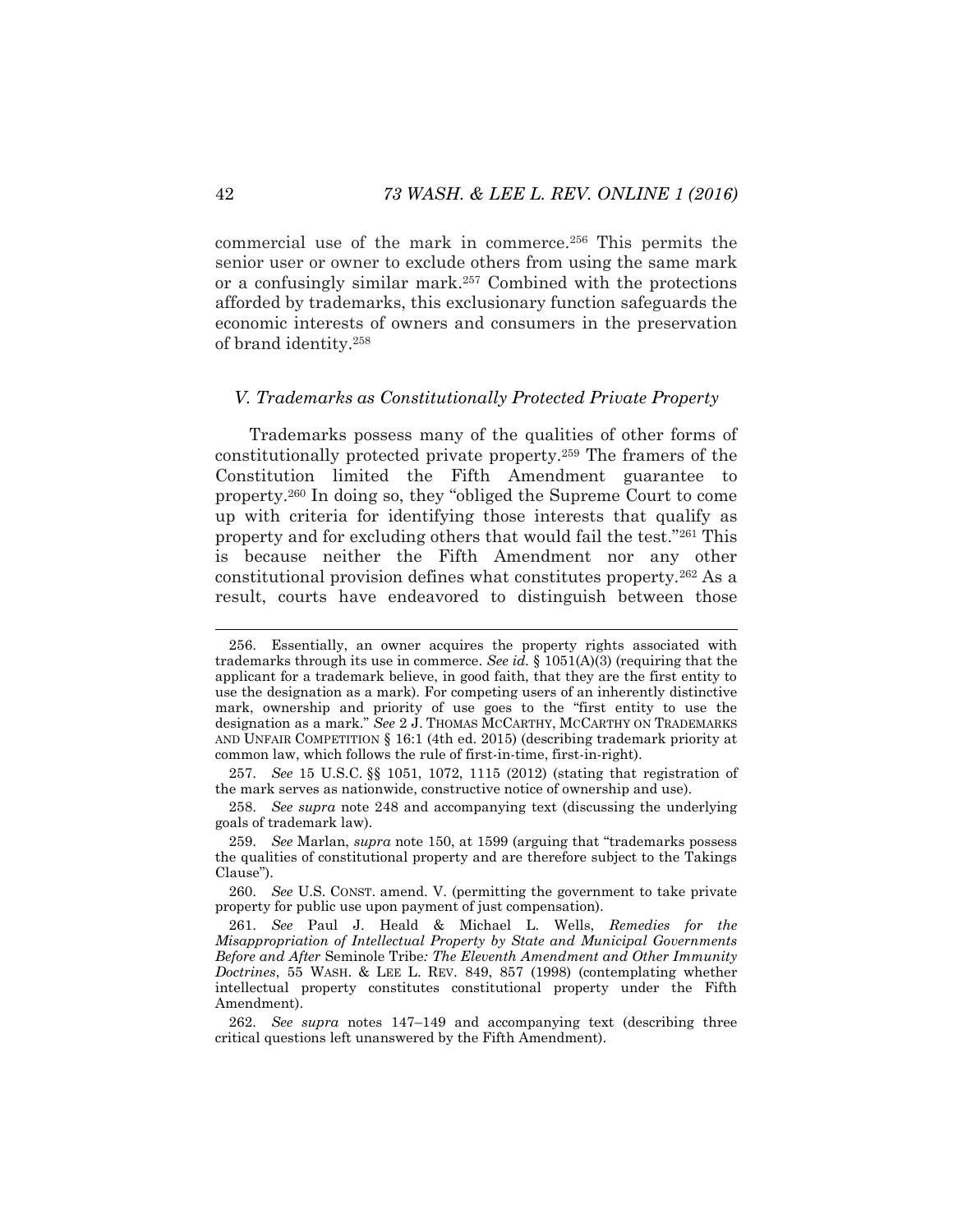forms of property that fall outside the bounds of the Fifth Amendment and those that receive heightened protection from government seizure.<sup>263</sup>

<span id="page-43-0"></span>Though it is well understood that "[t]he Takings Clause does not extend equal protection to each form of property it recognizes,"<sup>264</sup> takings jurisprudence is often characterized as a "muddle."<sup>265</sup> The doctrines utilized to interpret the Takings Clause are difficult to ascertain, continually evolving, and sometimes lack theoretical coherence.<sup>266</sup> The application of the Takings Clause to intangible intellectual property rights—which are distinguishable in numerous ways from the more common seizure of real property—only complicates the matter further.<sup>267</sup>

The issue of whether trademarks constitute constitutionally protected private property under the Fifth Amendment is a relatively underexplored area of the law.<sup>268</sup> However, two landmark intellectual property cases provide some guidance on the issue.<sup>269</sup> First, in 1984, the Supreme Court held that the

266. *See* Karkkainen, *supra* note [265,](#page-43-0) at 827–33 (introducing the doctrinal challenges associated with the Supreme Court's takings jurisprudence).

267. *See* Cotter, *supra* note [26](#page-7-1), at 529 ("If the law of takings as applied to real and personal property is the 'muddle' that many commentators insist it is, the law of taking with regard to intellectual property can only be characterized as a muddle within the muddle.").

268. *See* DANA & MERRILL, *supra* note [242,](#page-39-0) at 233 (explaining that courts have not seriously tested the application of the Takings Clause to the various categories of intellectual property); *see also* Marlan, *supra* note [150,](#page-26-0) at 1599– 1620 (exploring the case for trademarks as constitutionally protected private property).

269. *See infra* Part V.B (discussing two judicial decision that concern the

<sup>263.</sup> *See* Note, *Copyright Reform and the Takings Clause*, 128 HARV. L. REV. 973, 976–77 (2015) ("[N]ot all legal rights and privileges amount to property."). 264. *Id.*

<sup>265.</sup> *See, e.g.*, Jane B. Baron, *Winding Toward the Heart of the Takings Muddle:* Kelo*,* Lingle*, and Public Discourse About Private Property*, 34 FORDHAM URB. L.J. 613, 618 (2007) (arguing that, in reaffirming the broad nature of the Public Use Clause, *Kelo* may have "paradoxically made it more difficult for state and local governments to exercise that power, because it only heightened distrust of municipal actions affecting property"); Bradley C. Karkkainen, *The Police Power Revisited: Phantom Incorporation and the Roots of the Takings "Muddle"*, 90 MINN. L. REV. 826, 827 (2006) (tracing the roots of the doctrinal muddle in the context of regulatory takings); Carol M. Rose, Mahon *Reconstructed: Why the Takings Issue Is Still a Muddle*, 57 S. CAL. L. REV. 561, 561–62 (1984) (characterizing Takings Clause jurisprudence as "[b]y far the most intractable constitutional property issue").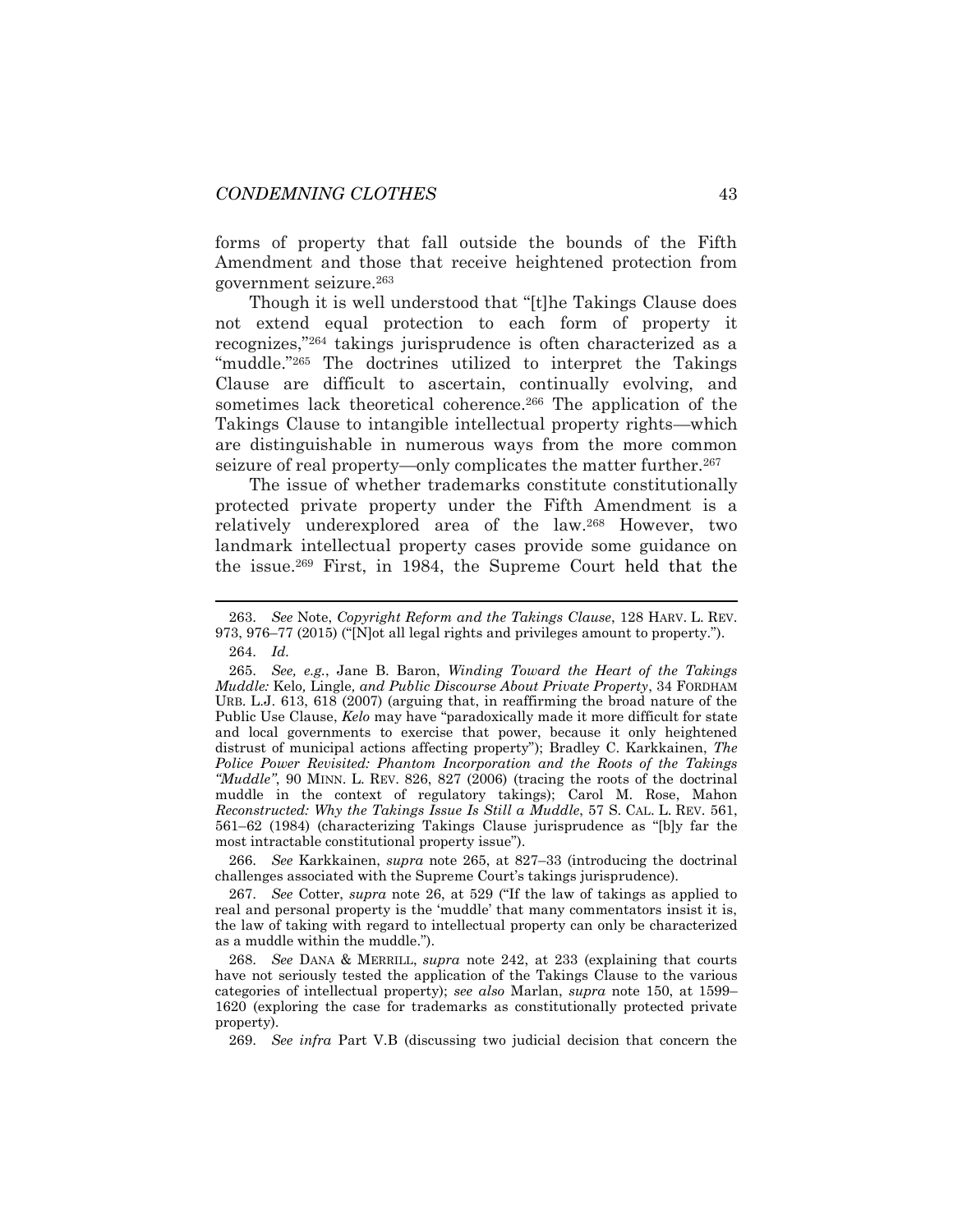Takings Clause protects trade secrets.<sup>270</sup> The U.S. Court of Appeals for the Federal Circuit reached the opposite conclusion regarding the status of patents.<sup>271</sup> Second, in 2006, the Federal Circuit concluded that "patents, despite being considered private property interests, are not constitutional property under the Takings Clause."<sup>272</sup> Utilizing both cases and arguments for and against the Fifth Amendment's application to trademarks, this Part contends that trademarks should be considered constitutionally protected private property.<sup>273</sup>

# *A. Public Goods or Private Property?*

The Takings Clause of the Fifth Amendment protects private property interests.<sup>274</sup> Public goods, on the other hand, do not qualify for constitutional protection.<sup>275</sup> A common counterargument to treating trademarks as constitutional property rests on this latter principle.<sup>276</sup>

l

application of the Takings Clause to trade secrets and patents).

<sup>270.</sup> *See* Ruckelshaus v. Monsanto Co., 467 U.S. 986, 1003–04 (1984) (holding that trade secrets constitute property under the Takings Clause).

<sup>271.</sup> *See* Zoltek Corp. v. United States (*Zoltek III*), 442 F.3d 1345, 1370 (Fed. Cir. 2006) (per curiam) (concluding that the government's uses of a patented invention or method is not a seizure of any property interest belonging to the patentee), *reh'g en banc denied*, 464 F.3d 1335, 1336 (Fed. Cir. 2006), *and vacated in part*, 672 F.3d 1309, 1317, 1322, 1327 (Fed. Cir. 2012).

<sup>272.</sup> *See* Marlan, *supra* note [150,](#page-26-0) at 1584 (arguing that trademarks constitute both legal private property and constitutionally protected property for the purposes of the Takings Clause).

<sup>273.</sup> *See infra* Part V.C (concluding that, based on contemporary judicial guidance and the propertization of intellectual property, trademarks are constitutionally protected private property).

<sup>274.</sup> *See* U.S. CONST. amend. V ("[N]or shall *private property* be taken for public use, without just compensation." (emphasis added)).

<sup>275.</sup> Public goods are non-rivalrous, meaning that, once the good is produced, many individuals can simultaneously consume that good without interfering with the consumption opportunities available to others. *See* David W. Barnes, *A New Economics of Trademarks*, 5 NW. J. TECH. & INTELL. PROP. 22, 24 (2006) (rejecting the private goods characterization of trademarks).

<sup>276.</sup> Recall that trademark law is the manifestation of two competing policy goals, one of which is the protection of consumers from deception and confusion. *See supra* not[e 248](#page-40-0) and accompanying text (describing the historical and modern goals of trademark law).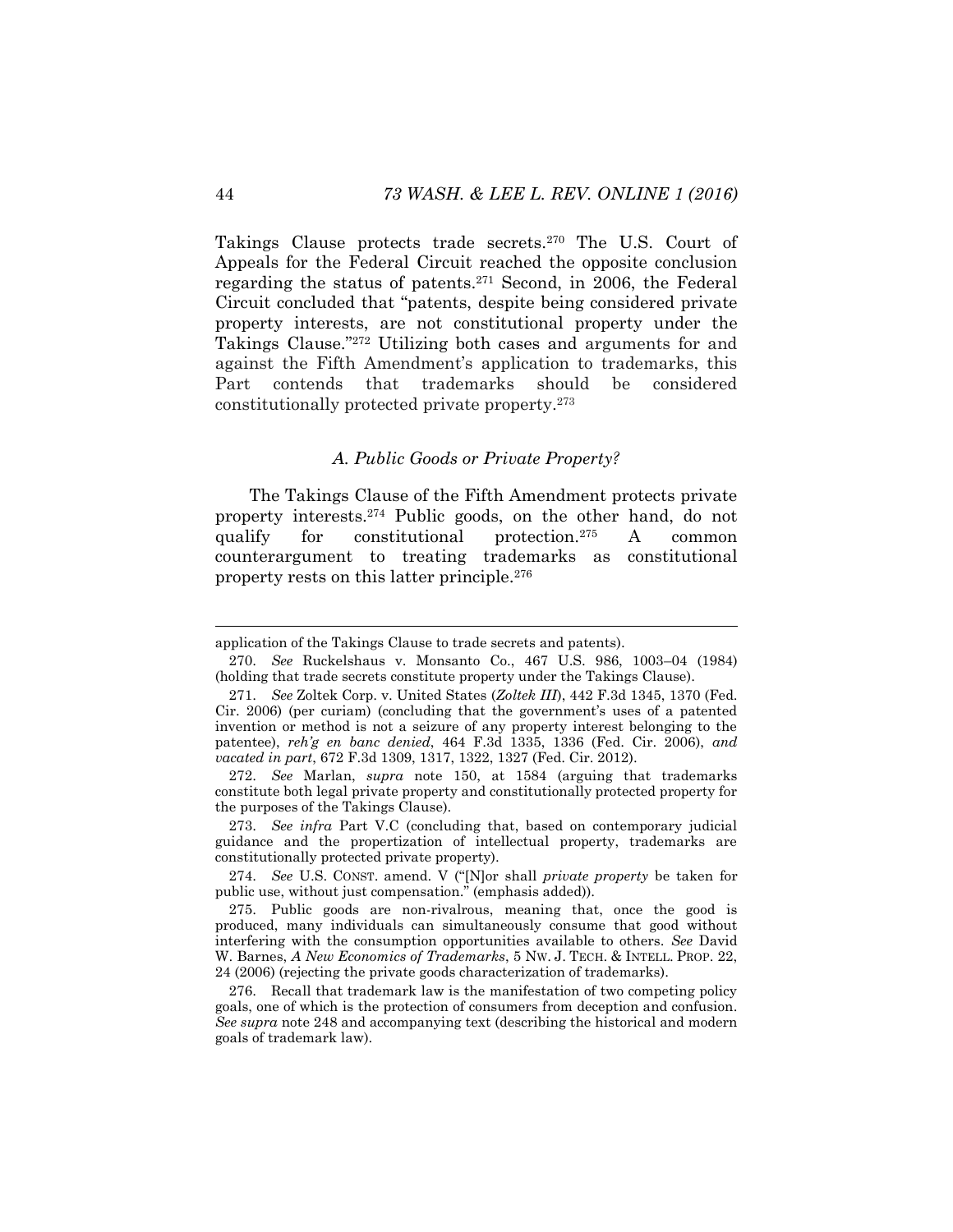<span id="page-45-0"></span>Arguably, traditional property doctrines resist treating trademarks as private property because restrictive rights in a mark extend only to its use in conjunction with the sale of goods and services.<sup>277</sup> Essentially, by using a mark to identify and distinguish his products or services in commerce, the owner of a mark merely contributes to the store of information available for consumer use.<sup>278</sup> This permits consumers to use a mark in a beneficial, but non-rivalrous manner.<sup>279</sup> Consumers thus may invoke the communicative, source-indicating value of the mark without interfering with the mark holder's rights or those of other consumers.<sup>280</sup> This reality, some argue, erodes the economic foundation for the propertization of trademarks.<sup>281</sup>

Trademarks no longer serve a primary function as "consumer-driven, communicative devices."<sup>282</sup> Those who claim that trademarks do not constitute constitutionally protected private property fail to acknowledge the increased treatment of trademarks as property.<sup>283</sup> Undeniably, trademarks serve the interests of consumers.<sup>284</sup> They reduce search costs and create

278. *See id.* at 369 ("By identifying the source of goods, a trademark provides consumers with information that they need (and cannot otherwise readily obtain) in order to match their desires to particular products.").

279. *See id.* at 28–35 (arguing that the dominant modern theory of trademark law, which is based on the tendency of consumers to refer or search for products or services based on recognition of a supplier's mark, ignores the public goods character of referential meaning).

280. *See* Marlan, *supra* note [150,](#page-26-0) at 1600 (summarizing the argument that trademarks constitute public goods).

281. *See* Lunney, Jr., *supra* note [277,](#page-45-0) at 486–87 ("[W]e have divorced trademark law from its historical and sensible policy focus on the probability of material confusion, and crafted an overbroad, ill-considered legal regime that serves simply to enrich certain trademark owners at the expense of consumers . . . .").

282. *See* Marlan, *supra* note [150,](#page-26-0) at 1600 (addressing the public goods counterargument to treating trademarks as private property).

283. *See id.* at 1603 ("While trademark law's expansion in the past halfcentury has solidified trademarks as property rights . . . scholars have noted that even early American trademark law cases focused on the protection of owners' trademarks as property.").

284. *See* Irina D. Manta, *Privatizing Trademarks*, 51 ARIZ. L. REV. 381, 381 (2009) ("Trademark law is guided by market-oriented principles that encourage

<sup>277.</sup> *See* Glynn S. Lunney, Jr., *Trademark Monopolies*, 48 EMORY L.J. 367, 463 (1999) (disputing the economic foundation for the propertization of trademarks, and arguing that without legal protections, trademarks are public goods).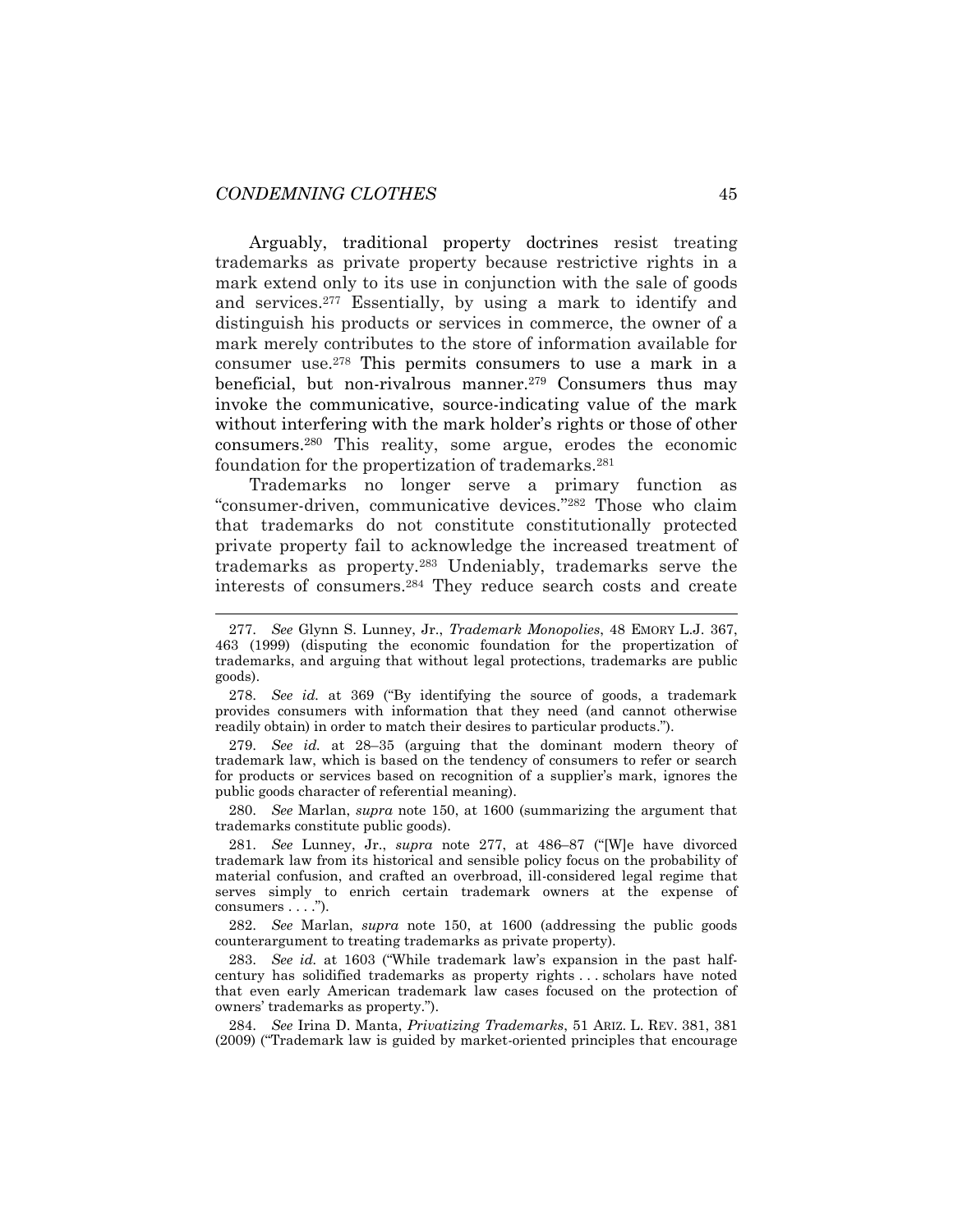incentives for businesses to ensure the production of quality products.<sup>285</sup> As one scholar proclaimed, "The true functions of the trademark are . . . to identify a product as satisfactory and thereby to stimulate further purchases by the consuming public."<sup>286</sup> Nevertheless, increased propertization has characterized the evolution of trademark law throughout the twentieth century and into the modern era.<sup>287</sup> Eclipsing the consumer protection rationale, the private property-based functions of trademarks presently dominate.<sup>288</sup>

# *B. Contemporary Judicial Guidance*

This subpart contends that Takings Clause precedent from other forms of intellectual property strongly suggests that trademarks are property rights as well. First, it discusses the Supreme Court's holding that the Takings Clause protects trade secrets.<sup>289</sup> It then examines the status of patents, which, according to the U.S. Court of Appeals for the Federal Circuit, do not receive Fifth Amendment protection.<sup>290</sup> Considering both cases, this subpart argues that trademarks satisfy the requirements for constitutionally protected private property mandated in each.<sup>291</sup>

l

productivity and successful sale of goods.").

<sup>285.</sup> *See id.* (describing the commercial interest associated with trademarks, which promotes competition in the market).

<sup>286.</sup> *See* Frank I. Schechter, *The Rational Basis of Trademark Protection*, 40 HARV. L. REV. 813, 818 (1927) (discussing the topic of trademark dilution).

<sup>287.</sup> *See* Mark P. McKenna, *The Normative Foundations of Trademark Law*, 82 NOTRE DAME L. REV. 1839, 1847 (2007) (characterizing the propertization of trademark law as a "shift . . . away from confusion-based protection and towards a property-based regime that is focused only superficially on consumers").

<sup>288.</sup> *See id.* at 1915 ("Virtually every significant doctrinal development in the last century has given mark owners greater control over the use and meaning of their marks.").

<sup>289.</sup> *See infra* Part V.B.1 (describing a trade secret misappropriation claim by a producer of pesticides and other chemicals).

<sup>290.</sup> *See infra* Part V.B.2 (summarizing a patent infringement claim by the assignee of a patent for certain methods of manufacturing carbon fiber sheets with controlled surface electrical resistivity).

<sup>291.</sup> *See infra* Part V.B.3 (considering the implications of both cases for the constitutional protection of trademarks).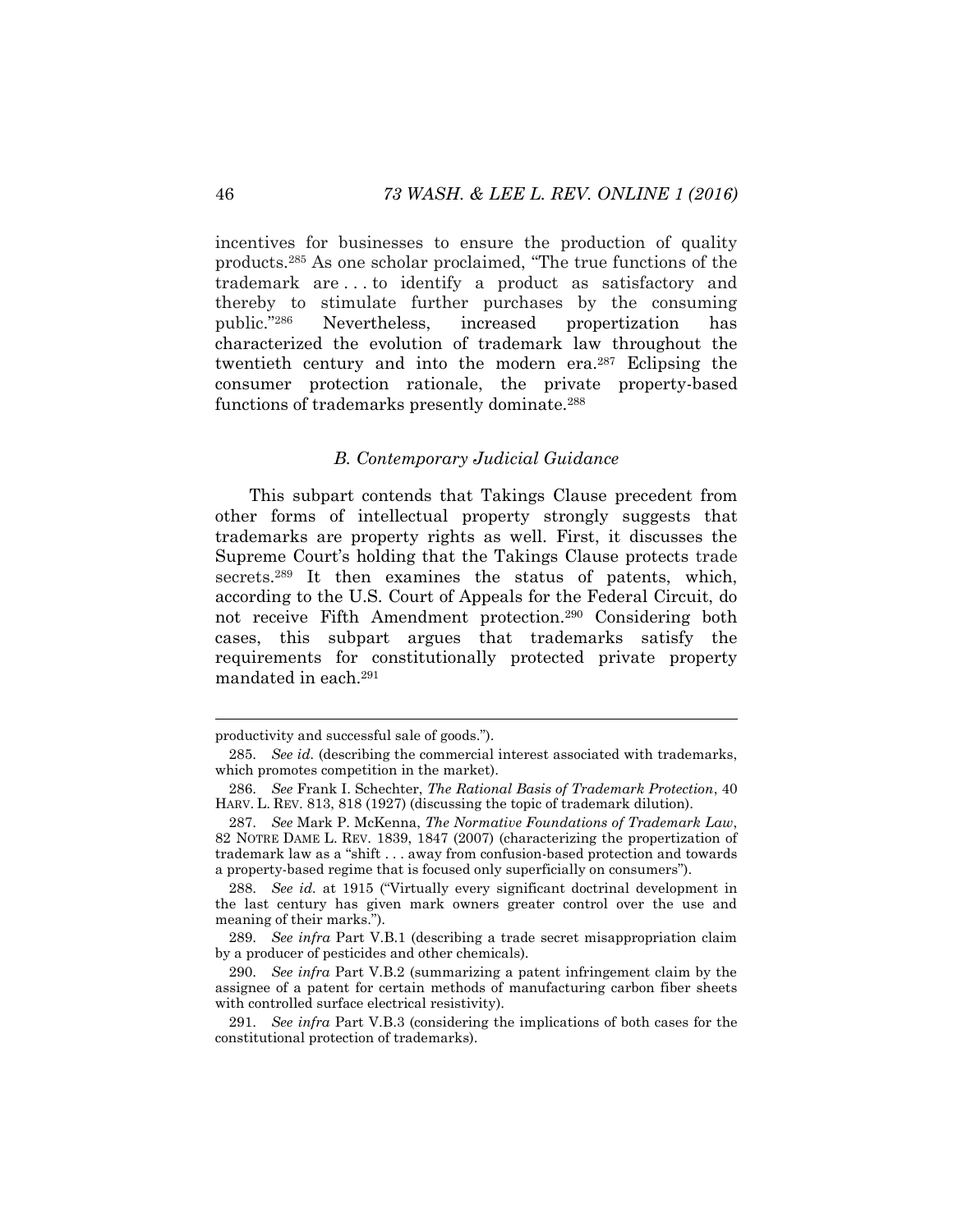#### *1.* Ruckelshaus v. Monsanto

In *Ruckelshaus v. Monsanto*, <sup>292</sup> the Supreme Court held that trade secrets are property constitutionally protected from government seizure without compensation under the Fifth Amendment.<sup>293</sup> Monsanto Company develops, produces, and sells pesticides and other chemicals.<sup>294</sup> To comply with certain provisions of the Federal Insecticide, Fungicide, and Rodenticide Act (FIFRA), the company registered all pesticides sold in interstate commerce with the Secretary of Agriculture.<sup>295</sup> The legislation also required disclosure of a producer's pesticide formulas.<sup>296</sup> Challenging the disclosure requirement, Monsanto argued that disclosure of the data constituted misappropriation of trade secret information without just compensation.<sup>297</sup>

On direct appeal, the Supreme Court confronted the question of whether the Fifth Amendment protected the trade secret information submitted by Monsanto.<sup>298</sup> The Court answered in the affirmative.<sup>299</sup> It determined that intangible property rights created by an independent source such as state law deserve the protection of the Takings Clause.<sup>300</sup> In reaching that conclusion,

l

297. *See id.* at 998–99 (listing Monsanto's claims).

298. *See id.* at 1000 ("Does Monsanto have a property interest protected by the Fifth Amendment's Taking Clause in the health, safety, and environmental data it has submitted to EPA?").

299. *See id.* at 1003–04 (stating "[t]hat intangible property rights protected by state law are deserving of the protection of the Taking Clause" and that this principle "has long been implicit in the thinking of" the Court).

300. *See id.* (noting that much of the information submitted by Monsanto qualified as trade secrets under Missouri law).

<sup>292.</sup> 467 U.S. 986 (1984).

<sup>293.</sup> *See id.* at 1003–04 (holding that the government's misappropriation of data from a producer of pesticides and other chemical products constituted a Fifth Amendment taking).

<sup>294.</sup> *See id.* at 997 (mentioning that the company sells products in "both domestic and foreign markets").

<sup>295.</sup> *See id.* at 991 (discussing FIFRA's disclosure requirements).

<sup>296.</sup> Under some circumstances, FIFRA authorized the Environmental Protection Agency (EPA) to use trade secret information acquired from an earlier permit applicant to evaluate the safety of a product developed by a subsequent applicant. *Id.* at 991–92. Additionally, it authorized the EPA to disclose certain data, including trade secrets and other confidential information, "to protect against an unreasonable risk of injury to health or the environment." *Id.* at 996.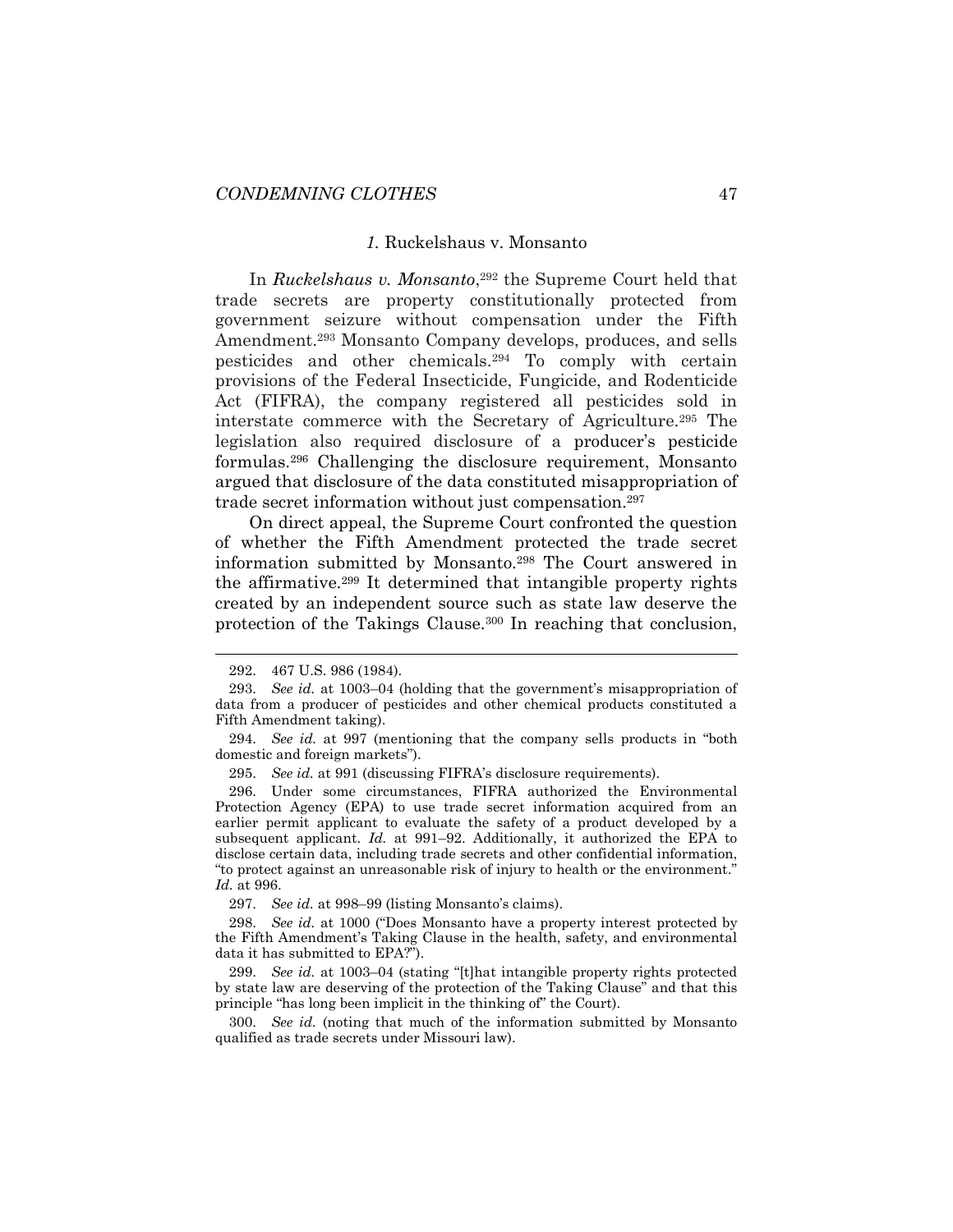the Court analogized trade secrets to real property.<sup>301</sup> According to the Court, characteristics of trade secrets mirror those of more tangible forms of property, including assignability and the capacity of trade secrets to form the res of a trust. <sup>302</sup> Next, the Court cited the legislative history of FIFRA to support the property-like nature of trade secrets.<sup>303</sup> Discussing the very amendments to FIFRA that led to the litigation, Congress acknowledged that developers retain a "proprietary interest" in trade secret data.<sup>304</sup> This entitles data submitters to compensation because they "have legal ownership of the data."<sup>305</sup> Finally, the Court explained its history of extending Takings Clause protection to other forms of intangible property interests created by state law, including liens and contracts.<sup>306</sup>

### *2.* Zoltek Corp. v. United States (Zoltek III)

While the Supreme Court found that trade secrets qualified for Fifth Amendment protection, the U.S. Circuit Court of Appeals for the Federal Circuit reached the opposite conclusion regarding the status of patents.<sup>307</sup> Zoltek Corporation is the assignee of a patent for certain methods of manufacturing carbon fiber sheets with controlled surface electrical resistivity.<sup>308</sup> The company claimed that Lockheed Martin, which designed and built F-22 fighter jets for the federal government, utilized carbon

307. *See* Zoltek Corp. v. United States (*Zoltek III*), 442 F.3d 1345, 1370 (Fed. Cir. 2006) (per curiam) (concluding that the government's uses of a patented invention or method is not a seizure of any property interest belonging to the patentee), *reh'g en banc denied*, 464 F.3d 1335, 1336 (Fed. Cir. 2006), *and vacated in part*, 672 F.3d 1309, 1317, 1322, 1327 (Fed. Cir. 2012).

308. *See id.* at 1347 ("Zoltek Corporation . . . is the assignee of United States Reissue Patent No. 34,162 (reissued Jan. 19, 1993) to a 'Controlled Surface Electrical Resistance Carbon Fiber Sheet Product.'").

<sup>301.</sup> *Id.* at 1002.

<sup>302.</sup> *Id.*

<sup>303.</sup> *Id.*

<sup>304.</sup> *Id.*

<sup>305.</sup> *Id.*

<sup>306.</sup> *See id.* at 1003 (invoking John Locke's labour theory to conclude that the notion of property "extends beyond land and tangible goods and includes the products of an individual's labour and invention") (internal quotation marks omitted).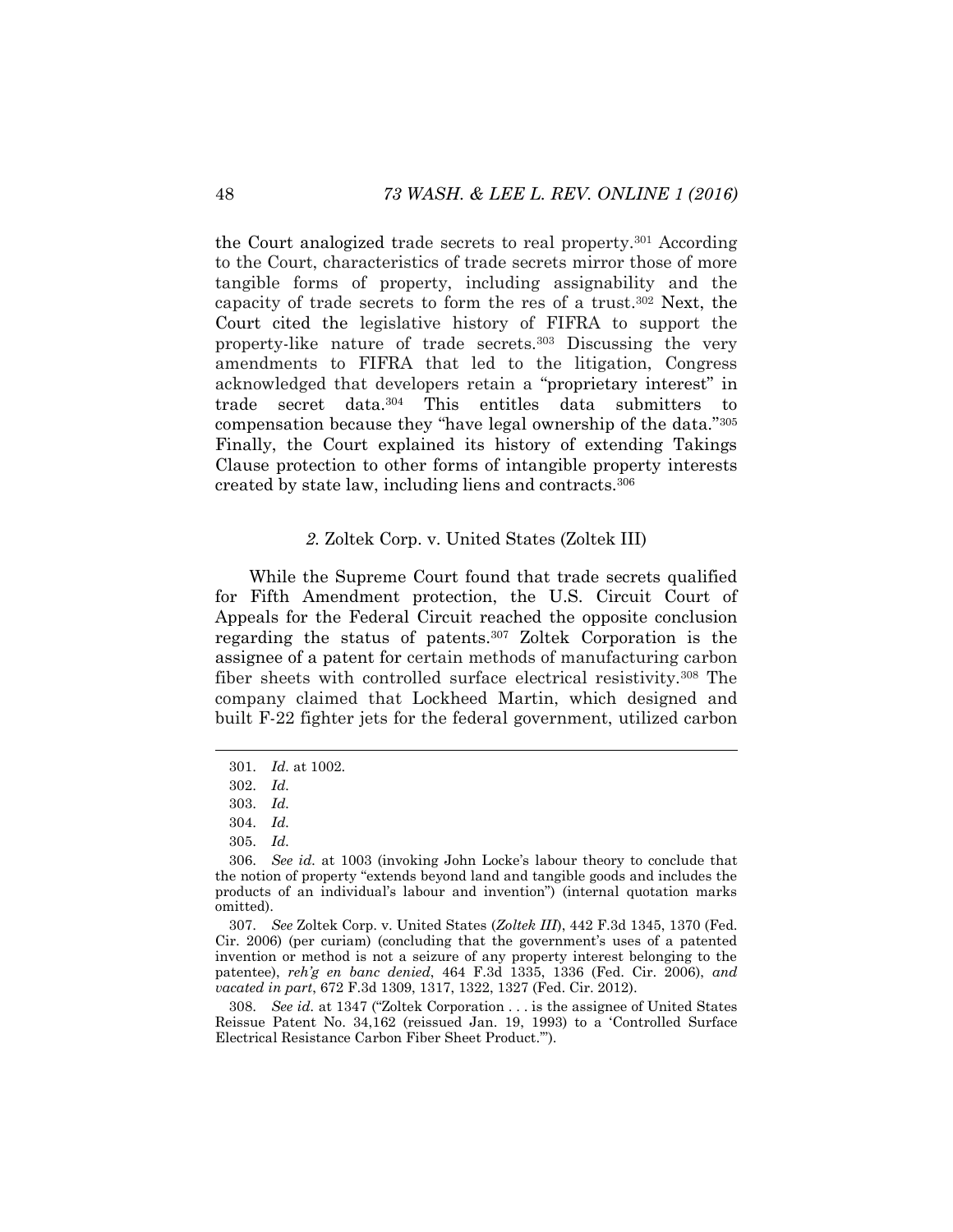fiber sheets produced through the method in Zoltek's patent.<sup>309</sup> Zoltek sued, claiming that the United States committed patent infringement, which constituted a taking under the Fifth Amendment.<sup>310</sup> Relying on the 1894 case of *Schillinger v. United States*, <sup>311</sup> the Federal Circuit held that a patent holder could not sue the government for patent infringement as a Fifth Amendment taking.<sup>312</sup>

The Federal Circuit explained that property interests that qualify as constitutional property for purposes of the Takings Clause must arise out of "an independent source such as state law."<sup>313</sup> Patents do not meet this requirement.<sup>314</sup> Instead, federal law creates and Congress defines the dimensions of the property interests associated with patents.<sup>315</sup> The court also noted that Congress did not intend for the Fifth Amendment to protect patents.<sup>316</sup> It explained that:

In response to *Schillinger,* Congress provided a specific sovereign immunity waiver for a patentee to recover for infringement by the government. Had Congress intended to clarify the dimensions of the patent rights as property interests under the Fifth Amendment, there would have been no need for the new and limited sovereign immunity waiver.<sup>317</sup>

Essentially, the Federal Circuit reasoned that, if the Takings Clause protected patent rights, then "Congress' enactment of the 1910 Patent Act (later codified at 35 U.S.C. § 1498)—expressly

l

315. *See id.* ("[P]atent rights are a creature of federal law.").

316. *Id.*

317. *Id.*

<sup>309.</sup> *See id.* at 1349 (describing that the government contracted with Lockheed Martin to build F-22 fighters, who subsequently subcontracted for the production of two types of silicide fiber products used in the fifth-generation, stealth fighter jet).

<sup>310.</sup> *See id.* (alleging that the silicide fiber products were made for the government, using its claimed methods).

<sup>311.</sup> *See* 155 U.S. 163, 164–65 (1894) (involving a claim that against the government for the wrongful use of a patented method for concrete stone paving).

<sup>312.</sup> *See Zoltek III*, 442 F.3d at 1350 (noting that "*Schillinger* remains the law").

<sup>313.</sup> *Id.* at 1352 (citing Ruckelshaus v. Monsanto Co., 467 U.S. 986, 1001 (1984)).

<sup>314.</sup> *Id.*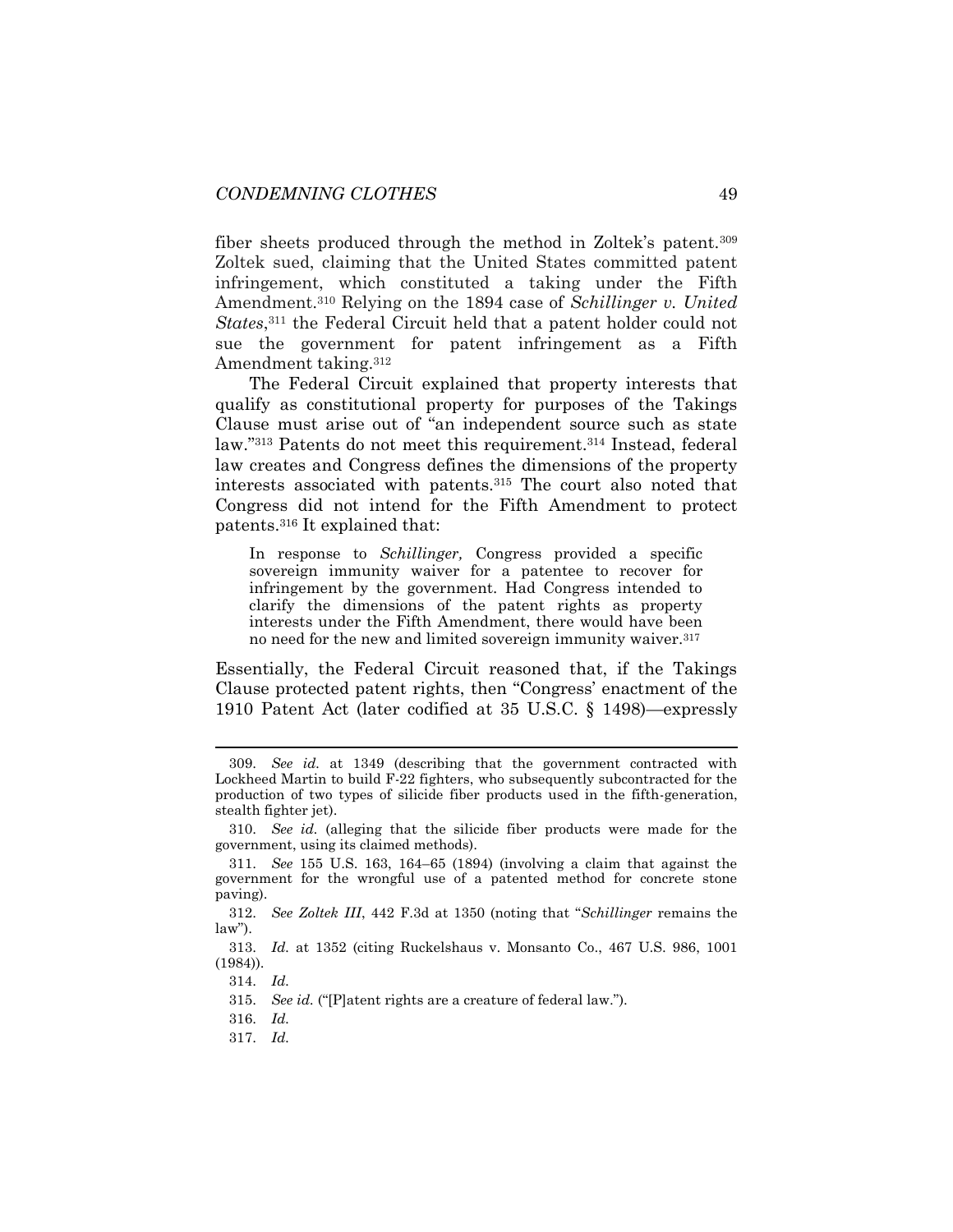waiving sovereign immunity for state-sponsored patent infringement in limited circumstances—would be superfluous."<sup>318</sup>

#### *C. What Does This Mean for Trademarks?*

The Fifth Amendment provides trade secrets with heightened protection against government takings.<sup>319</sup> No other form of intellectual property receives such protection.<sup>320</sup> On the other hand, the Federal Circuit explicitly held that patents are not protected.<sup>321</sup> Though the *Monsanto* and *Zoltek III* cases resulted in different outcomes, both provide a framework for assessing whether other forms of intellectual property receive constitutional protection.<sup>322</sup> Notably, they help answer the question of whether trademarks constitute constitutionally protected private property.

First, mindful of the basic axiom that the Constitution does not create property interests, both courts reinforced the state law creation requirement.<sup>323</sup> In *Monsanto*, the Supreme Court found that the confidential information submitted in accordance with FIFRA constituted property under Missouri law.<sup>324</sup> Subsequent disclosure of the data by the EPA constituted a misappropriation

<sup>318.</sup> *Additional Developments-Patent*, 22 BERKELEY TECH. L.J. 259, 265 (2007).

<sup>319.</sup> *See* Ruckelshaus v. Monsanto Co., 467 U.S. 986, 1003–04 (1984) (summarizing the Court's reasoning).

<sup>320.</sup> *See supra* Part IV.A–D (illustrating that, while trade secrets receive heightened protection under the Takings Clause, the Supreme Court has never held that the protections of the Takings Clause extend to other categories of intellectual property).

<sup>321.</sup> *See* Zoltek Corp. v. United States (*Zoltek III*), 442 F.3d 1345, 1370 (Fed. Cir. 2006) (per curiam) (holding that patents do not constitute Fifth Amendment property), *reh'g en banc denied*, 464 F.3d 1335, 1336 (Fed. Cir. 2006), *and vacated in part*, 672 F.3d 1309, 1317, 1322, 1327 (Fed. Cir. 2012).

<sup>322.</sup> *See* Marlan, *supra* note [150,](#page-26-0) at 1614 (stating that courts will likely apply the precedents set by the *Monsanto* and *Zoltek III* courts to a trademark takings issue).

<sup>323.</sup> *See Zoltek III*, 442 F.3d at 1352 (quoting Ruckelshaus v. Monsanto Co., 467 U.S. 986, 1001 (1984)).

<sup>324.</sup> *See Monsanto*, 467 U.S. at 1003 (characterizing the confidential information submitted by Monsanto as a "trade secret property rights under Missouri law").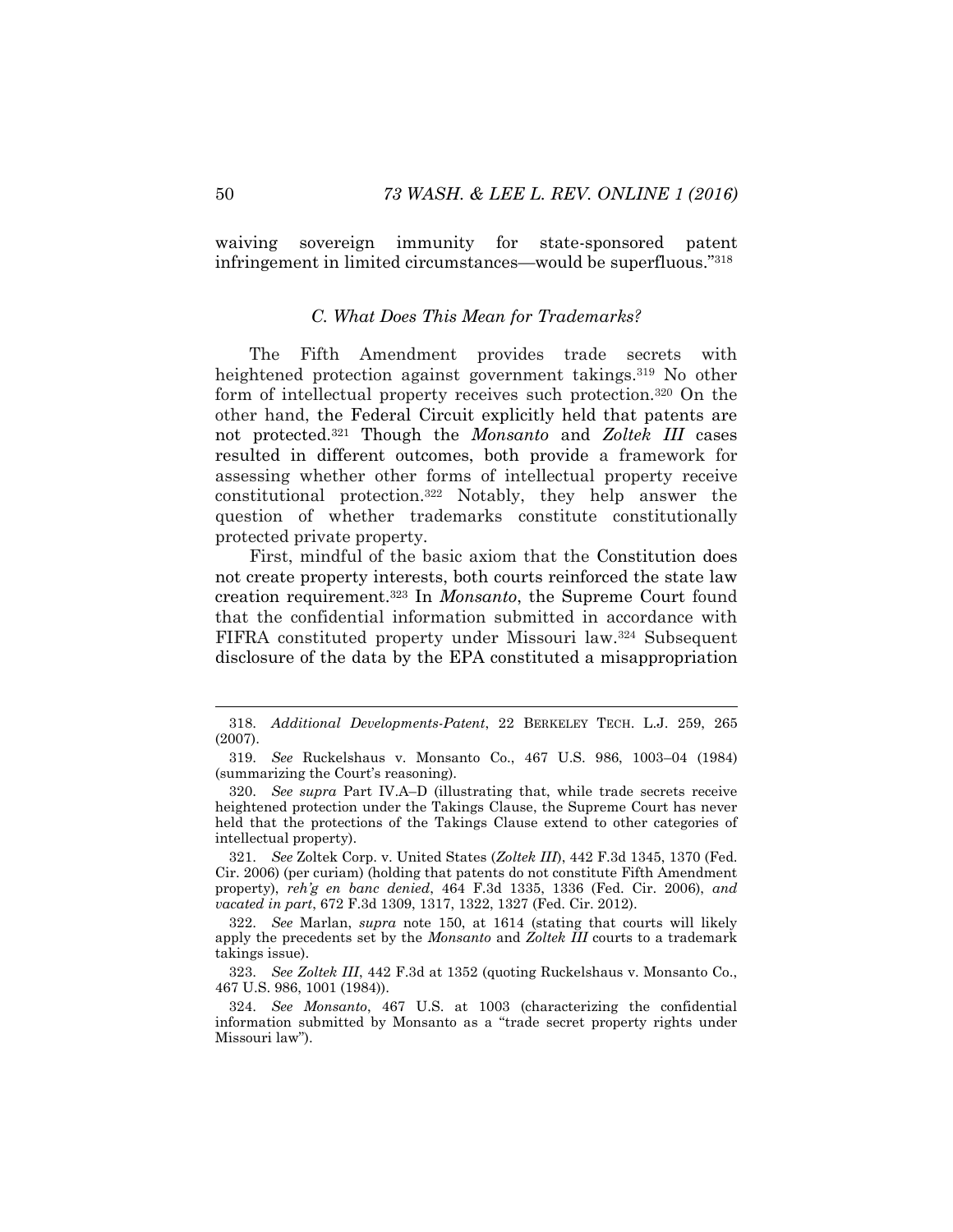l

of trade secret information without just compensation.<sup>325</sup> Conversely, the *Zoltek III* court explained that the federal creation of patents disqualified them from Fifth Amendment protection.<sup>326</sup>

Current patent law stems from Congress's authority to regulate patents and copyrights under the Patent and Copyright Clause of the U.S. Constitution.<sup>327</sup> Unlike patents and copyrights, however, Congress is prohibited from regulating trademarks under the Patent and Copyright Clause.<sup>328</sup> Instead, federal trademark jurisdiction implicitly derives its authority from the Commerce Clause.<sup>329</sup> The fact that the U.S. Constitution does not explicitly create trademarks distinguishes them from patents. While the *Zoltek III* court mentioned the federal creation of patents as a primary reason why they do not constitute constitutional property, trademarks, on the other hand, are not entirely "creature[s] of federal law."<sup>330</sup> Rather, trademarks are historically the products of state common law.<sup>331</sup> This reality arguably satisfies the state law creation requirement for constitutional property.

<sup>325.</sup> *See id.* at 1014–16 (holding that the EPA's use and disclosure of Monsanto's trade secret rights constituted a taking for public use).

<sup>326.</sup> *See Zoltek III*, 442 F.3d at 1352 (concluding that, because patents are "a creature of federal law," they do not constitute property interests under the Takings Clause).

<sup>327.</sup> *See* U.S. CONST. art. I, § 8, cl. 8. (authorizing Congress to enact legislation governing copyrights and patents).

<sup>328.</sup> *See supra* note [249](#page-41-0) and accompanying text (describing that, in 1879, the Supreme Court denied Congress the authority to register or regulate trademarks under the Patent and Trademark Clause).

<sup>329.</sup> *See* 15 U.S.C. § 1051 (2012) (permitting the application for registration of "a trademark used in commerce" or of a trademark that a person has a bona fide intention to use in commerce).

<sup>330.</sup> *See* Zoltek Corp. v. United States (*Zoltek III*), 442 F.3d 1345, 1352 (Fed. Cir. 2006) (per curiam) (describing why patents do not constitute constitutionally protected private property rights), *reh'g en banc denied*, 464 F.3d 1335, 1336 (Fed. Cir. 2006), *and vacated in part*, 672 F.3d 1309, 1317, 1322, 1327 (Fed. Cir. 2012).

<sup>331.</sup> *See* Marlan, *supra* note [150](#page-26-0), at 1617 (arguing that trademarks "meet the state law creation requirement for constitutional property because they are products of the common law").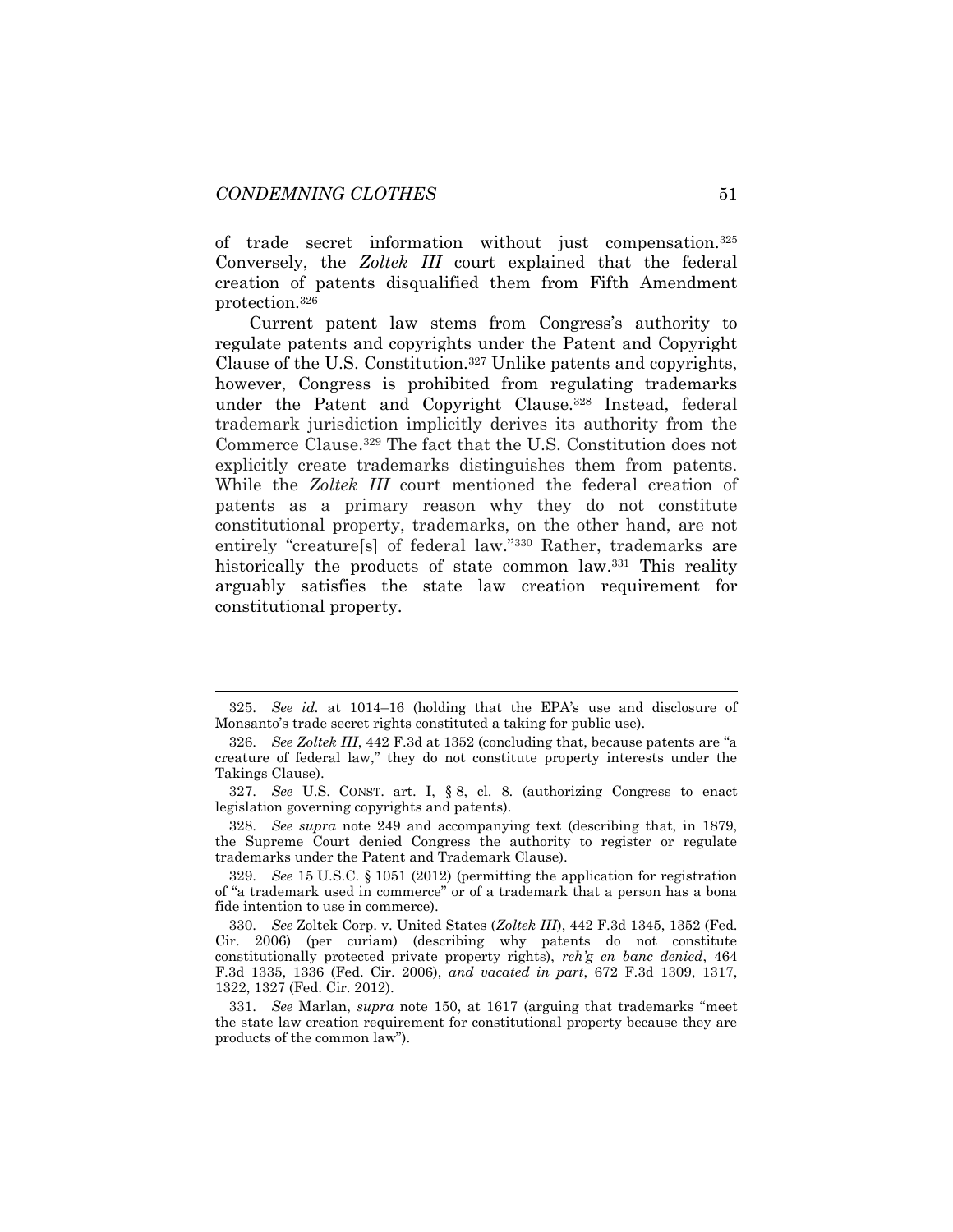#### *D. Putting the Pieces Together*

Applying the guidance provided by the courts in *Monsanto*  and *Zoltek III*, trademarks theoretically constitute constitutionally protected private property.<sup>332</sup> First, despite its codification under the federal Lanham Act, current trademark law largely incorporates existing common law principles "governing both the subject matter and scope of [trademark] protection."<sup>333</sup> As originally passed in 1946, the Lanham Act largely adopted the principles of state trademark law, but has since expanded in ways that go beyond many states' common law, such as the dilution remedy.<sup>334</sup> Second, compared with other forms of property, trademarks meet the right-to-exclude theorization of property that is at the core of constitutional property.<sup>335</sup> Under the Lanham Act and at common law, trademarks serve an exclusionary function because exclusive use of a mark is awarded to the first person to make a lawful, commercial use of the mark in commerce.<sup>336</sup> Third, the Supreme Court recognizes that the notion of property "extends beyond land and tangible goods and includes the products of an individual's labour and invention."<sup>337</sup> Trademarks arguably satisfy John Locke's labor and invention conception of property discussed in *Monsanto* given "the extensive use requirements necessary . . . to

335. *See* Felix S. Cohen, *Dialogue on Private Property*, 9 RUTGERS L. REV. 357, 374 (1954) (explaining property as that "to which the following label can be attached: To the world: Keep off X unless you have my permission, which I may grant or withhold. Signed: Private Citizen[.] Endorsed: The State").

336. *See supra* Part IV.D (explaining that the exclusionary function of trademarks preserves both private economic interests and brand identity).

337. Ruckelshaus v. Monsanto Co., 467 U.S. 986, 1003 (1984).

l

<sup>332.</sup> *See id.* at 1629 (concluding that, among other things, trademarks are both legal private property and constitutionally protected property for the purposes of the Takings Clause).

<sup>333.</sup> *See* Robert C. Denicola, *Some Thoughts on the Dynamics of Federal Trademark Legislation and the Trademark Dilution Act of 1995*, 59 LAW & CONTEMP. PROBS. 75, 79–80 (1996) (recounting the origins of the Lanham Act, the codification of which embraced a balance of interests drawn from "more than a century of common law adjudication").

<sup>334.</sup> *See* 15 U.S.C. § 1125(c) (2012) (codifying the Federal Trademark Dilution Act of 1995, which creates a federal cause of action to protect famous marks from unauthorized use, to prevent others from benefiting from the established goodwill of such marks, and to prevent dilution of the distinctiveness of such marks).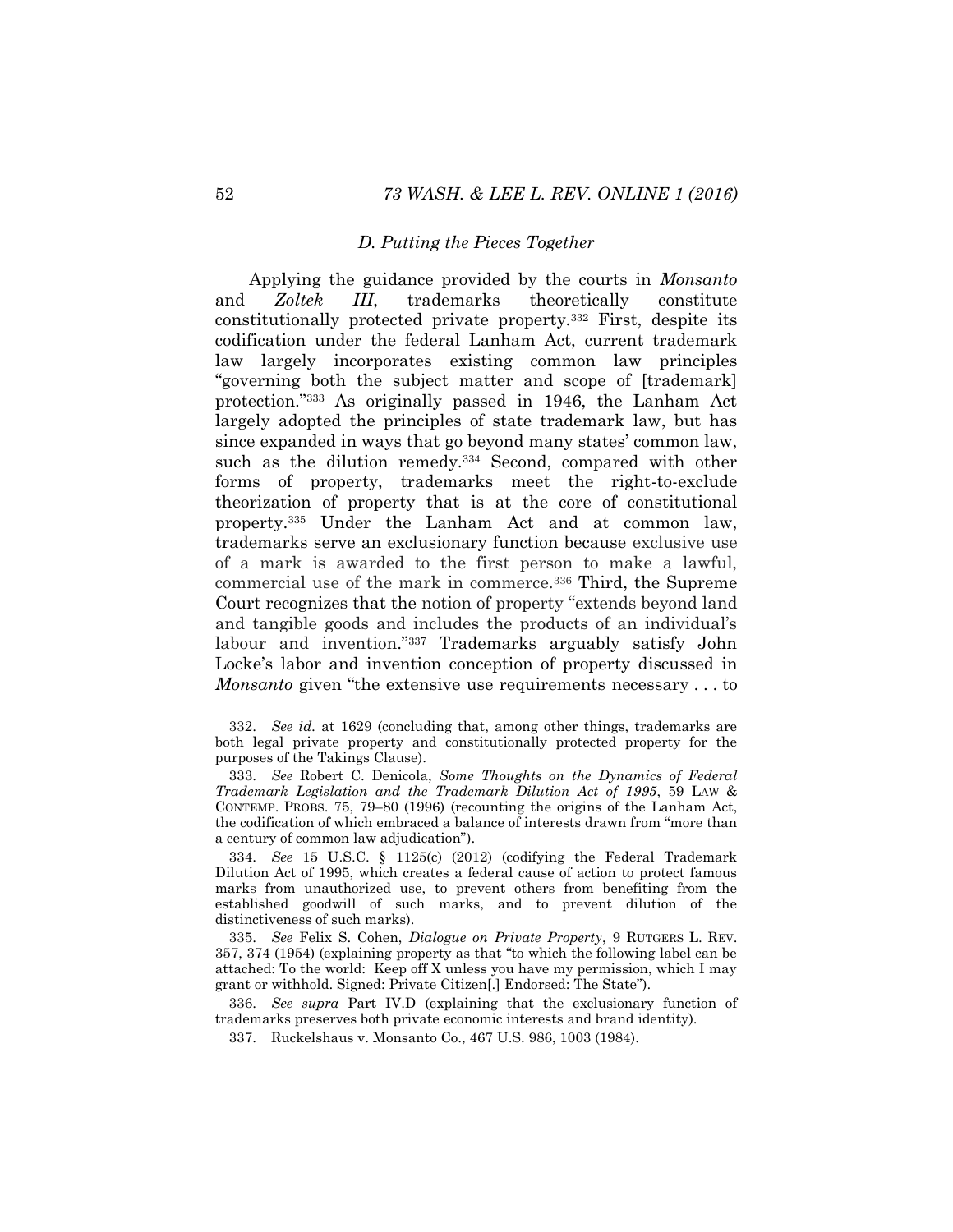obtain a trademark registration, as well as the effort put forth in the creation of a mark."<sup>338</sup> Fourth, in contrast to other forms of intellectual property with limited legal lives, such as patents and copyrights,<sup>339</sup> the property interests associated with trademarks potentially exist into perpetuity.<sup>340</sup> Considered together, the bundle of property rights associated with trademarks should qualify as constitutional property interests, subject to the protection of the Takings Clause. The history and development of trademark law,<sup>341</sup> combined with the Supreme Court's broad reading of the word "property" in the Fifth Amendment, reinforces this conclusion.<sup>342</sup>

# *VI. Taking a Team's Trademark*

This Part concludes that the seizure of a professional sports franchise's trademark could constitute a valid public use under the Takings Clause.<sup>343</sup> Assessing a Fifth Amendment taking requires multiple inquiries.<sup>344</sup> As previously mentioned, the government must pay a property owner just compensation whenever (1) a state actor, (2) authorized by law, (3) effectuates a taking, (4) of a private actor's property, (5) for a valid public

<sup>338.</sup> Marlan, *supra* note [150,](#page-26-0) at 1617.

<sup>339.</sup> *See supra* Part IV.B–C (explaining that patents and copyrights confer an owner with a set of property rights for limited times).

<sup>340.</sup> *See* 15 U.S.C. § 1059(a) (2012) ("[E]ach registration may be renewed for periods of 10 years at the end of each successive 10-year period following the date of registration."). In addition to timely renewal, the owner of a trademark must continue to use the mark in commerce, or risk abandonment. *See id.* § 1127 (describing the risk of abandonment resulting from, among other things, the owner's failure to use the mark in commerce).

<sup>341.</sup> *See supra* Part V.A (arguing that the private property-based functions of trademarks currently dominate).

<sup>342.</sup> *See supra* Part III.D (arguing that *The Raisin Case* supports an expansive definition of the word "property" in the Fifth Amendment, and that the Court's decision suggests that the Takings Clause protects intellectual property rights).

<sup>343.</sup> *See supra* Part III.A (explaining the history of the public use requirement in takings jurisprudence).

<sup>344.</sup> *See supra* notes [142](#page-25-1)–[144](#page-25-0) and accompanying text (describing the various restrictions that the Takings Clause imposes on the government's ability to take private property).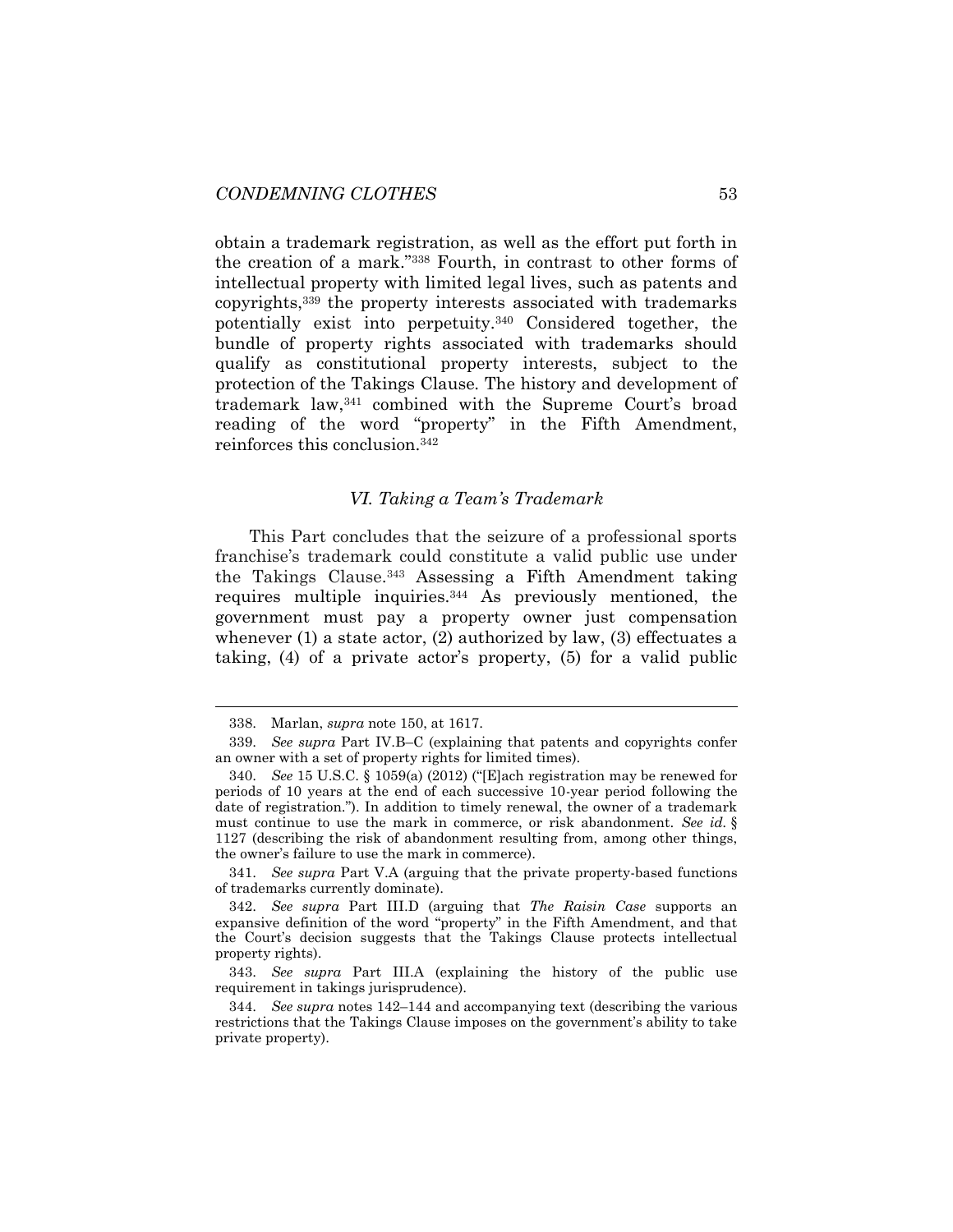use.<sup>345</sup> If a proposed taking satisfies each requirement, the government is authorized to seize the property in question notwithstanding the owner's objection.<sup>346</sup> According to the Supreme Court, the government's power to effectuate a taking applies to private property other than real, tangible property.<sup>347</sup> Consequently, the Takings Clause of the Fifth Amendment also applies to various forms of intangible property.<sup>348</sup> Though not yet addressed by the Supreme Court, government seizures of trademarks should implicate the Fifth Amendment.<sup>349</sup>

The conclusion that trademarks constitute constitutionally protected private property provides users of the mark with greater protection against government seizures.<sup>350</sup> In the context of professional sports franchises, it could also provide teams with greater protection upon relocation.<sup>351</sup> This Part explores the potential for a city to acquire a relocating franchise's trademarks through the exercise of its eminent domain powers. In doing so, it analyzes the decisions of the courts involved with the Oakland Raiders and Baltimore Colts litigation.<sup>352</sup> Additionally, it

<sup>345.</sup> *See* Cotter, *supra* note [26,](#page-7-1) at 535 (summarizing the elements of a takings claim and the requirements that the government must satisfy before seizing property).

<sup>346.</sup> *See, e.g.*, Brown v. Legal Found. of Wash., 538 U.S. 216, 232 (2003) (confirming the proposition that, provided an owner receives just compensation for the taking of her property, that owner does not have standing to object to the government's decision).

<sup>347.</sup> *See, e.g.*, Ruckelshaus v. Monsanto Co., 467 U.S. 986, 1003–04 (1984) (noting that other types of intangible rights constitute Fifth Amendment property).

<sup>348.</sup> *See supra* notes [190](#page-31-0)–[198](#page-32-0) and accompanying text (explaining that, although the protection of real property lies at the historical core of takings protection, Fifth Amendment protection extends to multiple types of intangible property rights).

<sup>349.</sup> *See supra* Part V.D (concluding that trademarks should constitute constitutionally protected private property).

<sup>350.</sup> *See supra* notes [7](#page-4-3)–[12](#page-5-1) and accompanying text (describing why professional sports teams vigorously protect their trademarks and associated goodwill from infringement).

<sup>351.</sup> *See supra* notes [142](#page-25-1)–[149](#page-26-2) and accompanying text (summarizing the general restrictions imposed by the Fifth Amendment on the government's ability to take private property).

<sup>352.</sup> *See infra* Part VI.A (discussing the public use implications of the Oakland Raiders and Baltimore Colts litigation).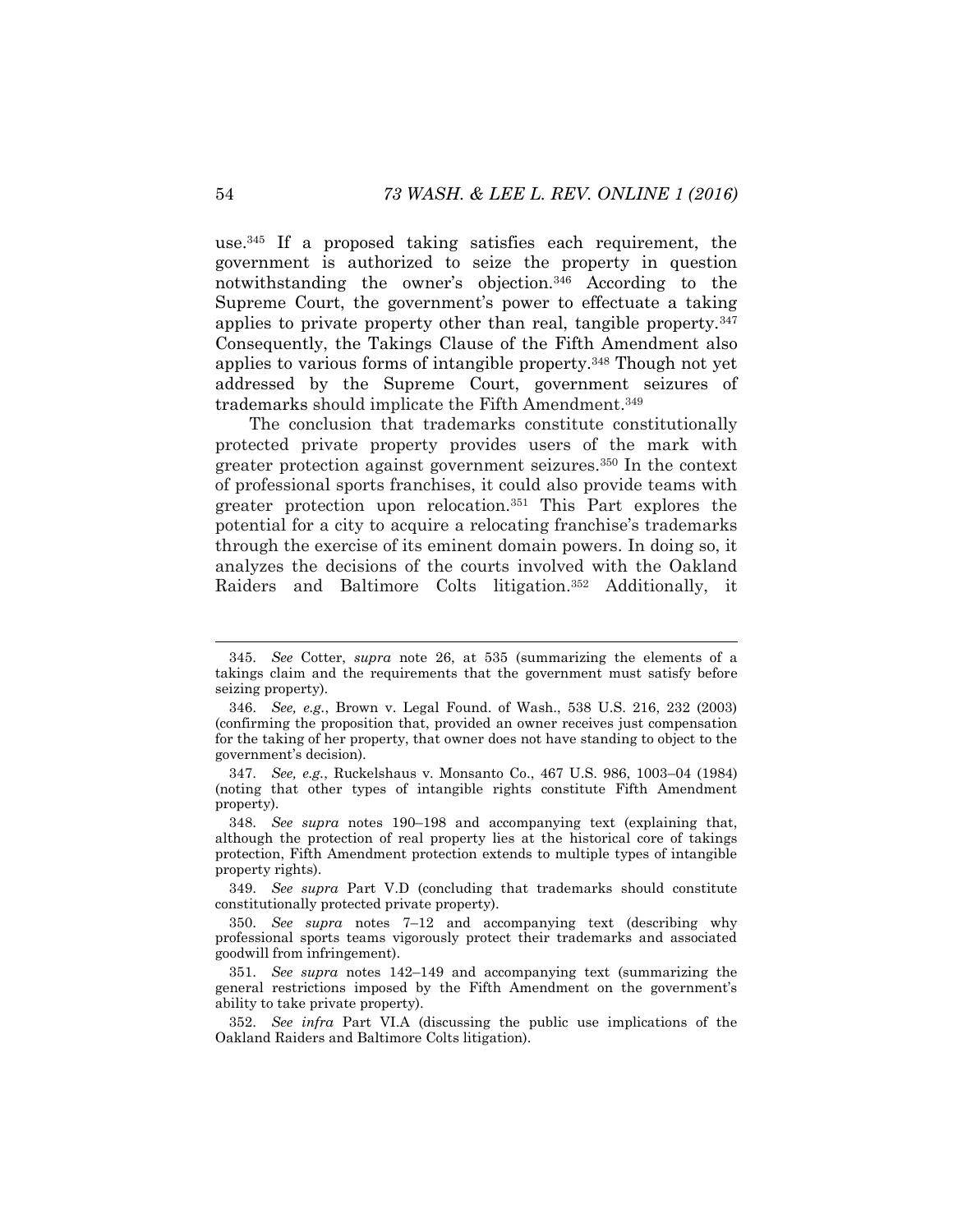considers the aforementioned widening of the public use language in the Takings Clause.<sup>353</sup>

# *A. The Eminent Domain Cases*

Though the series of decisions in the Raiders litigation has been criticized for ignoring crucial aspects of takings analysis, it provides important precedent for future actions against professional sports franchises.<sup>354</sup> Rather than engaging in a more traditional takings analysis, the final reviewing court mainly questioned "the propriety of using the dormant commerce clause as a limitation on an eminent domain action."<sup>355</sup> According to the *Raiders IV* court, its conclusion on the Commerce Clause issue obviated the need for further consideration of the City of Oakland's public use argument.<sup>356</sup>

Regardless of the result of the Raiders litigation, the series of court decisions provide some guidance concerning the public use issue.<sup>357</sup> The *Raiders I* court found that the acquisition and operation of a professional sports franchise could qualify as an appropriate municipal function.<sup>358</sup> Unequivocally, it indicated that the validity of the City of Oakland's contemplated taking necessarily turned on its ability to demonstrate the Fifth

<sup>353.</sup> *See infra* Part VI.B (considering modern franchise free agency in light of the Supreme Court's arguable annihilation of the public use requirement).

<sup>354.</sup> The *Raiders IV* court largely avoided the public use and just compensation issues before the court. *See* Greg L. Johnson, City of Oakland v. Oakland Raiders (Raiders IV): *Commerce Clause Scrutiny as an End-Run Around Traditional Public Use Analysis*, 1 BYU J. PUB. L. 335, 360 (1987) ("The irony of all of the Raiders litigation is that the crucial, traditional, and fundamental points of taking analysis . . . received virtually no attention in comparison with other issues.").

<sup>355.</sup> *See id.* ("The appeals court did not attempt to justify its revolutionary approach, except to say that prior cases have simply never presented the issue as *Raiders IV* did.").

<sup>356.</sup> *See Raiders IV*, 220 Cal. Rptr. 153, 158 (Cal. Ct. App. 1985) (asserting that the conclusions reached on the Commerce Clause and antitrust issues outweighed any legitimate public use claims alleged by the City of Oakland).

<sup>357.</sup> *See supra* Part II.A.1 (summarizing the Raiders litigation).

<sup>358.</sup> *See Raiders I,* 646 P.2d 835, 843 (Cal. 1982) (concluding that, if the City of Oakland could demonstrate a valid public use, the acquisition and operation of the Raiders franchise would qualify as an appropriate municipal function).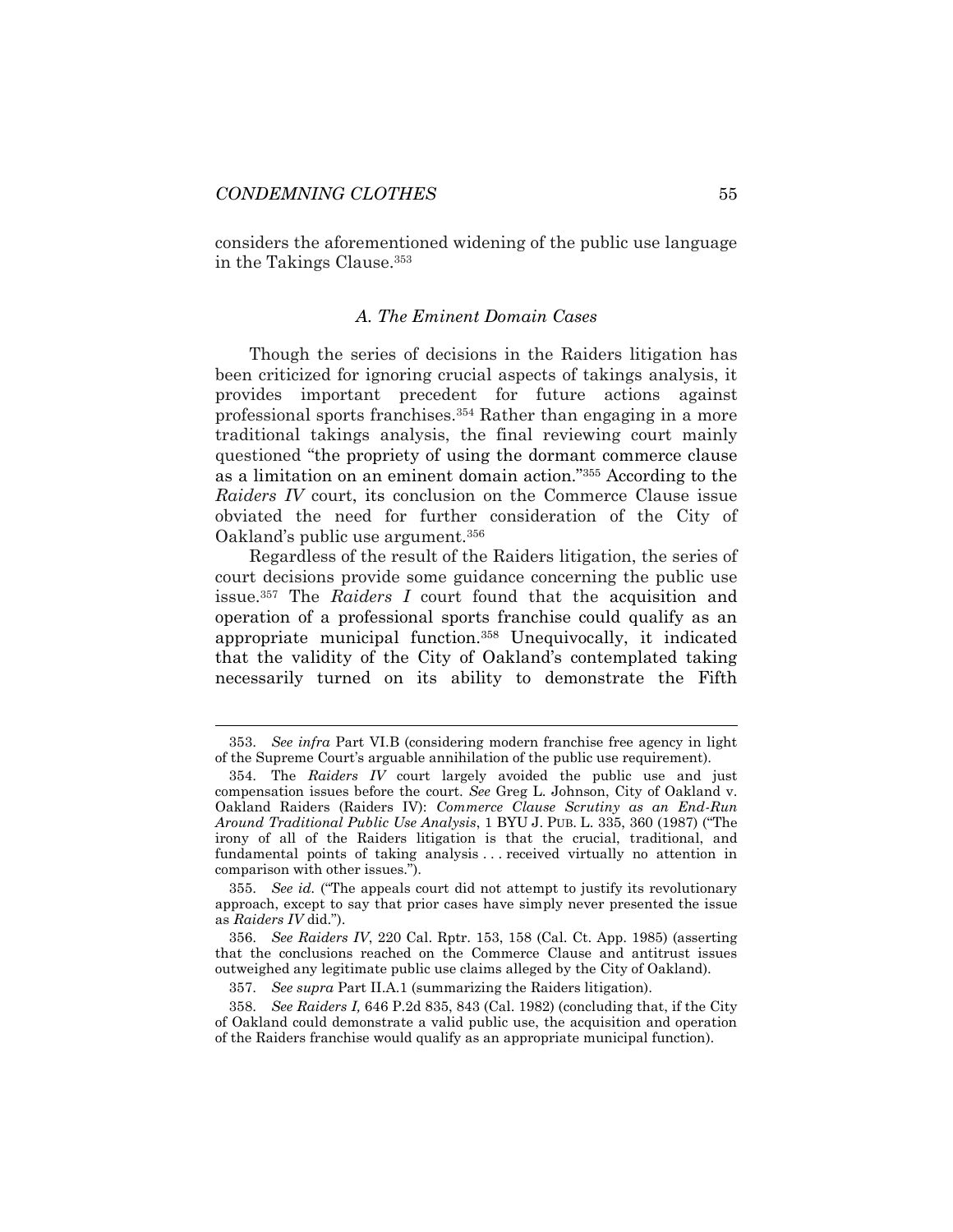Amendment's public use requirement.<sup>359</sup> In doing so, it extended the public use doctrine to "matters of public health, recreation and enjoyment."<sup>360</sup> The court articulated that the government's ability to provide the public access to spectator sports is an appropriate municipal function.<sup>361</sup> Additionally, even though the *Raiders IV* court invalidated the City of Oakland's proposed action, different circumstances might have resulted in a different conclusion. The court implied that the exercise of eminent domain is appropriate where compelling state interests outweigh the burdens on interstate commerce.<sup>362</sup> Unfortunately, the appellate courts in the Raiders cases never fully addressed the validity of the City of Oakland's public use claims.<sup>363</sup>

Though the City of Oakland did not prevail, its response provided a legitimate course of action for future victims of franchise free agency.<sup>364</sup> Following the litigation, a professional sports franchise could no longer scoff at a city's threat to exercise its eminent domain powers against the team's tangible and intangible property rights.<sup>365</sup> Based on the implications of the Raiders decisions, different circumstances and a showing of

360. *Raiders I*, 646 P.2d at 841.

361. *See id.* at 841–42 (utilizing the examples of stadiums owned and operated by municipalities, including Candlestick Park in San Francisco, to bolster the argument that providing access to recreation "in the form of spectator sports is an appropriate function of city government").

<sup>359.</sup> *See id.* (determining that, "[i]f such valid public use can be demonstrated, the statutes discussed herein afford City the power to acquire by eminent domain any property necessary to accomplish that use"). While the trial court addressed the public use issue on the final remand, the *Raiders IV* appeals court avoided the public use issue. *See supra* notes [60](#page-12-0)–[63](#page-13-0) (describing that the *Raiders IV* court invalidated the City of Oakland's proposed action on dormant Commerce Clause grounds).

<sup>362.</sup> *See id.* (implying that more compelling reasons that justify the exercise of eminent domain include the promotion of health, safety, and fair economic competition).

<sup>363.</sup> *See, e.g.*, *Raiders IV*, 220 Cal. Rptr. 153, 158 (Cal. Ct. App. 1985) ("Our conclusion on the commerce clause obviates the need for further consideration of the public use and antitrust arguments.").

<sup>364.</sup> *See* Portner, *supra* note [39,](#page-9-0) at 549 (describing the influence of eminent domain on sports franchises following the initiation of the Raiders litigation).

<sup>365.</sup> *See* Joyce, III, *supra* note [24,](#page-7-0) at 553 n.2 (mentioning that a member of the Raider's team counsel termed the City of Oakland's efforts to acquire the team by eminent domain "a joke").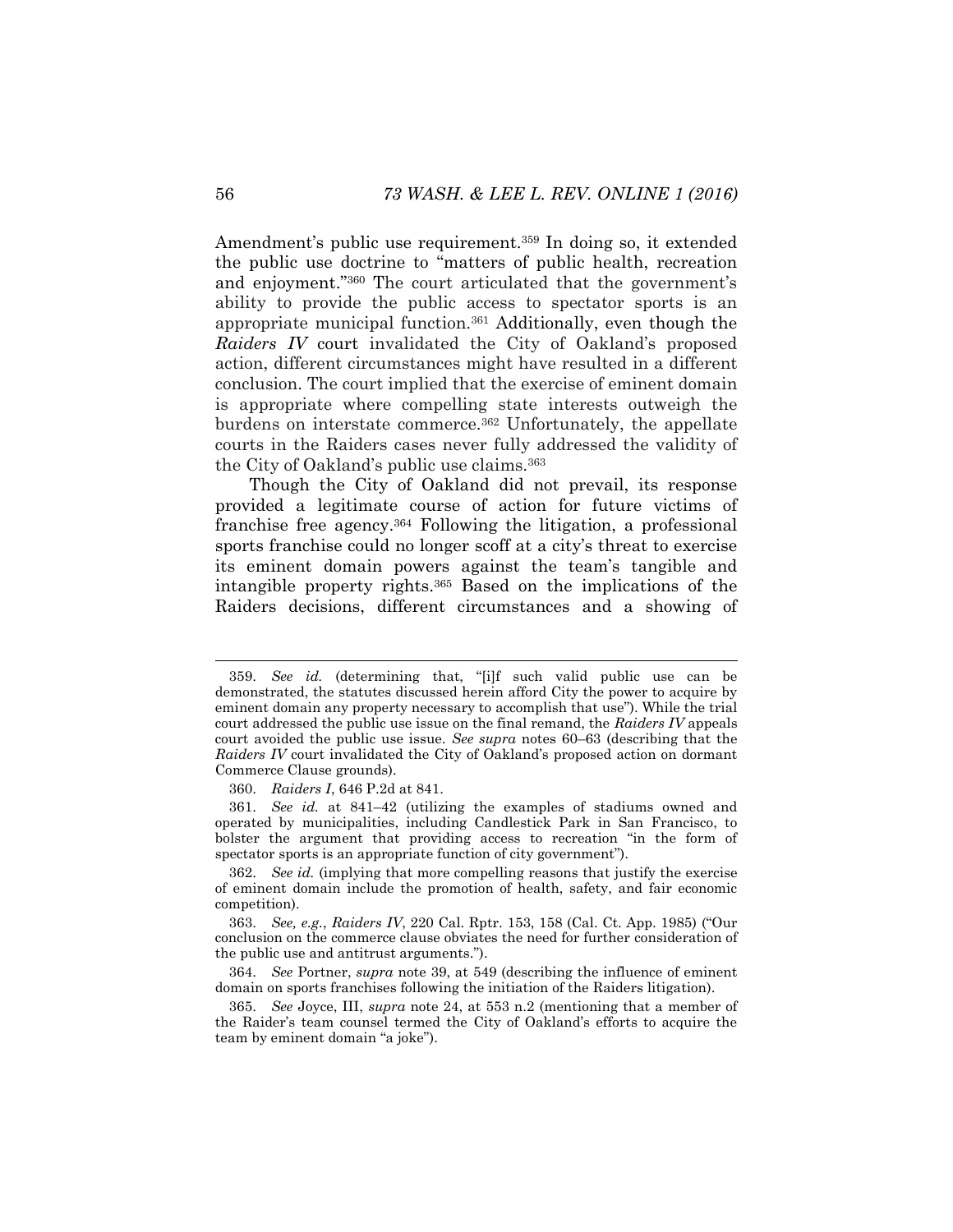public use could justify the condemnation of a professional sports franchise.<sup>366</sup>

The Colts litigation focused on another set of eminent domain issues, but still provides valuable guidance for question of whether the seizure of a professional sports team's trademark could constitute a public purpose.<sup>367</sup> As discussed by the district court, the propriety of condemning a business is dependent upon the situs and jurisdictional reach of the government.<sup>368</sup> Because the Colts franchise relocated the night before the Maryland legislature enacted the Emergency Bill No. 1042, the City of Baltimore lacked jurisdiction to seize the franchise.<sup>369</sup> Similar to the *Raiders IV* court, the Maryland District Court also avoided the public use issue.<sup>370</sup> Considering that the Colts prevailed on the threshold issue of the appropriate date for determining the situs of the franchise, it did not contemplate a thorough eminent domain analysis.<sup>371</sup>

The Raiders and Colts cases support the proposition that the Public Use Clause could permit the seizure of a professional sports team's trademark, contingent on the satisfaction of certain requirements.<sup>372</sup> This is true regardless of the fact that the cities

369. *See id.* at 287 (finding that the City of Baltimore lacked the authority to seize the Colts franchise because the team relocated outside the state before the City initiated an eminent domain action).

370. *See id.* (concluding that an eminent domain analysis was not required because the Colts "prevailed on the threshold issue of the appropriate date for determining the situs of the franchise").

371. *See id.* (stating that three consideration drove the court's conclusion, including the fact that (1) the team's principal place of business no longer in Maryland, (2) the team's tangible property was located in Indianapolis before the March 30 filing, and (3) Irsay's intentions for the Colts to escape Maryland's jurisdiction).

372. *See, e.g.*, *Raiders I*, 646 P.2d 835, 843 (Cal. 1982) (finding that the seizure of a professional sports franchise could constitute an appropriate

<sup>366.</sup> *See* Portner, *supra* not[e 39,](#page-9-0) at 548–51 (explaining the significance of the Raiders litigation and its influence on the expansion of the public use requirement of the Fifth Amendment).

<sup>367.</sup> *See supra* notes [87](#page-16-2)–[93](#page-16-1) and accompanying text (summarizing the issues presented by the Colts litigation and their subsequent resolution by the Maryland District Court).

<sup>368.</sup> *See* Mayor & City Council of Baltimore v. Baltimore Football Club Inc., 624 F. Supp. 278, 284 (D. Md. 1985) ("It is, of course, axiomatic that a sovereign state's power to condemn property extends only as far as its borders and that the property to be taken must be within the state's jurisdictional boundaries.").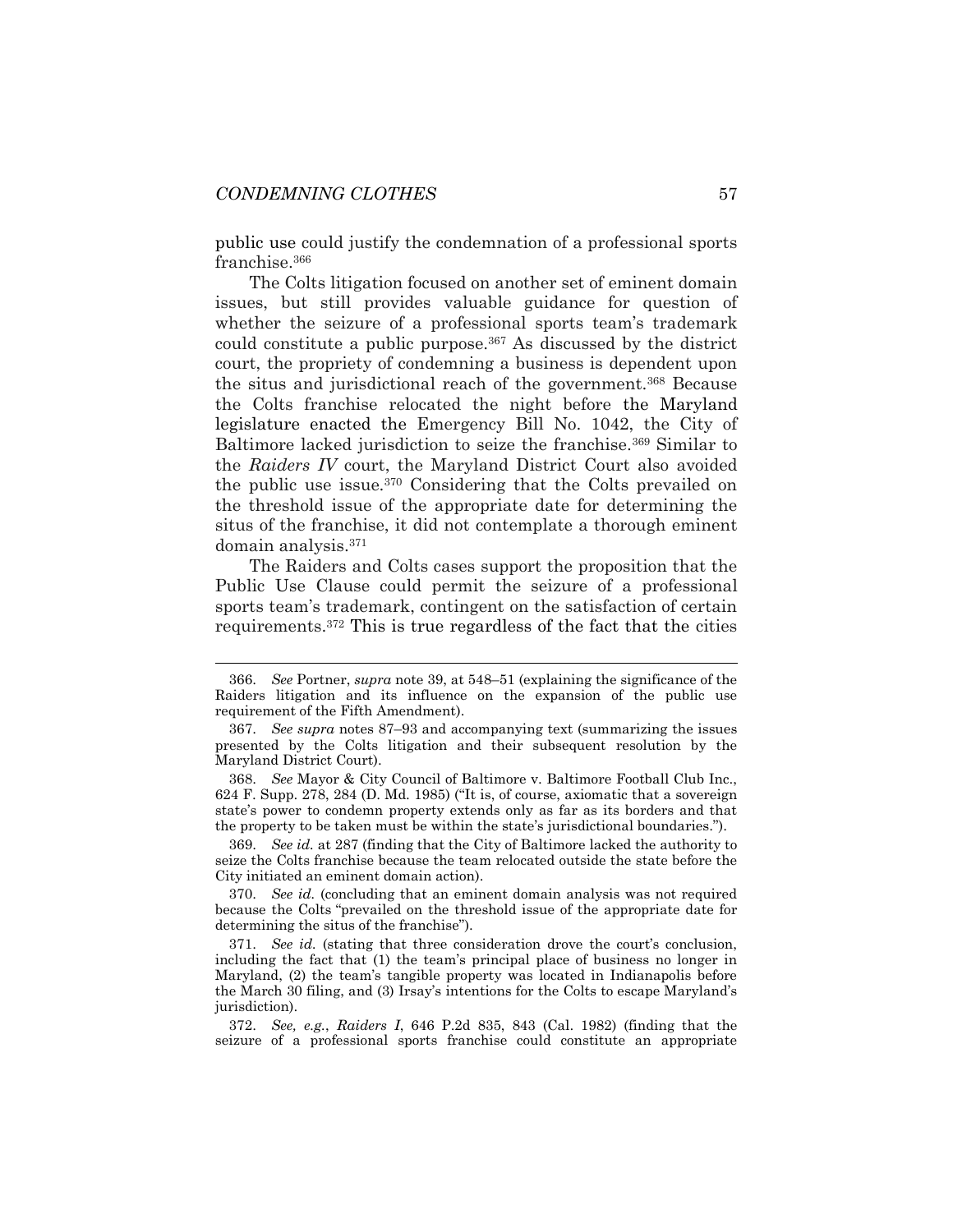of Oakland and Baltimore failed to stop their teams from relocating.<sup>373</sup> They suggest that "the broad definition and the limited review applied to legislative determinations of public use indicate that the limitation is broad enough to encompass such a taking."<sup>374</sup>

#### *B. Future Implications and Leveling the Playing Field*

A professional sports franchise's trademarks operate to protect the proprietary interest in the team's name, logo, and colors, but as a matter of public interest, this property-like right can be seized pursuant to a valid public use.<sup>375</sup> The expansive interpretation of the Fifth Amendment's public use requirement supports this claim.<sup>376</sup> While the *Midkiff* and *Kelo* decisions received considerable attention and criticism, they affirmed the encompassing nature of public use.<sup>377</sup> The government's right to interfere with private property rights emerged in the early nineteenth century, coinciding with the nation's economic growth.<sup>378</sup> In many respects, the current, broad interpretation of public use represents years of state action and judicial precedent.<sup>379</sup>

municipal function contingent on the demonstration of a valid public use).

<sup>373.</sup> *See* Portner, *supra* note [39](#page-9-0), at 548 ("A broad interpretation of the public use requirement in eminent domain law has also been applied where cities have used sports franchises to aid their economy.").

<sup>374.</sup> *See* Joyce, III, *supra* note [24,](#page-7-0) at 571 (applying the Public Use Clause to sports franchises).

<sup>375.</sup> *See supra* notes [7](#page-4-3)–[12](#page-5-1) and accompanying text (commenting on the role played by trademarks in protecting a professional sports franchise's brand).

<sup>376.</sup> *See supra* notes [161](#page-27-0)–[163](#page-27-1) and accompanying text (describing that, in the years after the *Midkiff* decision, the Public Use Clause did not impose a significant impediment to state and local efforts to condemn private property).

<sup>377.</sup> *See supra* Part III.A (discussing the *Midkiff* and *Kelo* cases, which clarified the broad and inclusive nature of the public use requirement).

<sup>378.</sup> *See* Portner, *supra* note [39,](#page-9-0) at 542–44 (summarizing the historical background of the public use limitation).

<sup>379.</sup> *See id.* at 542–51 (examining multiple decisions in eminent domain cases that demonstrate a willingness by state and federal courts to expand the definition of public use).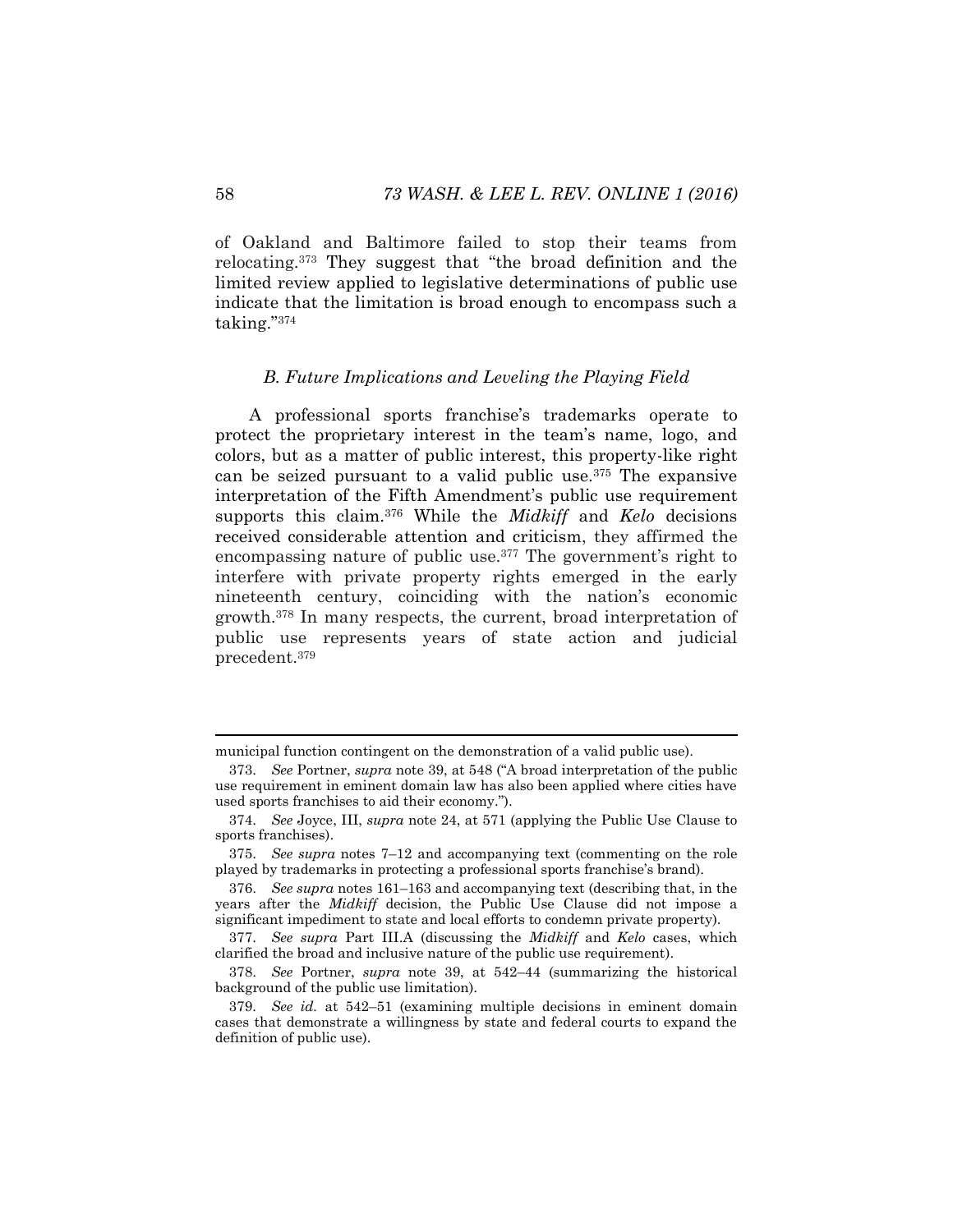The fact that sports fans cheer for clothes sets the stage for disputes over valuable trademarks.<sup>380</sup> Arguably, the name, logo, and colors associated with a professional sports franchise are the most important aspects of the team.<sup>381</sup> The marks identify and promote a team's products and services in commerce, and represent millions of dollars in value.<sup>382</sup> Therefore, cities have a significant interest in preventing a team's trademark from relocating, regardless of what happens to the franchise's physical property.<sup>383</sup>

The condemnation of a professional sports franchise's trademark arguably serves the purpose of encouraging recreational and spectator activity, promoting civic identity, and protecting a substantial source of revenue.<sup>384</sup> Given the Supreme Court's deferential approach to legislative determinations of public use, such an argument theoretically satisfies the requirements of the Fifth Amendment.<sup>385</sup> Therefore, while franchises may appear to hold most of the cards in relocation, the exercise of eminent domain power to obtain a relocating team's trademark is a viable option for a city to protect its interests.<sup>386</sup> If successful, cities could avoid a substantial loss of local identity and tradition by securing trademarks with significant financial, emotional, and functional value.<sup>387</sup>

382. *See* Hetzel, *supra* note [8,](#page-4-0) at 142 (describing that, each year, sports team utilize their popularity to sell millions of dollars in products and services).

383. *See supra* notes [98](#page-17-2)–[100](#page-18-2) and accompanying text (discussing measures taken by the City of Cleveland to secure the Browns' name and other trademarks following Art Modell's announcement that the franchise would relocate to Baltimore, Maryland).

384. *See supra* notes [6](#page-4-4)–[16](#page-5-4) and accompanying text (analyzing the value associated with a professional sports franchise's trademarks).

385. *See supra* Part III.A (illustrating the widening of the public use language in the Takings Clause).

386. *See supra* Part VI.A (concluding that the exercise of eminent domain to seize a relocating team's trademark could prevail considering the guidance provided by the courts in the Oakland Raiders and Baltimore Colts litigation).

387. *See supra* notes [1](#page-3-1)–[5](#page-4-1) and accompanying text (explaining the attachment

<sup>380.</sup> Recall Seinfeld's explanation of why sports fans cheer for clothes. *See supra* notes [1](#page-3-1)–[5](#page-4-1) and accompanying text (describing that a sports franchise's clothes represent a particular brand, which symbolize a team's home community).

<sup>381.</sup> *See supra* notes [13](#page-5-2)–[15](#page-5-3) and accompanying text (explaining that the intangible intellectual property interests associated with a professional sports franchise add substantial value and marketability).